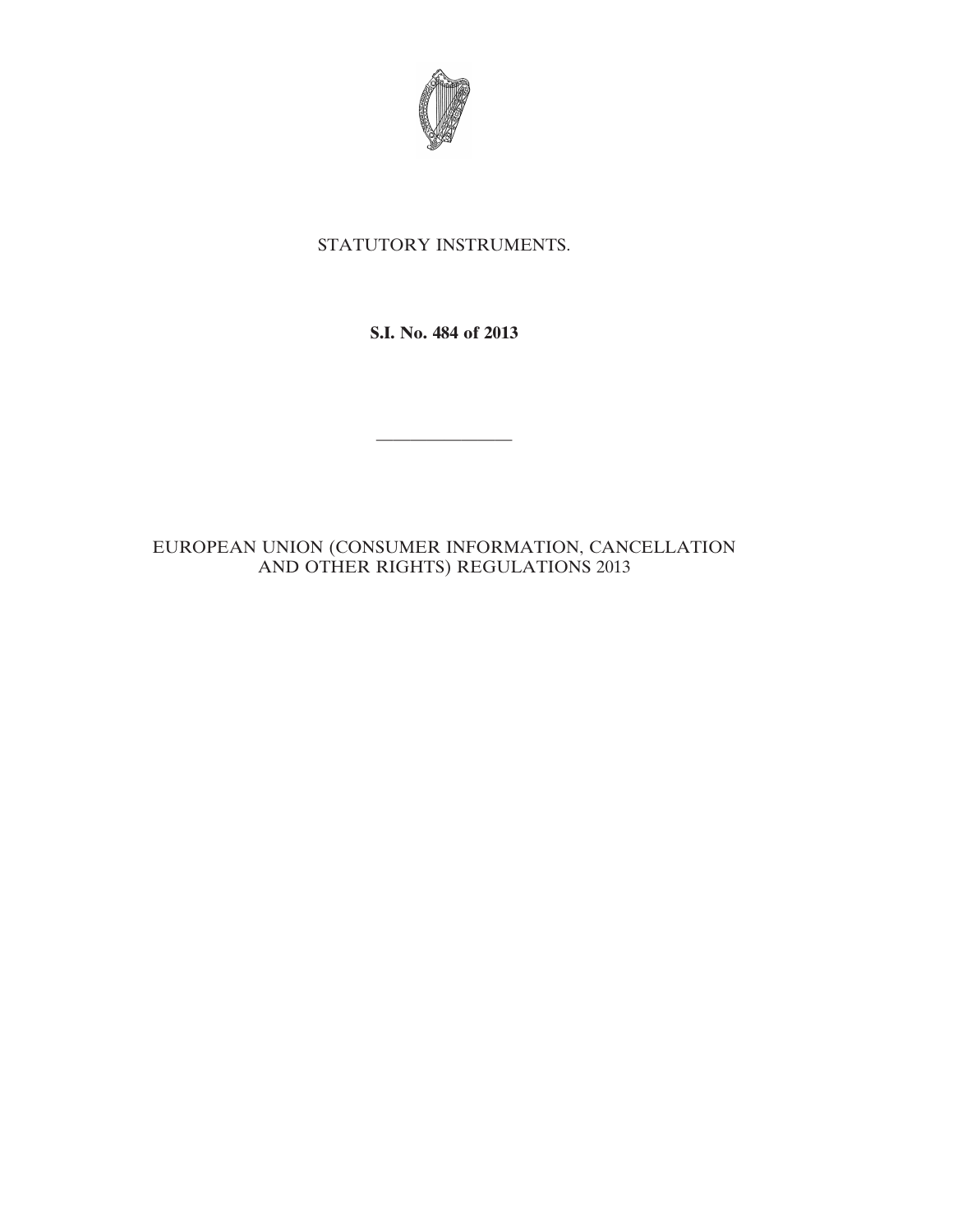# EUROPEAN UNION (CONSUMER INFORMATION, CANCELLATION AND OTHER RIGHTS) REGULATIONS 2013

# ARRANGEMENT OF REGULATIONS

# *PART 1*

# Preliminary Matters

- 1. Citation and commencement
- 2. Interpretation
- 3. Application of Regulations

### *PART 2*

Consumer Information for On-Premises Contracts

- 4. Application of Part 2
- 5. Information requirements for on-premises contracts

# *PART 3*

# Consumer Information for Off-Premises Contracts and Distance **CONTRACTS**

- 6. Application of Part 3
- 7. Information requirements for off-premises contracts
- 8. Information requirements for off-premises contracts for repairs or maintenance
- 9. Provision of copy or confirmation of off-premises contracts
- 10. Information requirements for distance contracts
- 11. Additional information requirements for distance contracts concluded by electronic means
- 12. Provision of confirmation of distance contracts

# *PART 4*

Right to Cancel Distance Contracts and Off-Premises Contracts

- 13. Application of Part 4
- 14. Right to cancel
- 15. Expiry of cancellation period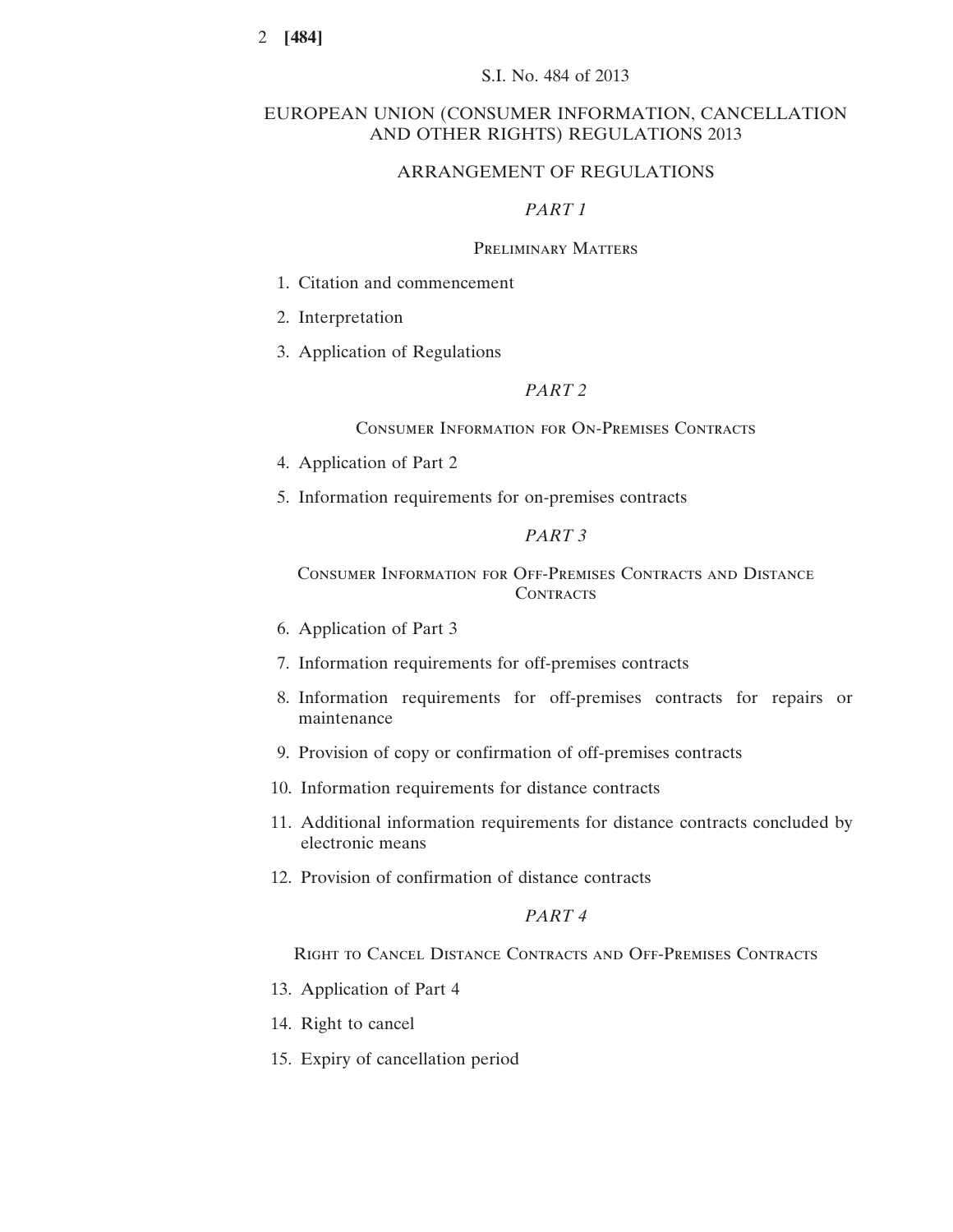- 16. Omission of information on right to cancel
- 17. Exercise of right to cancel
- 18. Effects of cancellation
- 19. Obligations of trader in event of cancellation
- 20. Return of goods in event of cancellation of sales contract
- 21. Performance of services and supply of water, gas, electricity or district heating during cancellation period
- 22. Provision of digital content during cancellation period
- 23. Effects of cancellation on ancillary contracts

# *PART 5*

PAYMENT FEES, ADDITIONAL PAYMENTS AND CHARGES FOR COMMUNICATION BY **TELEPHONE** 

- 24. Application of Part 5
- 25. Fees for the use of means of payment
- 26. Additional payments
- 27. Charges for communication by telephone

# *PART 6*

## Passing of Risk and Delivery in Sales Contracts

- 28. Application of Part 6
- 29. Amendment of section 20 of Act of 1893
- 30. Amendment of section 29 of Act of 1893
- 31. Amendment of section 32 of Act of 1893

# *PART 7*

# Unsolicited Goods and Services

32. Amendment of section 47 of Act of 1980

# *PART 8*

# Enforcement and Penalties

- 33. Amendment of Act of 2007
- 34. Amendment of Act of 2002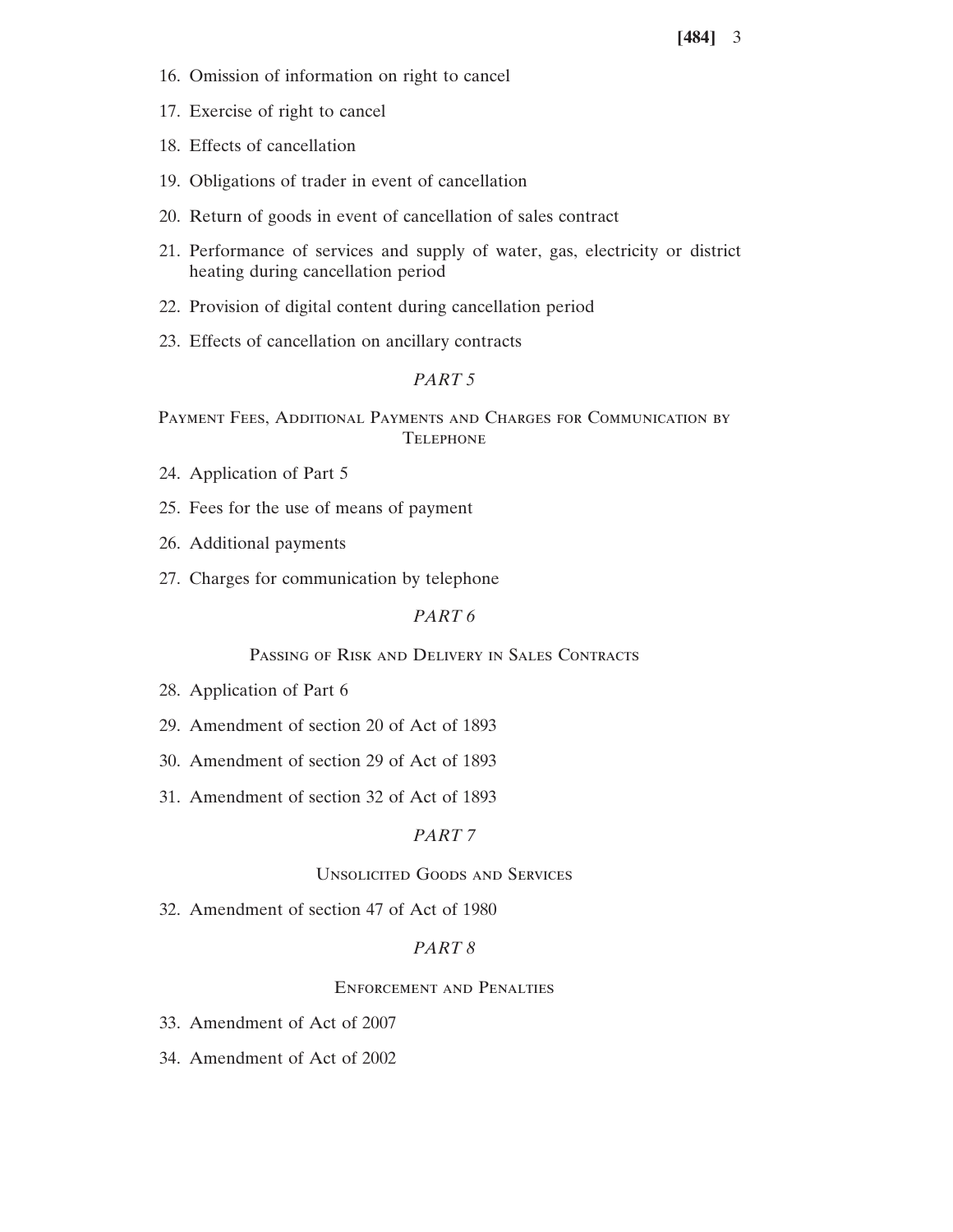- 35. Authorised officers for purposes of Regulations
- 36. Amendment of European Communities (Cooperation between National Authorities Responsible for the Enforcement of Consumer Protection Laws) Regulations 2006 (S.I. No. 290 of 2006).
- 37. Amendment of European Communities (Court Orders for the Protection of Consumer Interests) Regulations 2010 (S.I. No. 555 of 2010)
- 38. Offences and penalties
- 39. Consumer's rights cannot be waived
- 40. Revocations

#### SCHEDULE 1

Information to be provided prior to conclusion of on-premises contracts

### SCHEDULE 2

Information to be provided prior to conclusion of off-premises contracts and distance contracts

### SCHEDULE 3

Information concerning the exercise of the right to cancel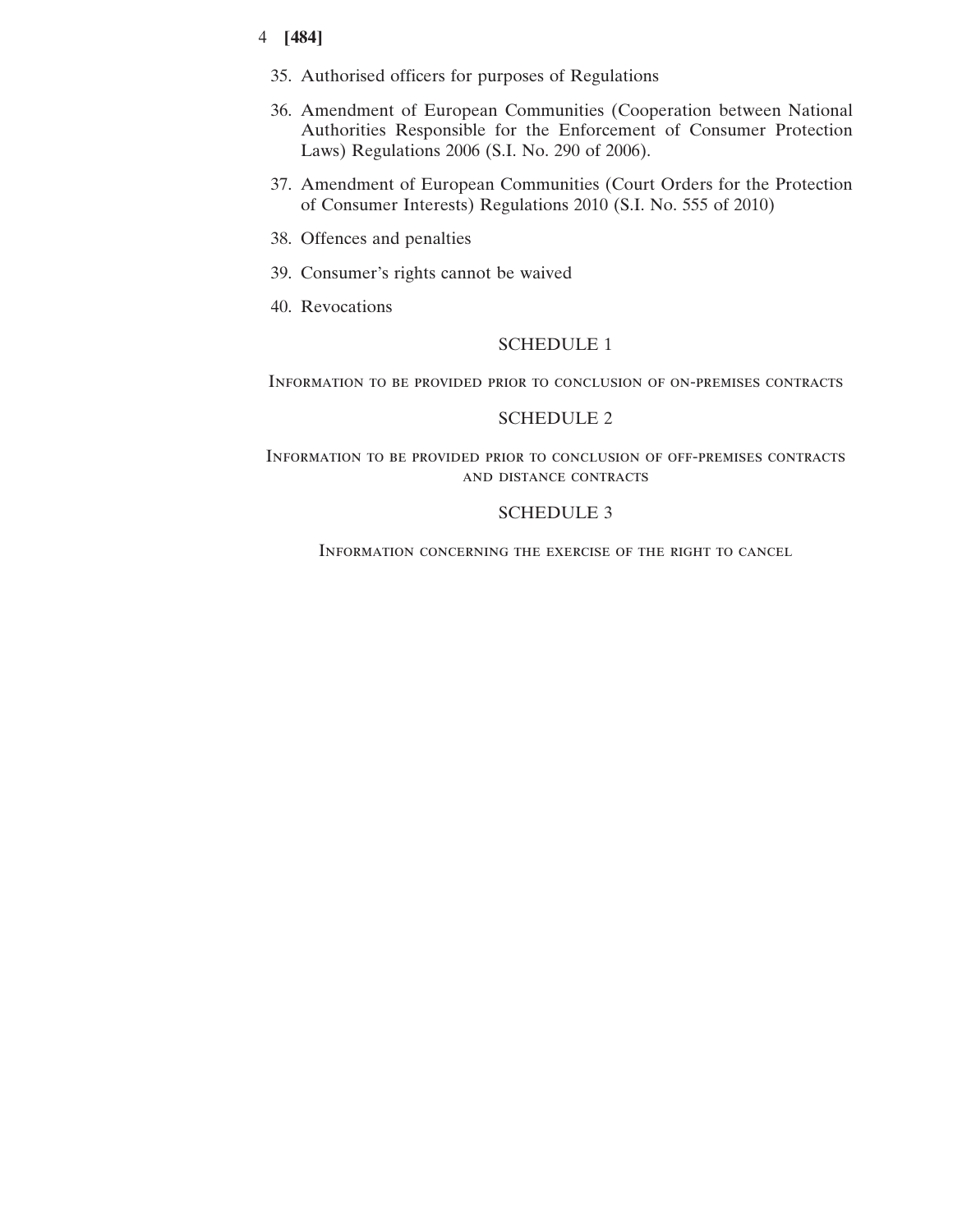## S.I. No. 484 of 2013

# EUROPEAN UNION (CONSUMER INFORMATION, CANCELLATION AND OTHER RIGHTS) REGULATIONS 2013

I, RICHARD BRUTON, Minister for Jobs, Enterprise and Innovation, in exercise of the powers conferred on me by section 3 of the European Communities Act 1972 (No. 27 of 1972) and for the purpose of giving effect to Directive 2011/83/EU of the European Parliament and of the Council of 25 October 2011<sup>1</sup>, hereby make the following regulations:

# PART 1

#### Preliminary Matters

#### *Citation and Commencement*

1. (1) These Regulations may be cited as the European Union (Consumer Information, Cancellation and Other Rights) Regulations 2013.

(2) These Regulations come into operation on 13 June 2014 and apply to contracts concluded after that date.

#### *Interpretation*

2. (1) In these Regulations—

"Act of 1893" means the Sale of Goods Act 1893 (1893, c. 71);

"Act of 1980" means the Sale of Goods and Supply of Services Act 1980 (No. 16 of 1980);

"Act of 2002" means the Communications Regulation Act 2002 (No. 20 of 2002);

"Act of 2007" means the Consumer Protection Act 2007 (No. 19 of 2007);

"Agency" means the National Consumer Agency;

"authorised officer" means a person appointed under—

(*a*) section 39 of the Act of 2002, or

(*b*) section 30 of the Act of 2007;

"business premises" means—

(*a*) any immovable retail premises where a trader carries out his or her activity on a permanent basis, or

<sup>1</sup>O.J. No. L 304, 22.11.2011, p.64.

*Notice of the making of this Statutory Instrument was published in "Iris Oifigiúil" of* 13*th December*, 2013.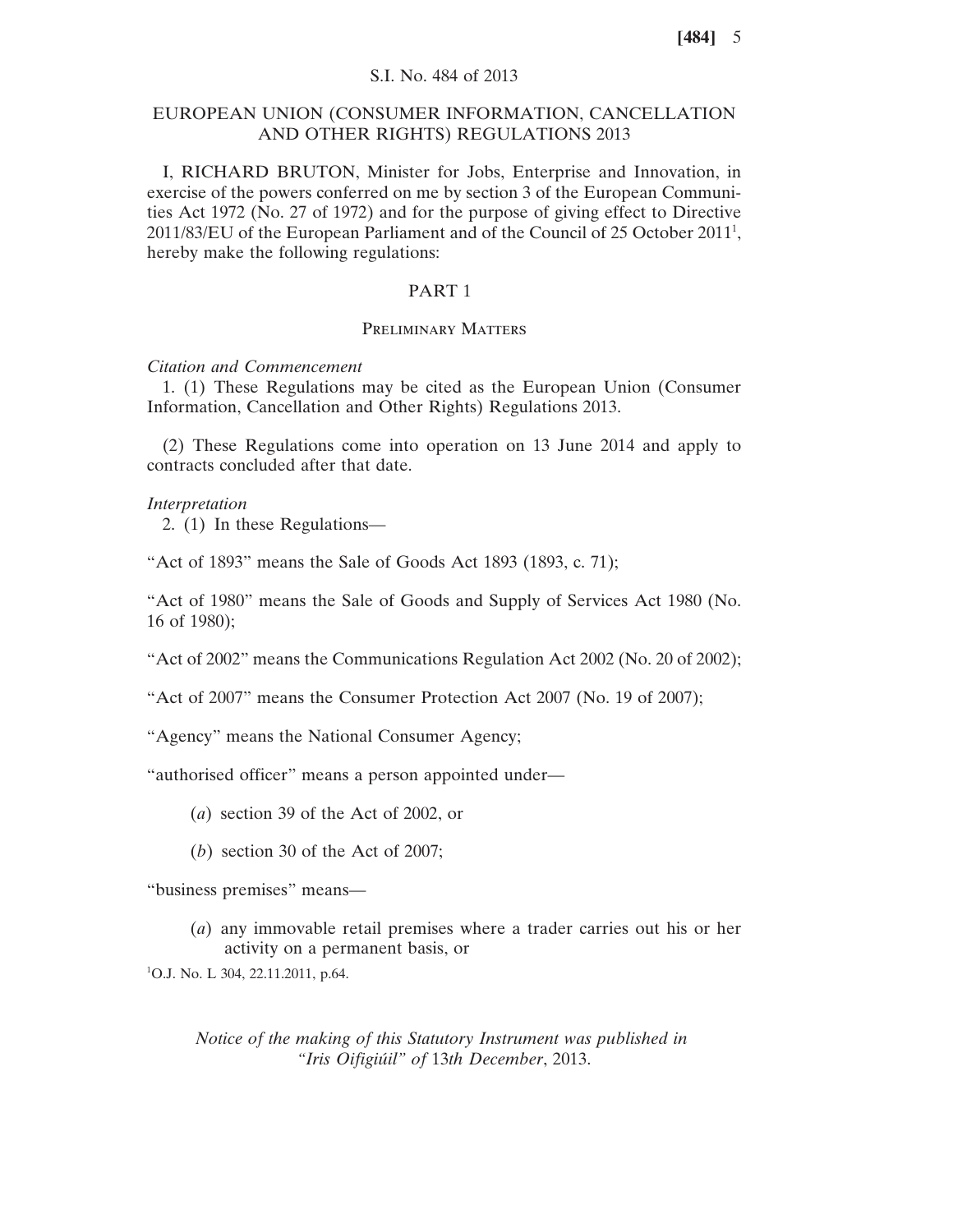(*b*) any movable retail premises where a trader carries out his or her activity on a usual basis;

"commercial guarantee" means any undertaking by a trader or producer to a consumer (in addition to the trader's legal obligation to supply goods in conformity with the contract) to reimburse the price paid or to replace, repair or service goods in any way if they do not meet the specifications or any other requirements not related to conformity set out in the guarantee statement or in the relevant advertising available at or before the conclusion of the contract;

"Commission" means the Commission for Communications Regulation;

"consumer" means a natural person who is acting for purposes which are outside the person's trade, business, craft or profession;

"digital content" means data which are produced and supplied in digital form;

"Directive" means Directive 2011/83/EC of the European Parliament and of the Council of 25 October 2011;

"distance contract" means a contract concluded between a trader and a consumer under an organised distance sales or service-provision scheme without the simultaneous physical presence of the trader and the consumer, and with the exclusive use of one or more means of distance communication up to and including the time at which the contract is concluded;

"district heating" means the supply of heat (in the form of steam, hot water or otherwise) to multiple buildings from a central source of production through a transmission and distribution system for the purposes of heating;

"durable medium" means any medium, including paper and e-mail, that—

- (*a*) enables its recipients to store information addressed personally to them in a way accessible for future reference for a period of time adequate for the purposes of the information, and
- (*b*) allows the unchanged reproduction of the stored information;

"financial service" means any service of a kind normally provided in the ordinary course of carrying on a banking business, an insurance business or a business of providing credit, personal pensions, an investment service or a payment service;

"functionality" in relation to digital content includes region coding, restrictions applied for the purpose of protecting digital rights and other technical restrictions;

"gambling" means wagering a stake with pecuniary value in games of chance, including lotteries, casino games and betting transactions;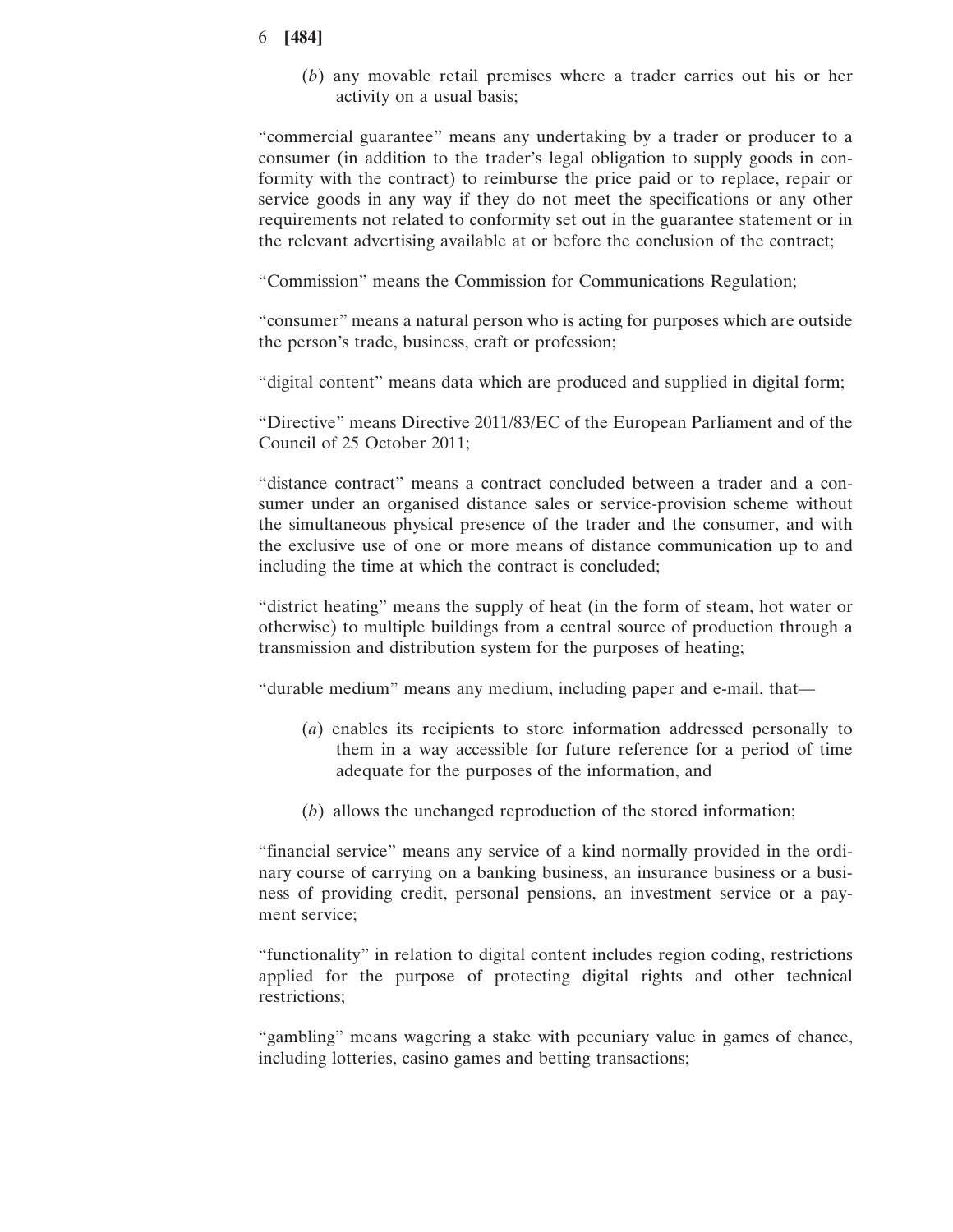"goods" means any tangible movable items with the exception of items sold by way of execution or otherwise by authority of law, and includes gas, water and electricity put up for sale in a limited volume or a set quantity;

"healthcare" means health services provided by health professionals to patients in order to assess, maintain or restore their state of health, whether or not these services are provided via healthcare facilities, and includes the prescription, dispensing and provision of medicinal products and medical devices;

"off-premises contract" means each of the following contracts between a trader and a consumer:

- (*a*) a contract concluded in the simultaneous physical presence of the trader and the consumer in a place which is not the business premises of the trader;
- (*b*) a contract for which an offer was made by the consumer in the simultaneous physical presence of the trader and the consumer in a place which is not the business premises of the trader;
- (*c*) a contract concluded on the business premises of the trader or through any means of distance communication immediately after the consumer was personally and individually addressed in a place which is not the business premises of the trader in the simultaneous physical presence of the trader and the consumer;
- (*d*) a contact concluded during an excursion organised by the trader with the aim or effect of promoting and selling goods or services to the consumer;

"on-premises contract" means a contract between a trader and a consumer which is not a distance contract or an off-premises contract;

"passenger transport services" means services for the conveyance of passengers by air, rail, road, sea or waterway, but excludes car rental services;

"public auction" means a method of sale under which—

- (*a*) goods or services are offered by the trader through a transparent, competitive bidding procedure run by an auctioneer to consumers who attend, or are given the possibility to attend, the auction in person, and
- (*b*) the successful bidder is bound to purchase the goods or services;

"sales contract" means a contract under which a trader transfers or undertakes to transfer the ownership of goods to a consumer and the consumer pays or undertakes to pay the price thereof, and includes a contract that has as its object both goods and services;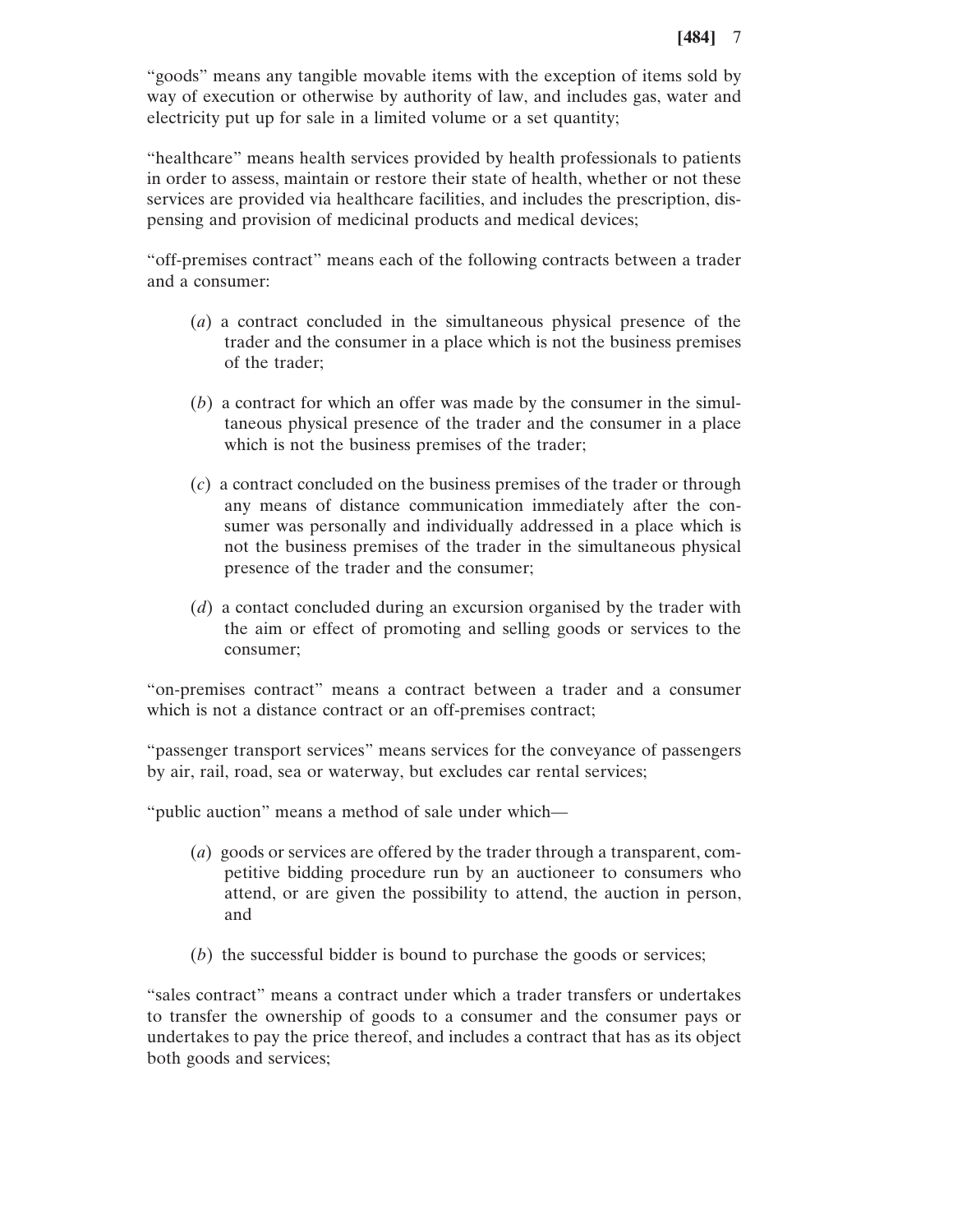"service contract" means a contract, other than a sales contract, under which a trader supplies or undertakes to supply a service to a consumer and the consumer pays or undertakes to pay the price thereof, but excludes contracts for the supply of—

- (*a*) digital content not supplied on a tangible medium,
- (*b*) water, gas or electricity not supplied in a limited volume or set quantity, and
- (*c*) district heating;

"social services" includes services related to social housing, childcare and the support of families and persons permanently or temporarily in need, including long-term care;

"trader" means—

- (*a*) a natural person, or
- (*b*) a legal person, whether—
	- (i) privately owned,
	- (ii) publicly owned, or
	- (iii) partly privately owned and partly publicly owned,

who is acting for purposes related to the person's trade, business, craft or profession, and includes any person acting in the name, or on behalf, of the trader.

(2) A word or expression used in these Regulations that is also used in the Directive has, unless the context otherwise requires, the same meaning in these Regulations as it has in the Directive.

(3) A court shall construe these Regulations in a manner that gives effect to the Directive, and for this purpose the court shall have regard to the provisions of the Directive, including its preambles.

# *Application of Regulations*

3. (1) Subject to paragraphs (2) and (5) and Regulations 4, 6, 13, 24, 28 and 32, these Regulations apply to each of the following contracts concluded between a trader and a consumer:

- (*a*) sales contracts, including—
	- (i) contracts for the supply of digital content on a tangible medium, and
	- (ii) contracts for the supply of water, gas, or electricity in a limited volume or set quantity;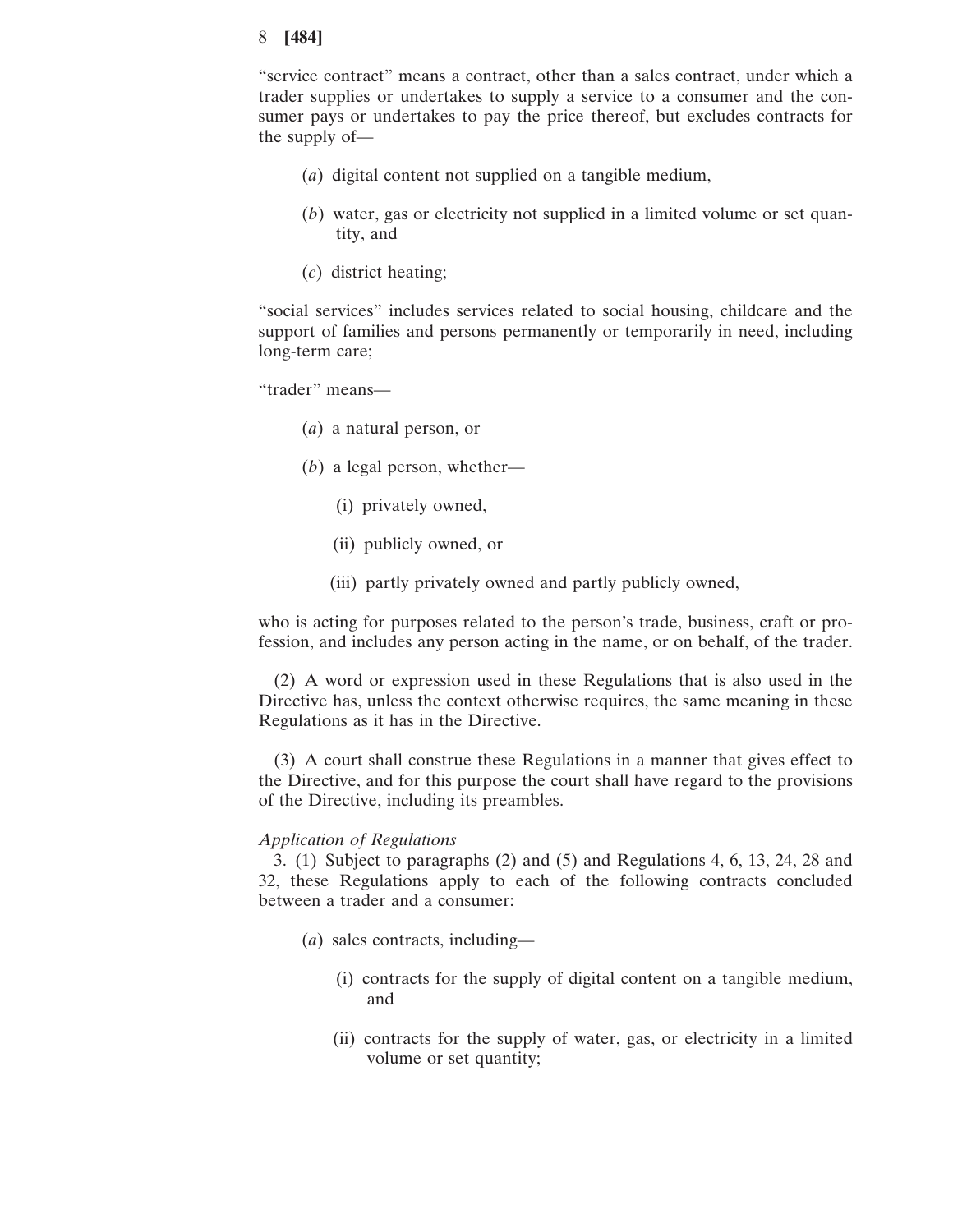- (*b*) service contracts;
- (*c*) contracts for the supply of digital content not supplied on a tangible medium;
- (*d*) contracts for the supply of electricity, gas, or water not supplied in a limited volume or set quantity;
- (*e*) contracts for the supply of district heating.

(2) These Regulations do not apply to any of the following contracts concluded between a trader and a consumer:

- (*a*) contracts for social services;
- (*b*) contracts for healthcare;
- (*c*) contracts for gambling;
- (*d*) contracts for financial services;
- (*e*) contracts for the creation, acquisition or transfer of immovable property or of rights in immovable property;
- (*f*) contracts for the construction of new buildings or the substantial conversion of existing buildings;
- (*g*) contracts for rental of accommodation for residential purposes;
- (*h*) contracts within the scope of Council Directive  $90/314/EEC^2$ ;
- (*i*) contracts within the scope of Directive 2008/122/EC of the European Parliament and of the Council<sup>3</sup>;
- (*j*) contracts established, in accordance with the law of a Member State, by a public office-holder who has a statutory duty to be independent and impartial and who must ensure, by providing comprehensive legal information, that the consumer only concludes the contract on the basis of careful legal consideration and with knowledge of its legal scope;
- (*k*) contracts for the supply of foodstuffs, beverages or other goods intended for current consumption in the household which are physically supplied by the trader on frequent and regular rounds to the consumer's home, residence or workplace;
- (*l*) contracts concluded by means of automatic vending machines or automated commercial premises;

2 OJ No. L 158, 23.6.1990, p. 59. 3 OJ No. L 33, 3.2.2009, p. 10.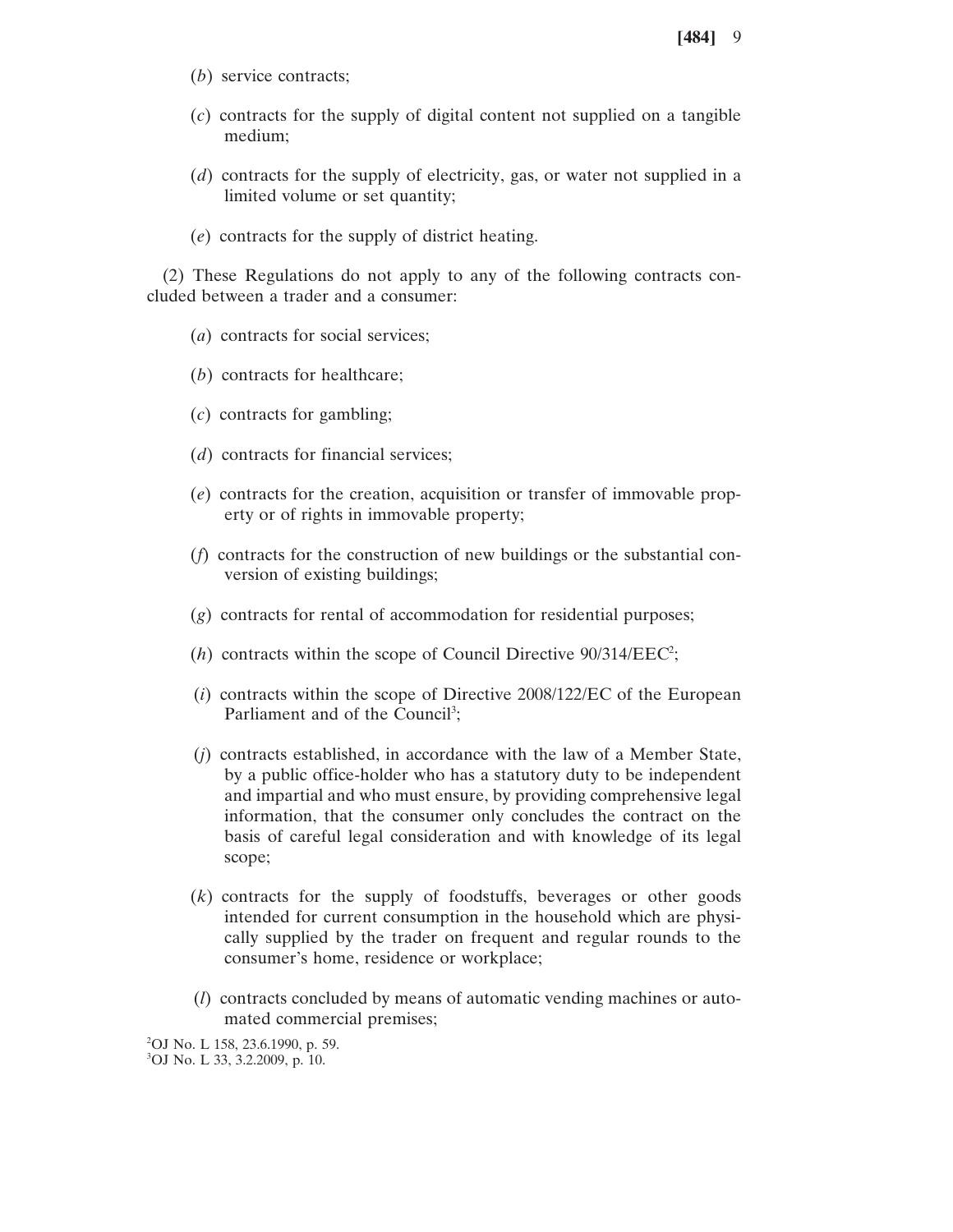- (*m*) contracts concluded with a telecommunications operator through a public pay telephone for the use of the telephone;
- (*n*) contracts concluded for the use of one single connection by telephone, Internet or fax established by a consumer.

(3) Paragraph (2)(*d*) is subject to Regulation 23(6) (ancillary contracts) and Regulation 24(3) (application of Part 5).

(4) For the purposes of subparagraph  $2(j)$ , "Member State" means a state that is a member of the European Union (within the meaning of the European Communities Act 1972 (No. 27 of 1972)) or a state that is a party to the agreement on the European Economic Area signed at Oporto on 2 May 1992, as adjusted by the protocol done at Brussels on 17 March 1993.

(5) These Regulations do not apply to off-premises contracts for which the payment to be made by the consumer does not exceed  $\epsilon$ 50.

(6) Where two or more off-premises contracts with related subjects are concluded between a trader and a consumer at the same time, the total cost of the contracts is to be taken into account in applying the monetary threshold specified in paragraph (5).

### PART 2

### Consumer Information for On-Premises Contracts

#### *Application of Part 2*

4. Subject to Regulation 3, this Part applies to each of the following on-premises contracts concluded between a trader and a consumer:

- (*a*) sales contracts;
- (*b*) service contracts other than contracts for passenger transport services;
- (*c*) contracts for the supply of digital content not supplied on a tangible medium;
- (*d*) contracts for the supply of water, gas or electricity not put up for sale in a limited volume or set quantity;
- (*e*) contracts for the supply of district heating.

#### *Information requirements for on-premises contracts*

5. (1) Before the consumer is bound by an on-premises contract, the trader shall provide the consumer with the information specified in Schedule 1 in a clear and comprehensible manner, if that information is not already apparent from the context.

(2) Paragraph (1) does not apply to contracts which involve day-to-day transactions and which are performed immediately at the time of the conclusion of the contract.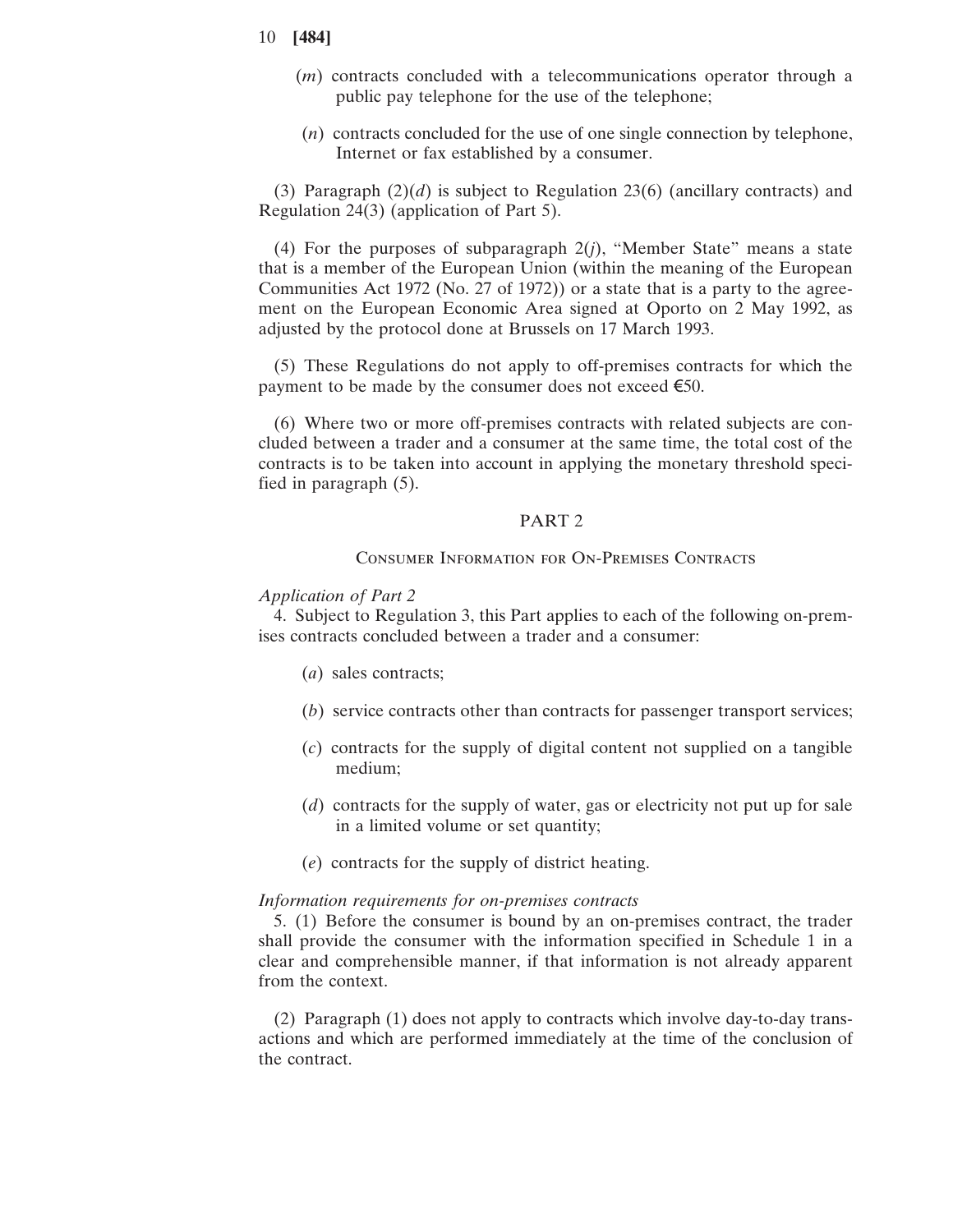(3) A trader who contravenes paragraph (1) commits an offence.

# PART 3

# Consumer Information for Off-Premises Contracts and Distance CONTRACTS

#### *Application of Part 3*

6. (1) Subject to paragraph (2) and Regulation 3, this Part applies to each of the following distance contracts and off-premises contracts concluded between a trader and a consumer:

- (*a*) sales contracts;
- (*b*) service contracts;
- (*c*) contracts for the supply of digital content not supplied on a tangible medium;
- (*d*) contracts for the supply of water, gas or electricity not put up for sale in a limited volume or set quantity;
- (*e*) contracts for the supply of district heating.

(2) Except for Regulation 11, this Part does not apply to contracts for passenger transport services.

(3) In case of dispute, it is for the trader to show compliance with the information requirements laid down in this Part.

#### *Information requirements for off-premises contracts*

7. (1) Subject to Regulation 8, before the consumer is bound by an off-premises contract or any corresponding offer, the trader—

- (*a*) shall provide the consumer with the information specified in Schedule 2 in a clear and comprehensible manner, and
- (*b*) where a right to cancel the contract exists, shall provide the consumer with the model cancellation form set out in Part B of Schedule 3.

(2) The information specified in paragraphs (*l*) to (*n*) of Schedule 2 may be provided by means of the instructions on the right to cancel set out in Part A of Schedule 3, and a trader who correctly supplies those instructions fulfils the obligations of paragraph (1) in respect of those paragraphs.

(3) In the case of a public auction, the information specified in paragraphs (*b*) to (*e*) of Schedule 2 may be replaced by the equivalent details for the auctioneer.

- (4) The information referred to in paragraph  $(1)(a)$ 
	- (*a*) shall be given on paper or, if the consumer agrees, on another durable medium,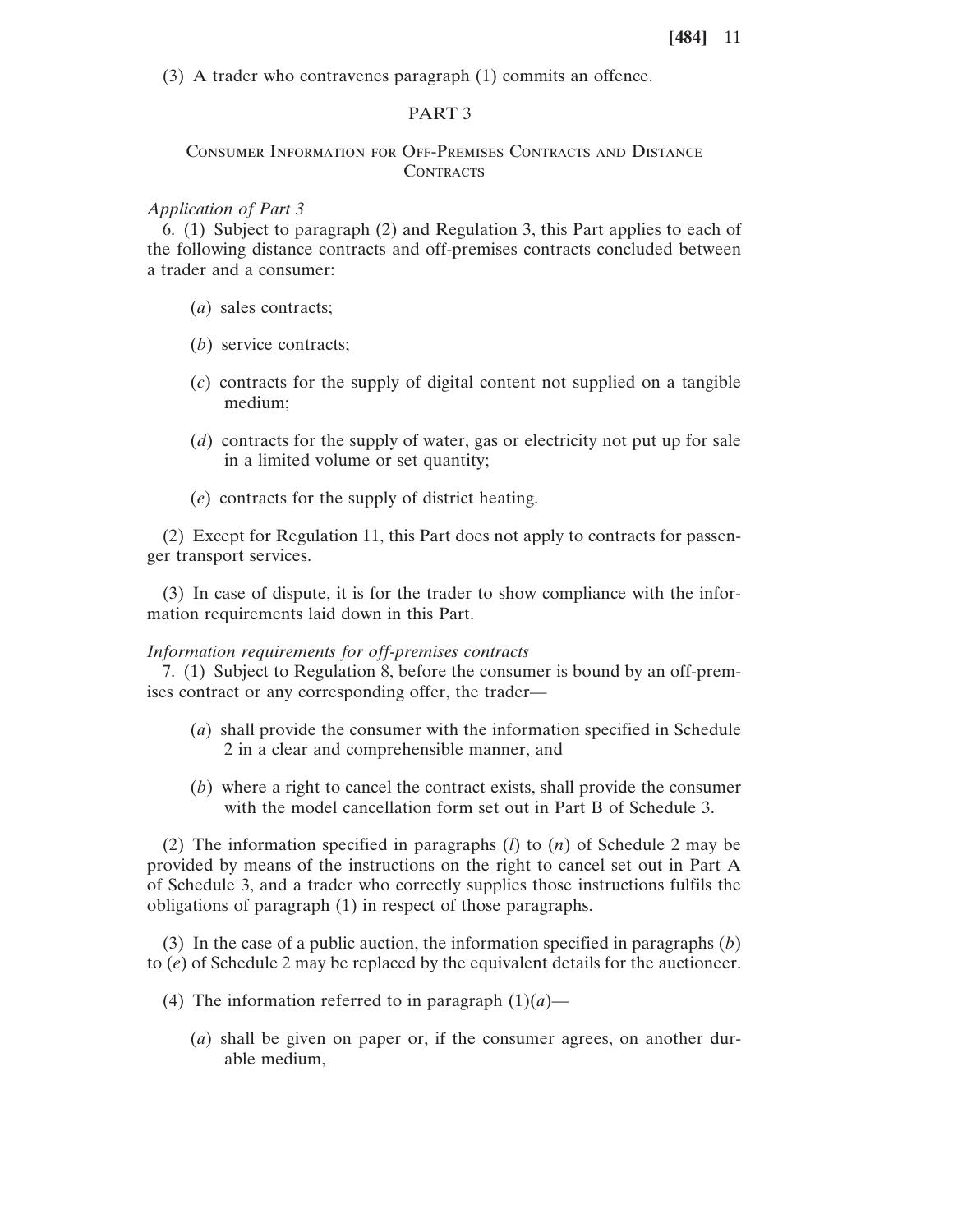and

(*b*) shall be legible and in plain intelligible language.

(5) The cancellation form referred to in paragraph  $(1)(b)$  shall be given on paper, or if the consumer agrees, on another durable medium, and be legible.

(6) The information referred to in paragraph (1) forms part of the contract and shall not be altered without the express agreement of the trader and the consumer.

(7) If the trader has not complied with paragraph (1) in respect of paragraphs (*g*) and (*m*) of Schedule 2, the consumer is not liable for the charges or costs specified in those paragraphs.

(8) A trader who contravenes paragraph (1) commits an offence.

*Information requirements for off-premises contracts for repairs or maintenance* 8. (1) Subject to paragraphs (2) and (3), Regulation 7 does not apply to an off-premises contract where—

- (*a*) the consumer has explicitly requested the services of the trader for the purpose of carrying out repairs or maintenance,
- (*b*) the trader and the consumer immediately perform their obligations under the contract, and
- (*c*) the payment to be made by the consumer does not exceed  $\epsilon$ 200.

(2) In the case of an off-premises contract referred to in paragraph (1), the trader shall provide the consumer with—

- (*a*) the information specified in paragraphs (*a*) to (*d*), (*f*), (*l*) and (*o*) of Schedule 2,
- (*b*) where a right to cancel the contract exists, the model cancellation form set out in Part B of Schedule 3, and
- (*c*) all of the information required by Regulation 7(1) in the confirmation of the contract to be provided by the trader in accordance with Regulation 9.

(3) The trader shall provide the information specified in paragraphs (*b*) to (*d*) and (*f*) of Schedule 2 on paper or, if the consumer agrees, on another durable medium.

(4) If the consumer expressly agrees, the information specified in paragraphs (*a*), (*l*) and (*o*) of Schedule 2 does not have to be provided by the trader on paper or another durable medium.

(5) A trader who contravenes paragraph (2) commits an offence.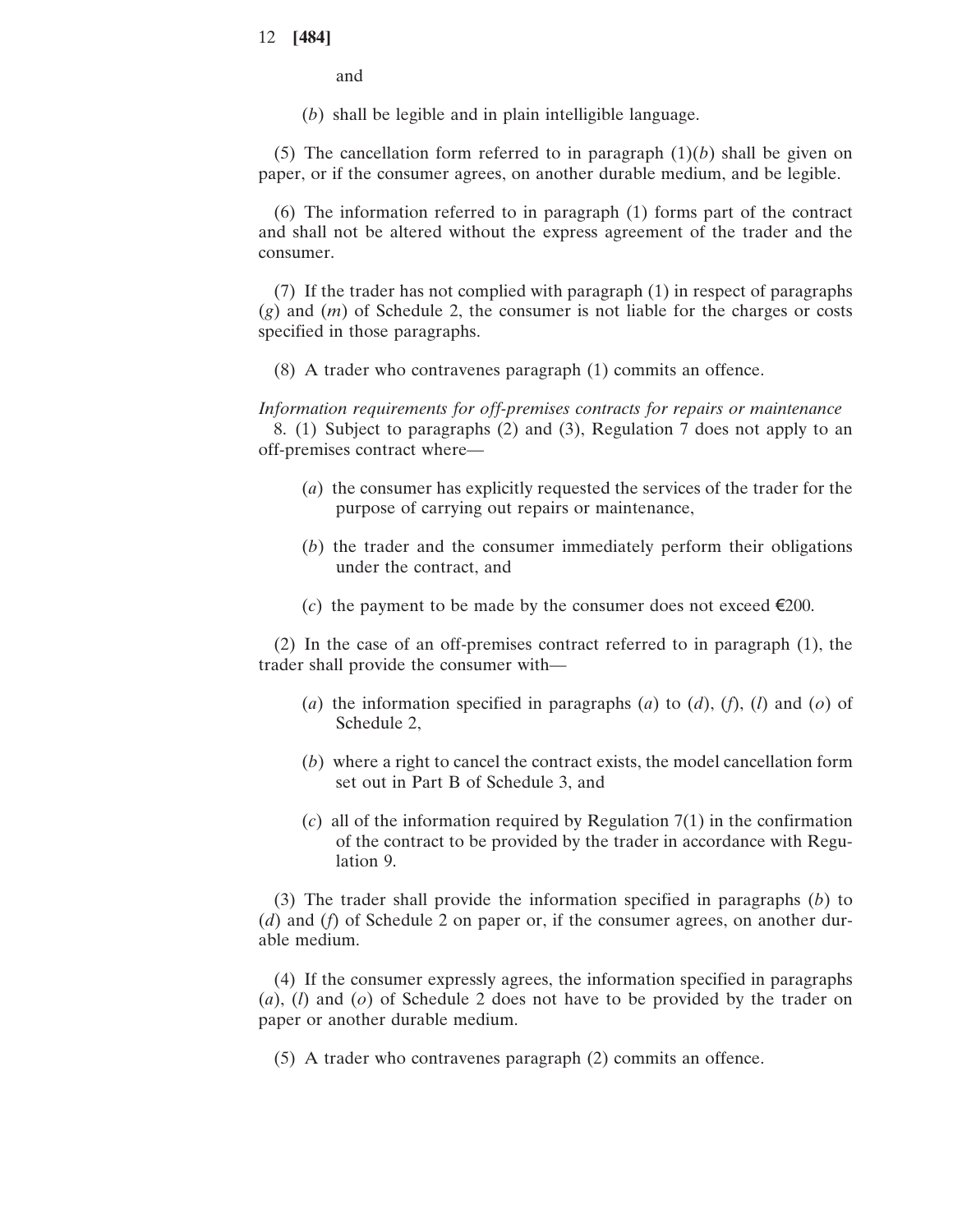### *Provision of copy or confirmation of off-premises contracts*

9. (1) A trader who concludes an off-premises contract with a consumer shall provide the consumer with a copy of the signed contract or with confirmation of the contract.

(2) The copy or confirmation of the contract shall be provided on paper or, if the consumer agrees, on another durable medium.

(3) Where applicable, the copy or the confirmation of the contract provided by the trader shall include the confirmation of the consumer's acknowledgement in accordance with Regulation  $13(2)(b)$  of the loss of the right to cancel the contract in the case of digital content not supplied on a tangible medium where the performance has begun with the consumer's prior express consent.

(4) A trader who contravenes a provision of this Regulation commits an offence.

#### *Information requirements for distance contracts*

10. (1) Before the consumer is bound by a distance contract, the trader—

- (*a*) shall give or make available to the consumer the information specified in Schedule 2 in plain and intelligible language and in a way appropriate to the means of distance communication used,
- (*b*) where a right to cancel the contract exists, shall give or make available to the consumer the cancellation form set out in Part B of Schedule 3.

(2) The information specified in paragraphs (*l*) to (*n*) of Schedule 2 may be provided by means of the instructions on cancellation set out in Part A of Schedule 3, and a trader who correctly supplies those instructions fulfils the obligations of paragraph (1) in respect of those paragraphs.

(3) In the case of a public auction, the information specified in paragraphs (*b*) to (*e*) of Schedule 2 may be replaced by the equivalent details for the auctioneer.

(4) Where the information required by paragraph  $(1)(a)$ , or the cancellation form referred to in paragraph  $(1)(b)$ , is provided on a durable medium, it shall be legible.

(5) The information referred to in paragraph (1) forms part of the contract and shall not be altered without the express agreement of the trader and the consumer.

(6) If the trader has not complied with paragraph (1) in respect of paragraphs (*g*) and (*m*) of Schedule 2, the consumer is not liable for the charges or costs specified in those paragraphs.

(7) Where a distance contract is concluded through means of distance communication which allows limited space or time to display the information, the trader—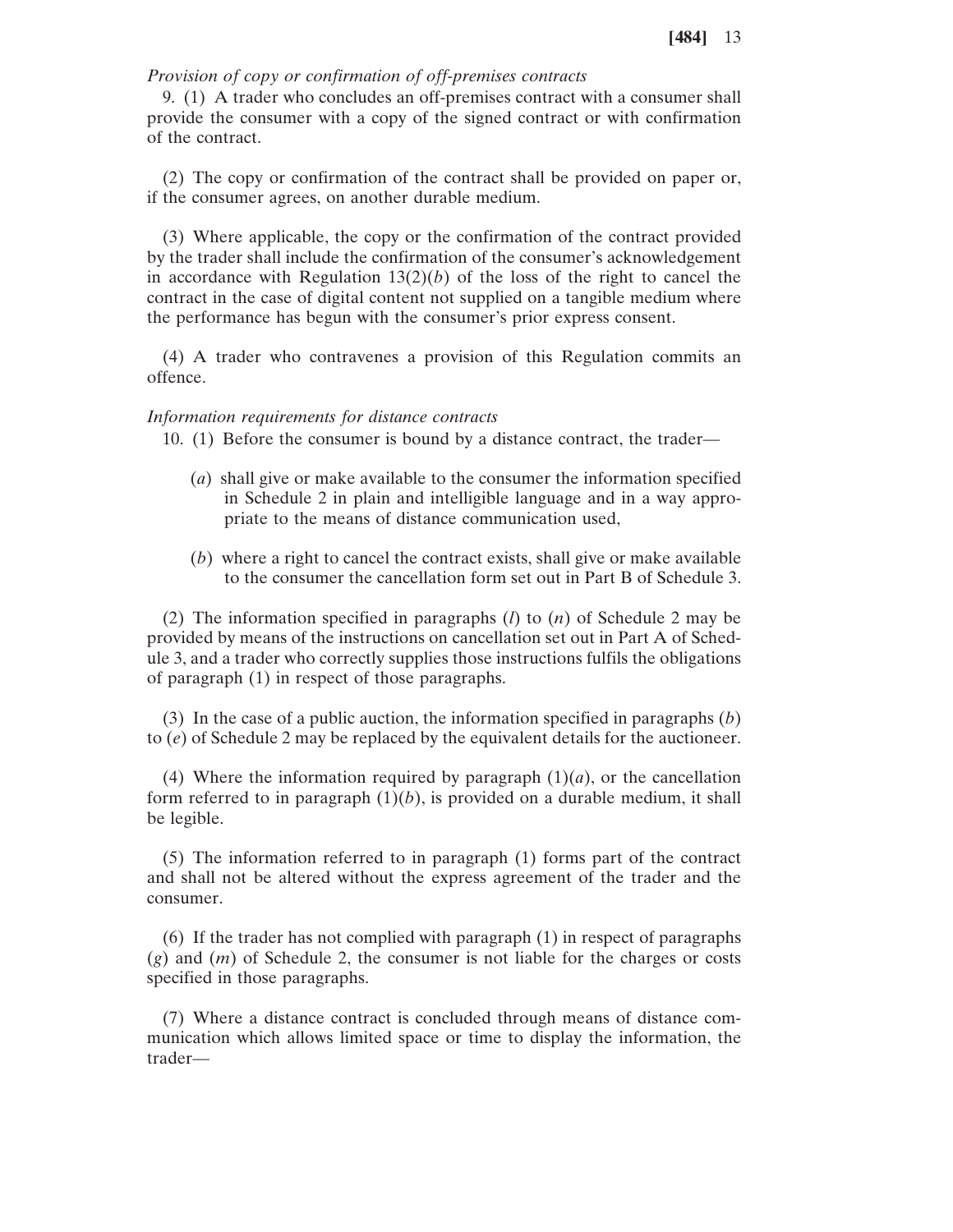- (*a*) shall provide the information specified in paragraphs (*a*), (*b*), (*f*), (*l*) and (*s*) of Schedule 2 on that means of communication in accordance with paragraphs  $(1)$  and  $(2)$ , and
- (*b*) shall provide the other information specified in Schedule 2 in an appropriate way in accordance with paragraphs (1) to (4).

(8) Without prejudice to paragraph (7), a trader who makes a telephone call to the consumer with a view to concluding a distance contract shall, at the beginning of that call, disclose—

- (*a*) the trader's identity,
- (*b*) where applicable, the identity of the trader on whose behalf the trader makes the call, and
- (*c*) the commercial purpose of the call.

(9) Where distance contracts are concluded through a trading website, the trader shall ensure that the website indicates clearly and legibly, and at the latest at the beginning of the ordering process, whether any delivery restrictions apply and which means of payment are accepted.

(10) A trader who contravenes paragraph (1), paragraph (7), paragraph (8) or paragraph (9) commits an offence.

*Additional information requirements for distance contracts concluded by electronic means*

11. (1) Subject to Regulation 3, this Regulation applies to distance contracts concluded by electronic means.

(2) If the contract places the consumer under an obligation to pay, the trader shall make the consumer aware in a clear and prominent manner, and directly before the consumer places his order, of the information specified in paragraphs (*a*), (*f*) to (*h*), (*s*) and (*t*) of Schedule 2.

(3) The trader shall ensure that the consumer, when placing an order, explicitly acknowledges that the order implies an obligation to pay.

(4) If placing an order under paragraph (3) entails activating a button or a similar function, the trader shall ensure that the button or similar function is labelled in an easily legible manner only with the words 'order with obligation to pay' or a corresponding unambiguous formulation indicating that the order entails an obligation to pay the trader.

(5) If the trader has not complied with paragraph (3) and, where applicable, paragraph (4), the consumer is not bound by the contract or order.

(6) A trader who contravenes paragraph (2), paragraph (3) or paragraph (4) commits an offence.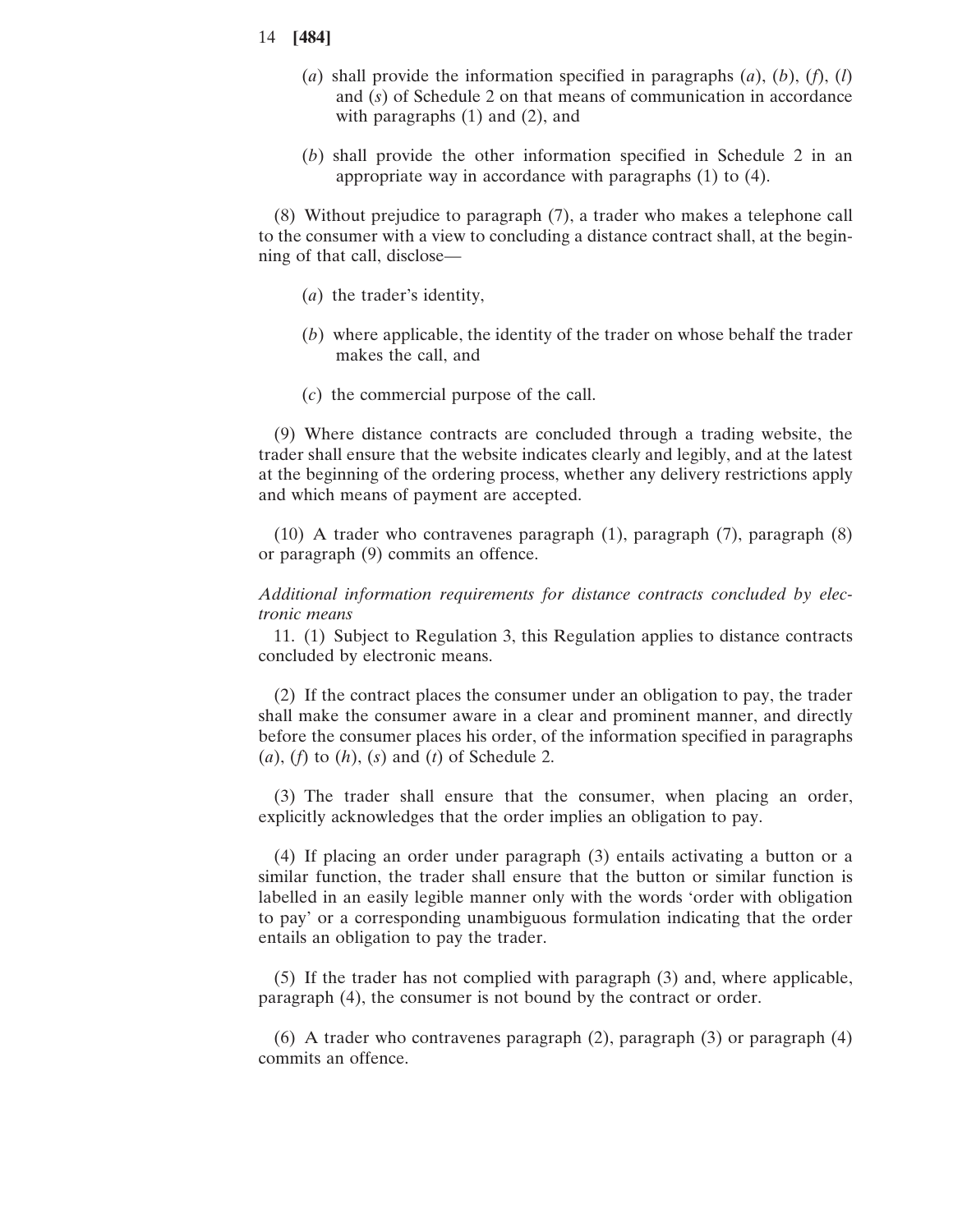# *Provision of confirmation of distance contracts*

12. (1) A trader who concludes a distance contract with a consumer shall provide the consumer with confirmation of the concluded contract on a durable medium.

(2) The confirmation shall include all of the information specified in Schedule 2 unless the trader has already provided that information to the consumer on a durable medium prior to the conclusion of the contract.

(3) Where applicable, the confirmation shall include the confirmation of the consumer's acknowledgement in accordance with Regulation 13(2)(*b*) of the loss of the right to cancel the contract in the case of digital content not supplied on a tangible medium where the performance has begun with the consumer's prior express consent.

(4) The confirmation required by paragraph (1) shall be provided within a reasonable time after the conclusion of the contract and at the latest—

- (*a*) at the time of the delivery of the goods, or
- (*b*) before performance begins of—
	- (i) a service,
	- (ii) a supply of digital content not supplied on a tangible medium,
	- (iii) a supply of gas, electricity or water not supplied in a limited volume or set quantity, or
	- (iv) a supply of district heating.

(5) A trader who contravenes a provision of this Regulation commits an offence.

### PART 4

Right to Cancel Distance Contracts and Off-Premises Contracts

# *Application of Part 4*

13. (1) Subject to paragraphs (2) and (3) and Regulation 3, this Part applies to each of the following distance contracts and off-premises contracts concluded between a trader and a consumer:

- (*a*) sales contracts;
- (*b*) service contracts;
- (*c*) contracts for the supply of digital content not supplied on a tangible medium;
- (*d*) contracts for the supply of water, gas or electricity not put up for sale in a limited volume or set quantity;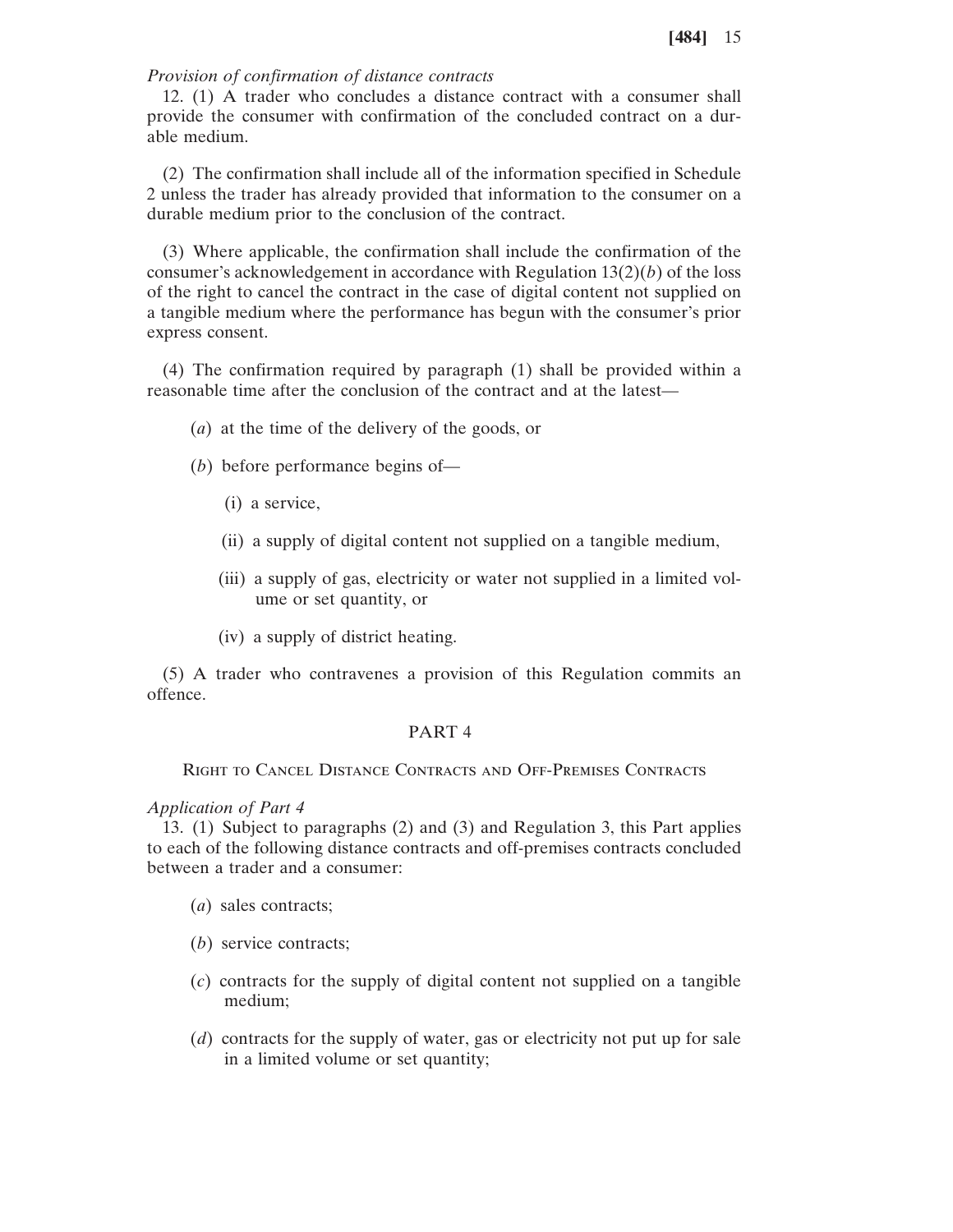(*e*) contracts for the supply of district heating.

(2) This Part does not apply to any of the following distance contracts and off-premises contracts concluded between a trader and a consumer:

- (*a*) service contracts, after the service has been fully performed if the performance has begun with—
	- (i) the consumer's prior express consent, and
	- (ii) the consumer's acknowledgement that he or she will lose the right to cancel the contract once the contract has been fully performed by the trader;
- (*b*) contracts for the supply of digital content not supplied on a tangible medium where the performance has begun with the consumer's prior express consent and with the consumer's acknowledgement that he or she thereby loses the right to cancel the contract;
- (*c*) contracts for the supply of goods or services whose price is dependent on fluctuations in the financial market that may occur during the cancellation period and that cannot be controlled by the trader;
- (*d*) contracts for the supply of non-prefabricated goods made on the basis of an individual choice of, or decision by, the consumer;
- (*e*) contracts for the supply of goods that are clearly personalised;
- (*f*) contracts for the supply of goods that are liable to deteriorate or expire rapidly;
- (*g*) contracts for the supply of sealed goods that—
	- (i) are not suitable for return for health protection and hygiene reasons, and
	- (ii) were unsealed after delivery;
- (*h*) contracts for the supply of goods that are, according to their nature, inseparably mixed with other items after their delivery;
- (*i*) contracts for the supply of alcoholic beverages where—
	- (i) the price has been agreed at the time of the conclusion of the sales contract,
	- (ii) the delivery of the beverages can only take place after 30 days from the conclusion of the sales contract, and
	- (iii) the value of the beverages is dependent on fluctuations in the market that cannot be controlled by the trader;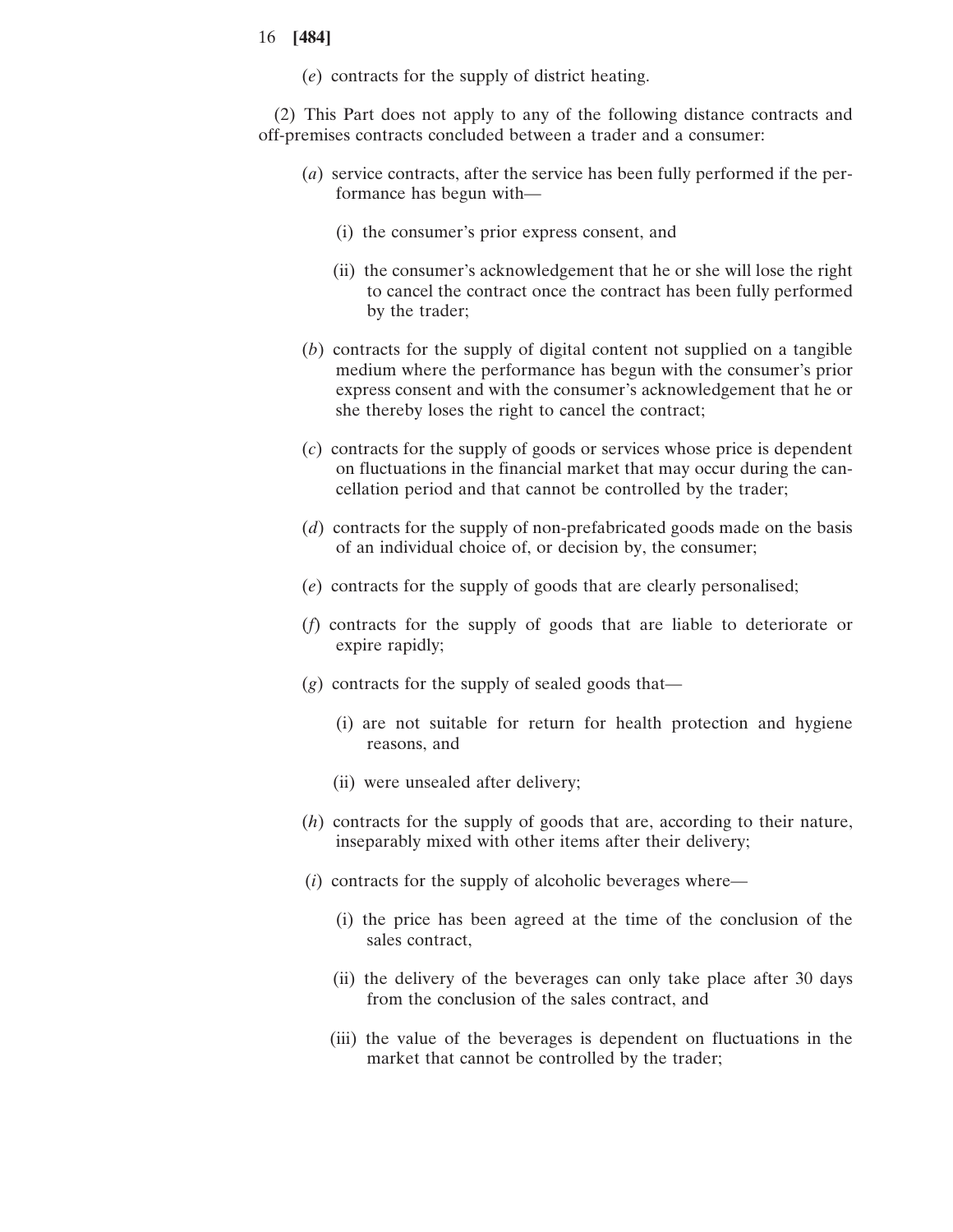- (*j*) contracts where the consumer has specifically requested a visit from the trader for the purpose of carrying out urgent repairs or maintenance;
- (*k*) contracts for the supply of sealed audio or sealed video recordings or sealed computer software that were unsealed after delivery;
- (*l*) contracts for the supply of a newspaper, periodical or magazine with the exception of subscription contracts for the supply of such publications;
- (*m*) contracts concluded at a public auction;
- (*n*) contracts for passenger transport services;
- (*o*) contracts for—
	- (i) the provision of accommodation other than for residential purposes,
	- (ii) the transport of goods,
	- (iii) car rental services,
	- (iv) catering, or
	- (v) services related to leisure activities,

where the contract provides for a specific date or period of performance.

- (3) Notwithstanding paragraph  $2(i)$ , this Part applies to contracts for-
	- (*a*) services in addition to the urgent repairs or maintenance requested by the consumer, and
	- (*b*) goods other than replacement parts necessarily used in carrying out the maintenance or making the repairs,

provided by the trader on the occasion of a visit made for the purpose referred to in that paragraph.

### *Right to cancel*

14. (1) Subject to Regulation 13 and Regulation 17, the consumer may, at any time prior to the expiry of the cancellation period applicable under Regulation 15 or Regulation 16, cancel a distance contract or an off-premises contract without giving any reason for the cancellation.

(2) A consumer who cancels a distance contract or an off-premises contract does not incur any costs or liability other than those for which he or she is liable under the following provisions: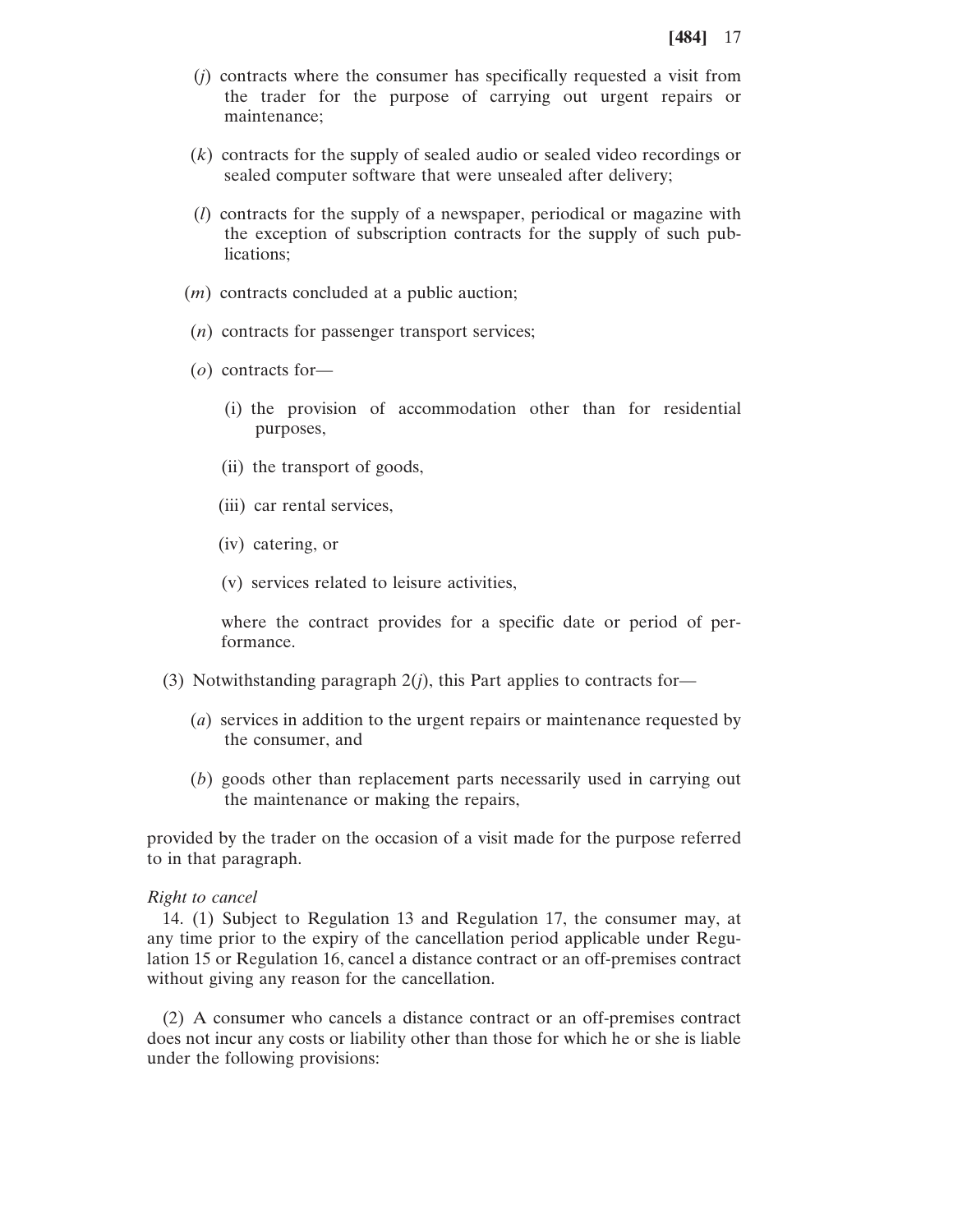- (*a*) Regulation 19(2) (non-standard delivery);
- (*b*) Regulation 20(5) (direct cost of returning goods);
- (*c*) Regulation 20(6)(*b*) (diminished value of goods);
- (*d*) Regulation 21(3) (services provided, or gas, water, electricity, or district heating supplied, during cancellation period).

## *Expiry of cancellation period*

15. (1) Subject to Regulation 16, the cancellation period expires in accordance with paragraphs (2) to (6).

- (2) In the case of—
	- (*a*) service contracts,
	- (*b*) contracts for the supply of digital content not supplied on a tangible medium,
	- (*c*) contracts for the supply of water, gas or electricity not supplied in a limited volume or set quantity, and
	- (*d*) contracts for the supply of district heating,

the cancellation period expires after 14 days from the day on which the contract is concluded.

(3) In the case of sales contracts other than those specified in paragraphs (4) to (6), the cancellation period expires after 14 days from the day on which the consumer acquires physical possession of the goods.

(4) In the case of sales contracts for multiple goods that are ordered by the consumer in one order and delivered separately, the cancellation period expires after 14 days from the day on which the consumer acquires physical possession of the last of the goods.

(5) In the case of sales contracts for goods consisting of multiple lots or pieces, the cancellation period expires after 14 days from the day on which the consumer acquires physical possession of the last lot or piece.

(6) In the case of sales contracts for regular delivery of goods during a defined period of time, the cancellation period expires after 14 days from the day on which the consumer acquires physical possession of the first of the goods.

(7) In paragraphs (3) to (6) "consumer" includes a person, other than the carrier, indicated by the consumer for the purpose of acquiring physical possession of the goods.

#### *Omission of information on right to cancel*

16. (1) If the trader does not provide the consumer with the information on the right to cancel the contract required by paragraph (*l*) of Schedule 2, the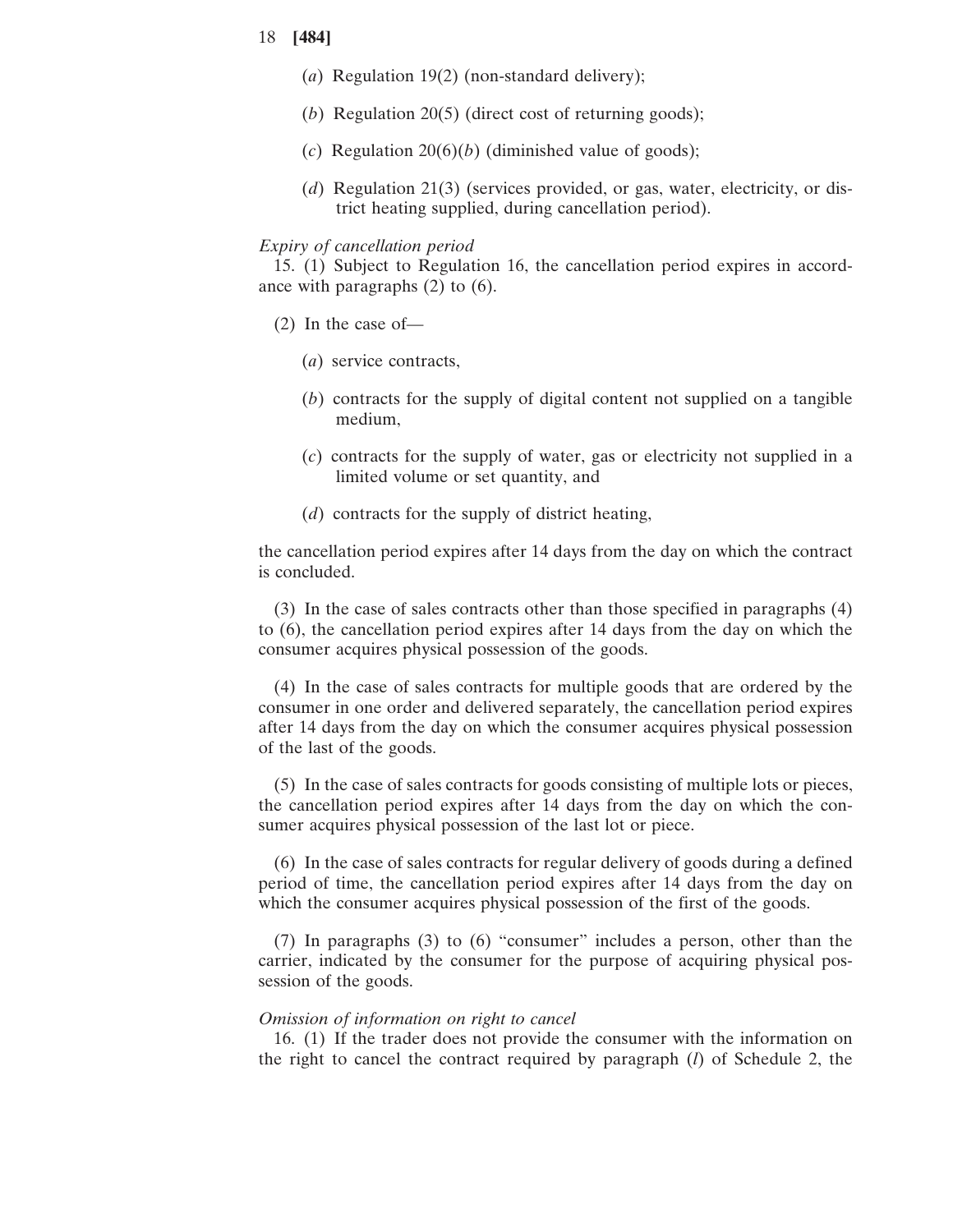cancellation period expires 12 months from the day on which it would have expired under Regulation 15.

(2) If the trader provides the consumer with the information on the right to cancel required by paragraph (*l*) of Schedule 2 within 12 months of the day on which the cancellation period would have expired under Regulation 15, the cancellation period expires 14 days after the day on which the consumer receives that information.

(3) The information on the right to cancel referred to in paragraphs (1) and (2) shall be provided in accordance with—

- (*a*) Regulation 7 in the case of off-premises contracts,
- (*b*) Regulation 8 in the case of off-premises contracts for repairs or maintenance within the scope of that Regulation, and
- (*c*) Regulation 10 in the case of distance contracts.

#### *Exercise of right to cancel*

17. (1) To exercise the right to cancel under Regulation 14, the consumer shall, before the expiry of the cancellation period, inform the trader of his or her decision to cancel the contract.

- (2) To inform the trader under paragraph (1) the consumer may—
	- (*a*) use the model cancellation form in part B of Schedule 3, or
	- (*b*) make any other unequivocal statement setting out his or her decision to cancel the contract.

(3) Where the trader gives the consumer the option to do so, the consumer may fill in and submit the form or the statement referred to in paragraph (2) on the trader's website.

(4) Where the consumer exercises the option in paragraph (3), the trader shall communicate to the consumer without delay an acknowledgement on a durable medium of receipt of the consumer's cancellation of the contract.

(5) The consumer exercises the right to cancel within the cancellation period required by Regulation 15 if he or she sends the communication concerning the exercise of the right to the trader before that period has expired.

(6) In case of dispute, it is for the consumer to show that the right to cancel was exercised in accordance with this Regulation.

### *Effects of cancellation*

18. Subject to Regulations 19 to 23, the exercise of the right to cancel by the consumer terminates the obligations of the consumer and the trader—

(*a*) to perform the contract, or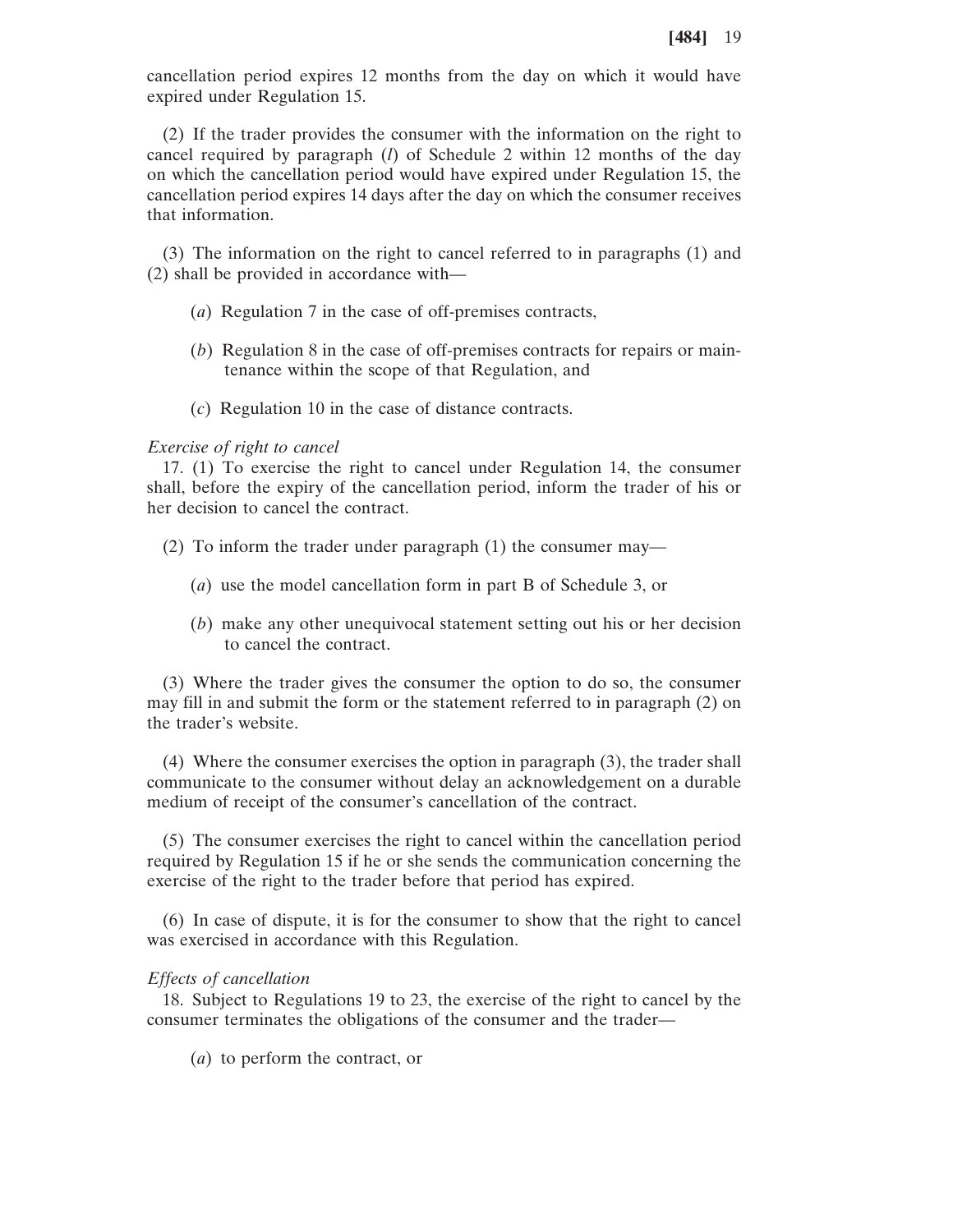(*b*) in cases where an offer was made by the consumer, to conclude the contract.

#### *Obligations of trader in event of cancellation*

19. (1) Subject to paragraph (2), the trader shall reimburse all payments, including any payment for delivery, received from a consumer who exercises the right to cancel a contract.

(2) If the consumer has expressly opted for a type of delivery costing more than the least expensive type of standard delivery offered by the trader, the trader is required only to reimburse the consumer's delivery payment to an amount equivalent to the cost of the least expensive type of standard delivery offered by the trader.

(3) Subject to paragraph (4), the trader shall reimburse the consumer's payment without undue delay and not later than 14 days after the day on which the trader is informed of the consumer's decision to cancel the contract in accordance with Regulation 17.

(4) In the case of sales contracts, the trader may, unless he or she has offered to collect the goods, withhold the reimbursement until—

- (*a*) the trader has received the goods back, or
- (*b*) the consumer supplies evidence to the trader that he or she has sent the goods back,

whichever first occurs.

(5) Unless the consumer has expressly agreed otherwise, the trader shall reimburse the consumer using the same means of payment as the consumer used for the initial transaction.

(6) Where the consumer agrees that the reimbursement may be made by a different means of payment to that used for the initial transaction, the trader shall ensure that the consumer does not incur any fees as a result of the use of that different means of payment.

(7) A trader who contravenes a provision of this Regulation commits an offence.

(8) Breach by a trader of the obligation to reimburse the consumer in accordance with this Regulation is actionable by the consumer as a breach of statutory duty.

#### *Return of goods in event of cancellation of sales contract*

20. (1) Where a consumer cancels a sales contract under Regulation 14, the trader shall collect the goods if—

(*a*) the trader has offered to collect them, or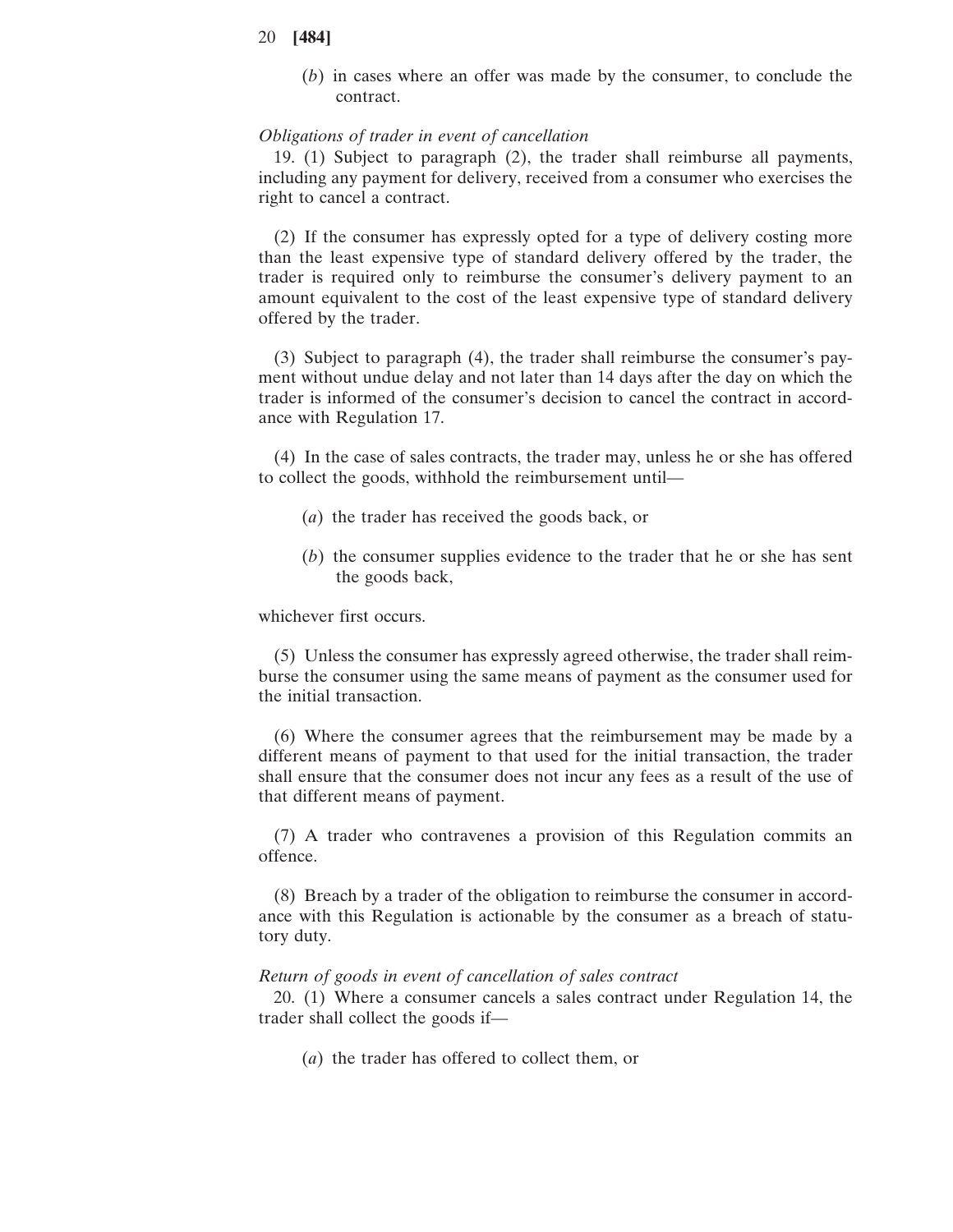(*b*) in the case of an off-premises contract, the goods were delivered to the consumer's home at the time of the conclusion of the contract and the nature of the goods is such that they cannot normally be returned by post.

(2) Where the trader is required to collect the goods under paragraph (1), the trader shall do so at his or her own expense.

(3) Where the trader is not required to collect the goods under paragraph (1), the consumer shall—

- (*a*) send them back, or
- (*b*) hand them over to the trader or to a person authorised by the trader to receive them.

(4) The consumer shall send back or hand over the goods without undue delay and not later than 14 days from the day on which he informed the trader of his decision to cancel the contract in accordance with Regulation 17.

(5) The consumer shall bear the direct costs of returning the goods under paragraph (3) unless—

- (*a*) the trader has agreed to bear those costs, or
- (*b*) the trader has failed to inform the consumer, in accordance with paragraph (*m*) of Schedule 2, that the consumer has to bear those costs.

(6) A consumer who is required to return goods to a trader following the exercise of the right to cancel—

- (*a*) shall take reasonable care of the goods prior to returning them, and
- (*b*) is liable for any diminished value of the goods resulting from the handling of the goods beyond that necessary to establish their nature, characteristics and functioning.

(7) There is no liability on the consumer under paragraph (6) if the trader has failed to provide the consumer with the information on the right to cancel required by paragraph (*l*) of Schedule 2 in accordance with—

- (*a*) Regulation 7 in the case of off-premises contracts,
- (*b*) Regulation 8 in the case of off-premises contacts for repairs or maintenance within the scope of that Regulation,
- (*c*) Regulation 10 in the case of distance contracts.

(8) Breach by a consumer of the obligation to return the goods in accordance with this Regulation is actionable by the trader as a breach of statutory duty.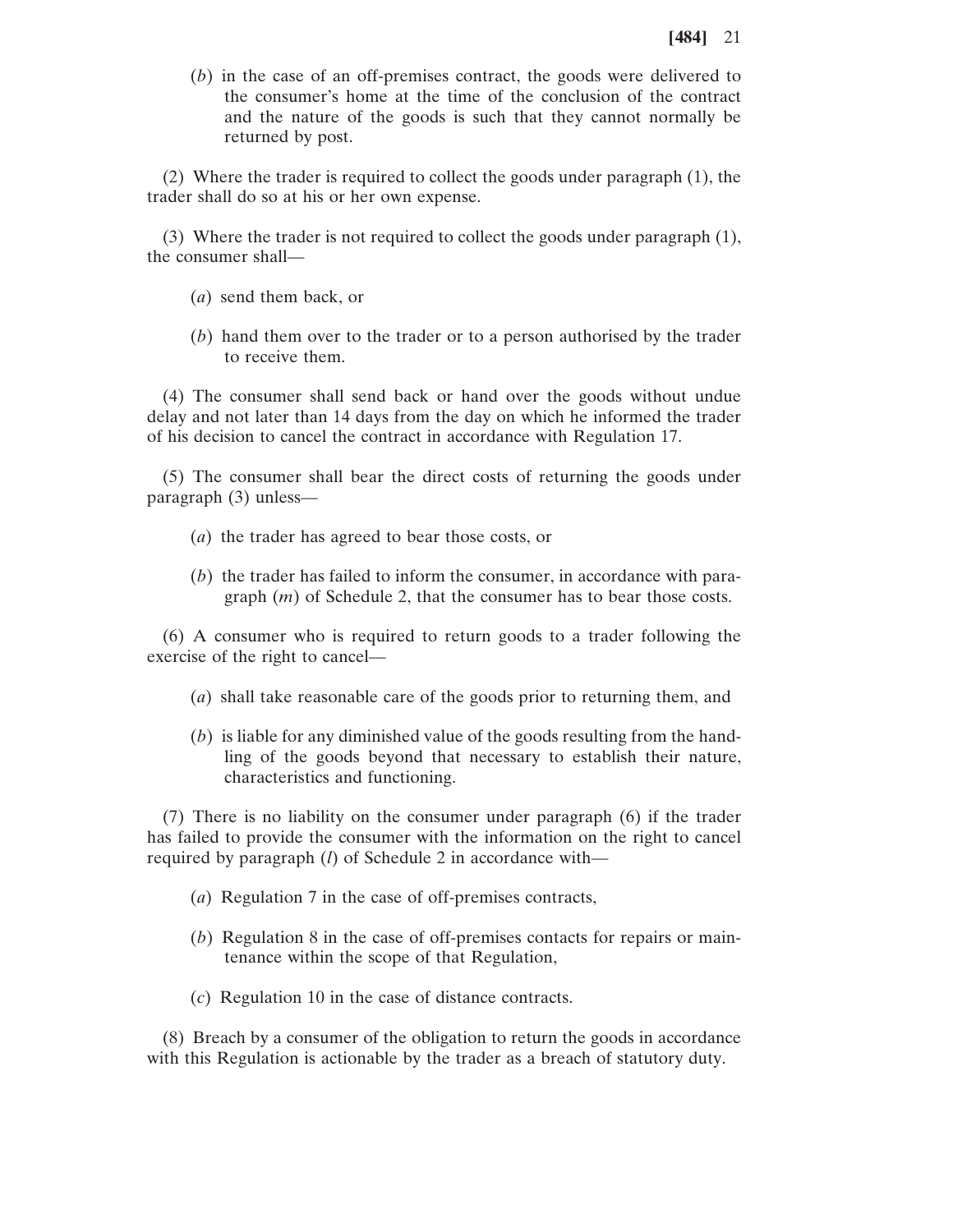*Performance of services and supply of water, gas, electricity or district heating during cancellation period*

21. (1) Subject to Regulation 3 and Regulation 13, this Regulation applies to—

- (*a*) service contracts,
- (*b*) contracts for the supply of water, gas or electricity not put up for sale in a limited volume or set quantity, and
- (*c*) contracts for the supply of district heating.

(2) Where the consumer wants the performance of a contract referred to in paragraph (1) to begin during the cancellation period, the trader shall require the consumer to make an express request to this effect on a durable medium.

(3) Subject to paragraph (5), where the consumer cancels a contract during the cancellation period before the service has been fully performed or the water, gas, electricity or district heating fully supplied, the consumer shall pay to the trader an amount which is in proportion to what has been provided until the time the consumer informed the trader of the exercise of the right to cancel.

- (4) The amount referred to in paragraph (3) is to be calculated—
	- (*a*) on the basis of the total price agreed in the contract, or
	- (*b*) if that price is excessive, on the basis of the market value of the service that has been provided.

(5) The consumer bears no cost for the performance of the contract during the cancellation period if—

- (*a*) the trader has failed to provide the consumer with the information  $on$ —
	- (i) the right to cancel required by paragraph (*l*) of Schedule 2, or
	- (ii) the consumer's liability to pay the trader reasonable costs for the performance of the contract during the cancellation period required by paragraph (*n*) of Schedule 2,
	- or
- (*b*) the consumer has not expressly requested performance to begin during the cancellation period in accordance with paragraph (2).

(6) The information on the right to cancel and on the consumer's liability to pay the trader reasonable costs referred to in paragraph  $(5)(a)$  shall be provided in accordance with—

(*a*) Regulation 7, in the case of off-premises contracts,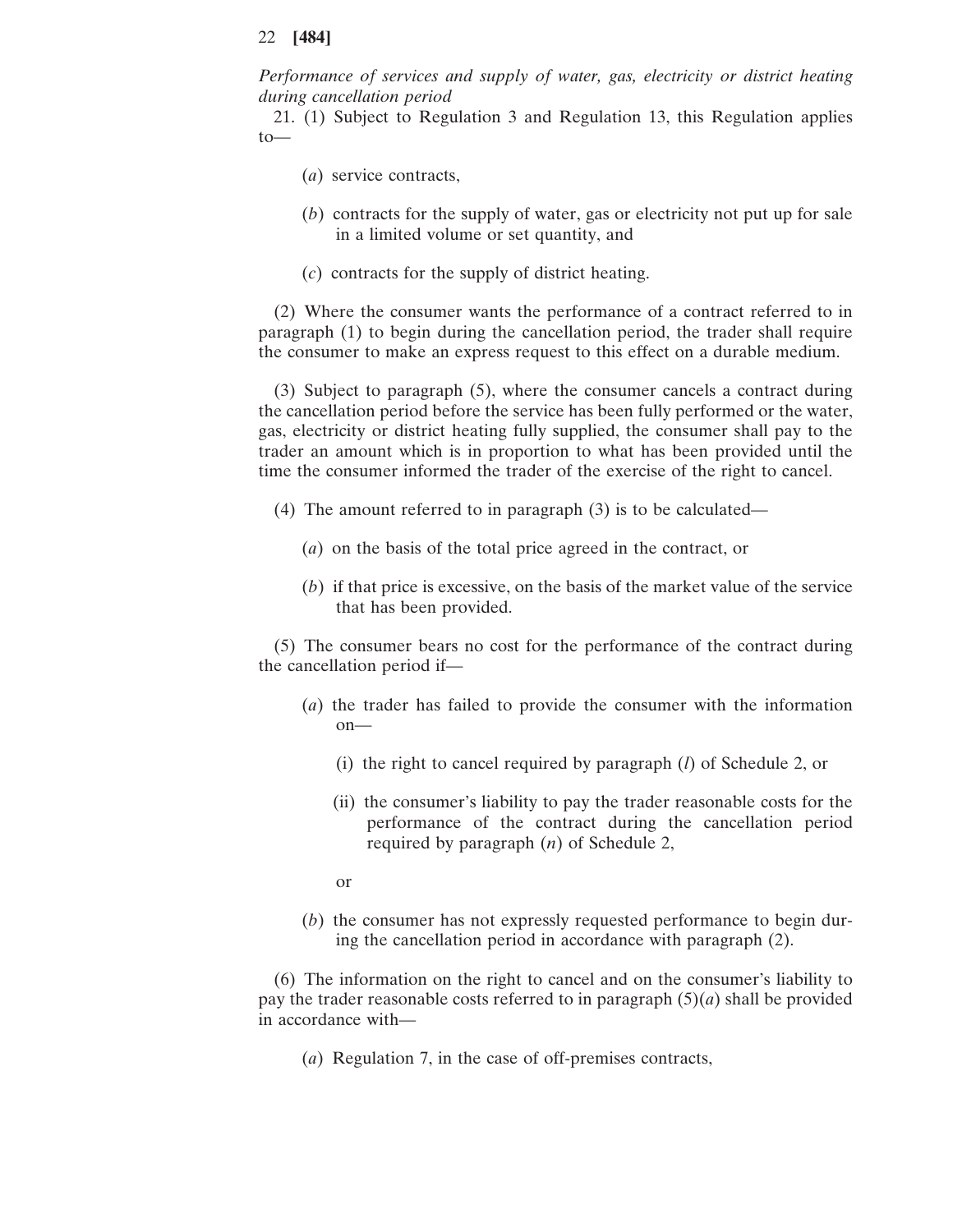- (*b*) Regulation 8, in the case of off-premises contracts for repairs or maintenance within the scope of that Regulation, and
- (*c*) Regulation 10, in the case of distance contracts.

#### *Provision of digital content during cancellation period*

22. (1) A consumer who exercises the right to cancel a contract for the supply of digital content not supplied on a tangible medium during the cancellation period is not liable for the cost of that supply, whether in full or in part, during the cancellation period where—

- (*a*) the consumer has not given his or her prior express consent to the beginning of the performance of the digital content before the expiry of the cancellation period applicable under Regulation 15 or Regulation 16,
- (*b*) the consumer has not acknowledged, in giving his or her consent to the beginning of the performance of the digital content before the expiry of the cancellation period, that the right to cancel would be lost, or
- (*c*) the trader has failed to provide confirmation of—
	- (i) the consumer's prior express consent to the beginning of the performance of the digital content before the expiry of the cancellation period, and
	- (ii) the consumer's acknowledgement of the loss of the right to cancel the contract where the performance of the digital content has begun with the consumer's prior express consent before the expiry of the cancellation period.

(2) The confirmation of the consumer's prior express consent to the beginning of the performance of the digital content and of the consumer's acknowledgement of the loss of the right to cancel the contract referred to in paragraph  $(1)(c)$  shall be provided in accordance with Regulation 9 in the case of offpremises contracts and in accordance with Regulation 12 in the case of distance contracts.

#### *Effects of cancellation on ancillary contracts*

23. (1) For the purposes of this Regulation, an "ancillary contract" means a contract under which the consumer—

- (*a*) acquires goods or services related to a distance or off-premises contract, and
- (*b*) those goods are supplied, or services provided, by the trader or by a third party on the basis of an arrangement between the third party and the trader.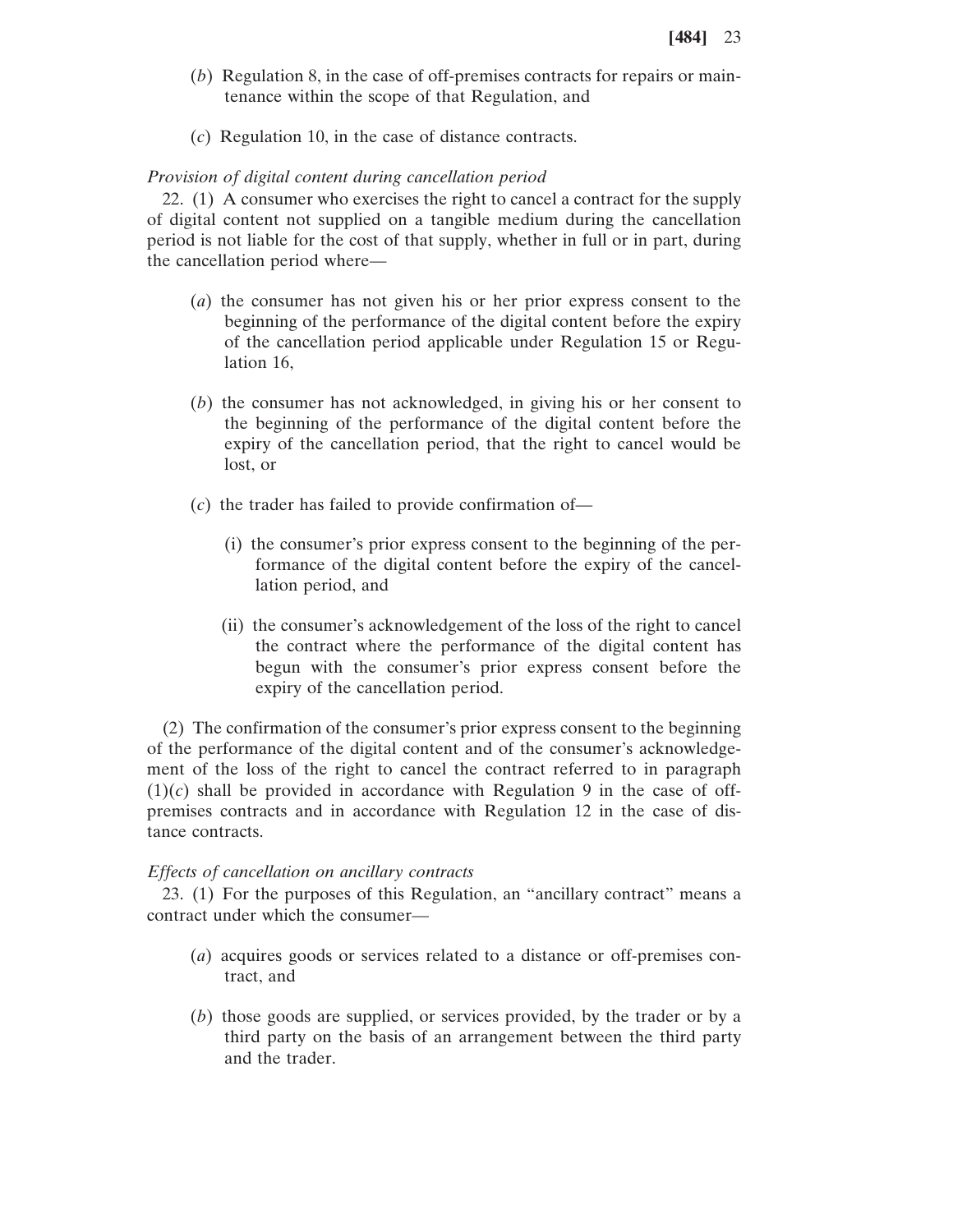(2) Where a consumer cancels a distance or off-premises contract in accordance with this Part, any ancillary contract is automatically terminated without any costs for the consumer other than costs under the following provisions:

- (*a*) Regulation 19(2) (non-standard delivery);
- (*b*) Regulation 20(5) (direct cost of returning goods);
- (*c*) Regulation 20(6)(*b*) (diminished value of goods);
- (*d*) Regulation 21(3) (services provided, or gas, water, electricity, or district heating supplied, during cancellation period).

(3) When a trader is informed by a consumer in accordance with Regulation 17 of the consumer's decision to cancel a contract, the trader shall inform each other trader with whom the consumer has an ancillary contract that is terminated in accordance with paragraph (2) of that decision.

(4) Where any security has been provided under an ancillary contract that is terminated in accordance with paragraph (2), that security is to be treated as never having had effect and any property lodged with the supplier or the third party solely for the purposes of the said security shall be returned immediately by the supplier or third party.

(5) Paragraph (2) is without prejudice to Regulation 18 of the European Communities (Consumer Credit Agreements) Regulations 2010 (S.I. No. 281 of 2010).

(6) Notwithstanding Regulation 3(2)(*d*) (exclusion of financial services contracts), contracts for financial services may be ancillary contracts for the purposes of this Regulation.

### PART 5

## Payment Fees, Additional Payments and Charges for Communication by **TELEPHONE**

### *Application of Part 5*

24. (1) Subject to paragraphs (2) and (3) and Regulation 3, this Part applies to each of the following on-premises contracts, off-premises contracts and distance contracts concluded between a trader and a consumer:

- (*a*) sales contracts;
- (*b*) service contracts;
- (*c*) contracts for the supply of digital content not supplied on a tangible medium;
- (*d*) contracts for the supply of water, gas or electricity not put up for sale in a limited volume or set quantity;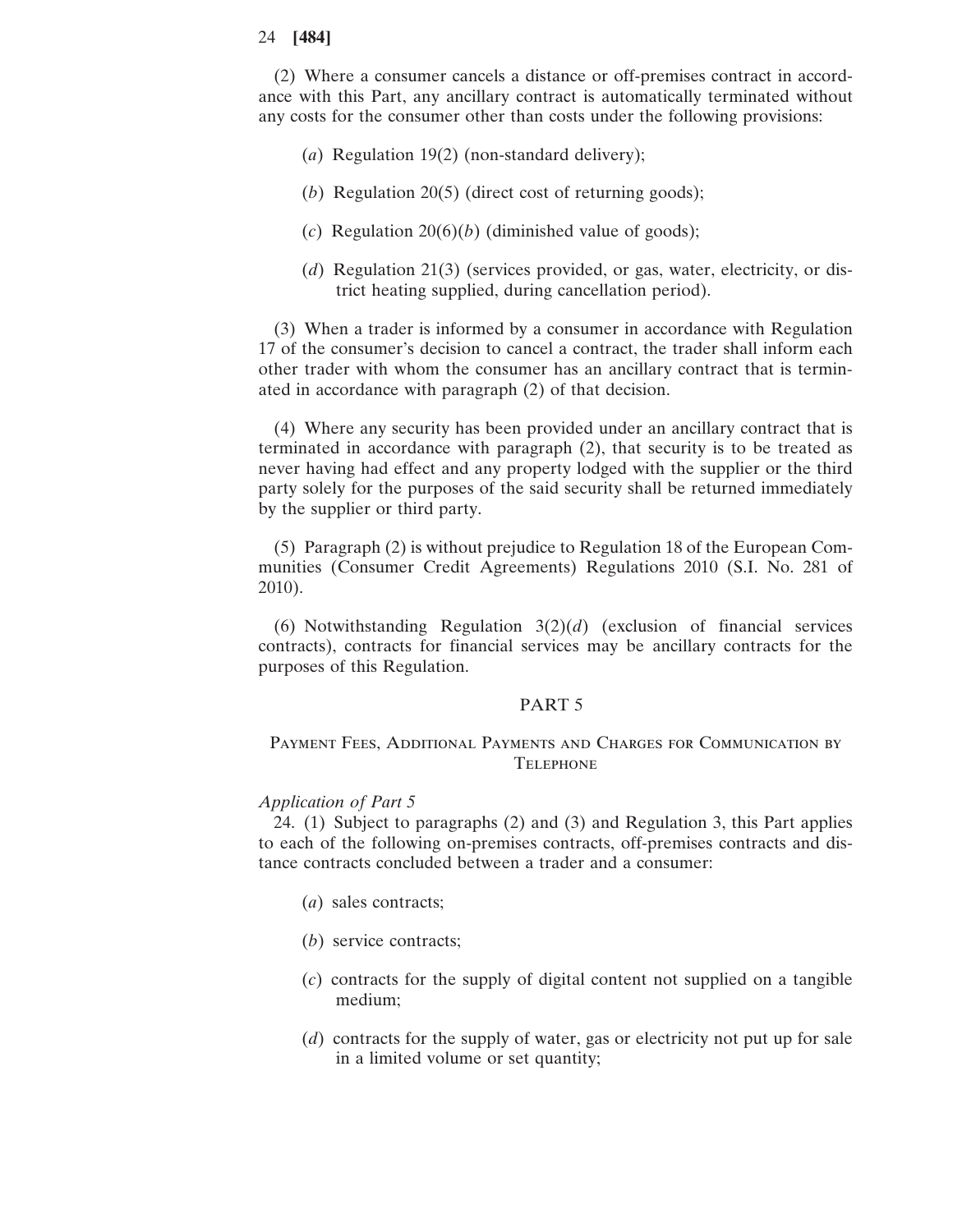(*e*) contracts for the supply of district heating.

(2) Regulation 27 does not apply to contracts for passenger transport services.

(3) This Part does not apply to contracts for financial services within the meaning of Regulation 2(1), but applies to payments for such services in other contracts between a trader and a consumer to which this Part applies.

#### *Fees for the use of means of payment*

25. (1) A trader shall not charge a consumer, in respect of the use of a given means of payment, fees that exceed the cost borne by the trader for the use of that means of payment.

(2) Where a trader charges a consumer a fee in excess of that provided for in paragraph (1), the trader shall reimburse the consumer to the extent of the excess charged, and a failure to do so is actionable by the consumer as a breach of statutory duty.

(3) Any provision of a contract which requires the consumer to pay a fee in excess of that provided for in paragraph (1) is unenforceable to the extent of the excess charged.

(4) A trader who contravenes paragraph (1) commits an offence.

(5) In case of dispute, it is for the trader to show that a fee charged in respect of the use of a given means of payment does not exceed the cost borne by the trader for the use of that means of payment.

### *Additional Payments*

26. (1) Before a consumer is bound by a contract or an offer, the trader shall seek the consumer's express consent to any payment additional to the payment agreed for the trader's main obligation under the contract.

(2) There is no express consent by the consumer under paragraph (1) if that consent is inferred from the use of a default option which the consumer is required to reject in order to avoid the additional payment.

(3) Where a trader receives a payment from a consumer that contravenes paragraph (1), the trader shall reimburse the payment to the consumer, and a failure to do so is actionable by the consumer as a breach of statutory duty.

(4) Any provision of a contract which requires the consumer to make a payment that contravenes paragraph (1) is unenforceable.

(5) A trader who contravenes paragraph (1) commits an offence.

- (6) In case of dispute, it is for the trader to show that—
	- (*a*) the trader sought the consumer's express consent to any payment additional to that agreed for the trader's main obligation under the contract, and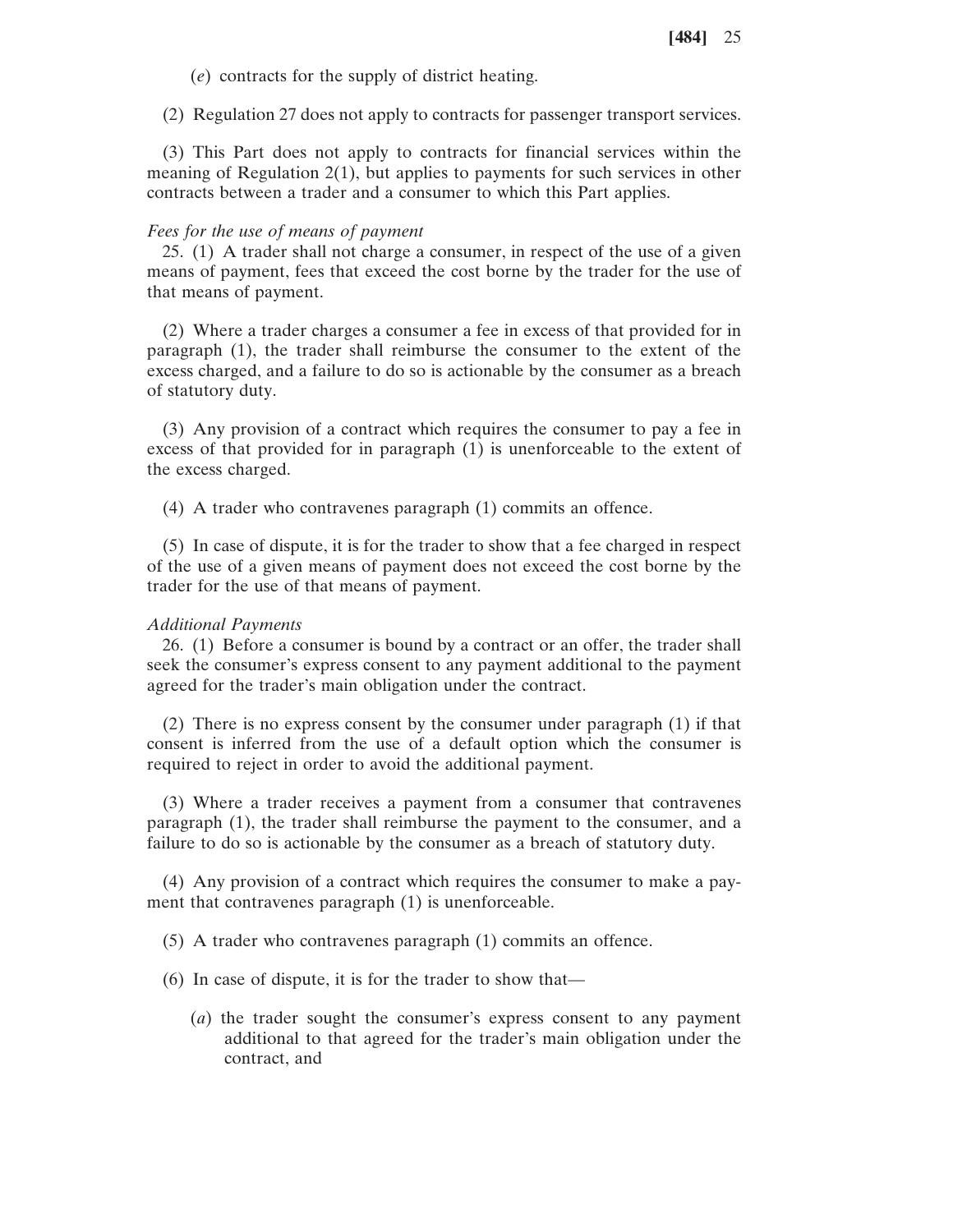(*b*) the consumer's consent was not inferred from the use of a default option which the consumer was required to reject in order to avoid the additional payment.

### *Charges for communication by telephone*

27. (1) Where a trader operates a telephone line for the purpose of permitting consumers to contact the trader about a contract concluded with the trader, calls by consumers to that line for that purpose shall not be charged at more than the basic rate.

(2) Where a trader operates a telephone line that contravenes paragraph (1), the trader shall reimburse the consumer to the extent of the excess charged, and a failure to do so is actionable by the consumer as a breach of statutory duty.

(3) Any provision of a contract which requires the consumer to make a payment that contravenes paragraph (1) is unenforceable.

(4) A trader who contravenes paragraph (1) commits an offence.

(5) In case of dispute, it is for the trader to show that calls to a telephone line operated by the trader for the purpose of permitting consumers to contact the trader about a contract concluded with the trader were not charged at more than the basic rate.

(6) For the purposes of this Regulation—

"basic rate" means the rate charged for a call to—

- (*a*) an Irish geographic number,
- (*b*) an Irish mobile number, or
- (*c*) any of the following non-geographic numbers as defined in the National Numbering Conventions:
	- (i) Freephone,
	- (ii) Shared Cost (Fixed),
	- (iii) Shared Cost (Timed),
	- (iv) Universal Access,

but, for the avoidance of doubt, excludes the rate charged for a call to a Premium Rate Number as defined in the National Numbering Conventions;

"geographic number" has the meaning given to it in Regulation 2(2) of the European Communities (Electronic Communications Networks and Services) (Universal Service and Users' Rights) Regulations 2011 (S.I. No. 337 of 2011);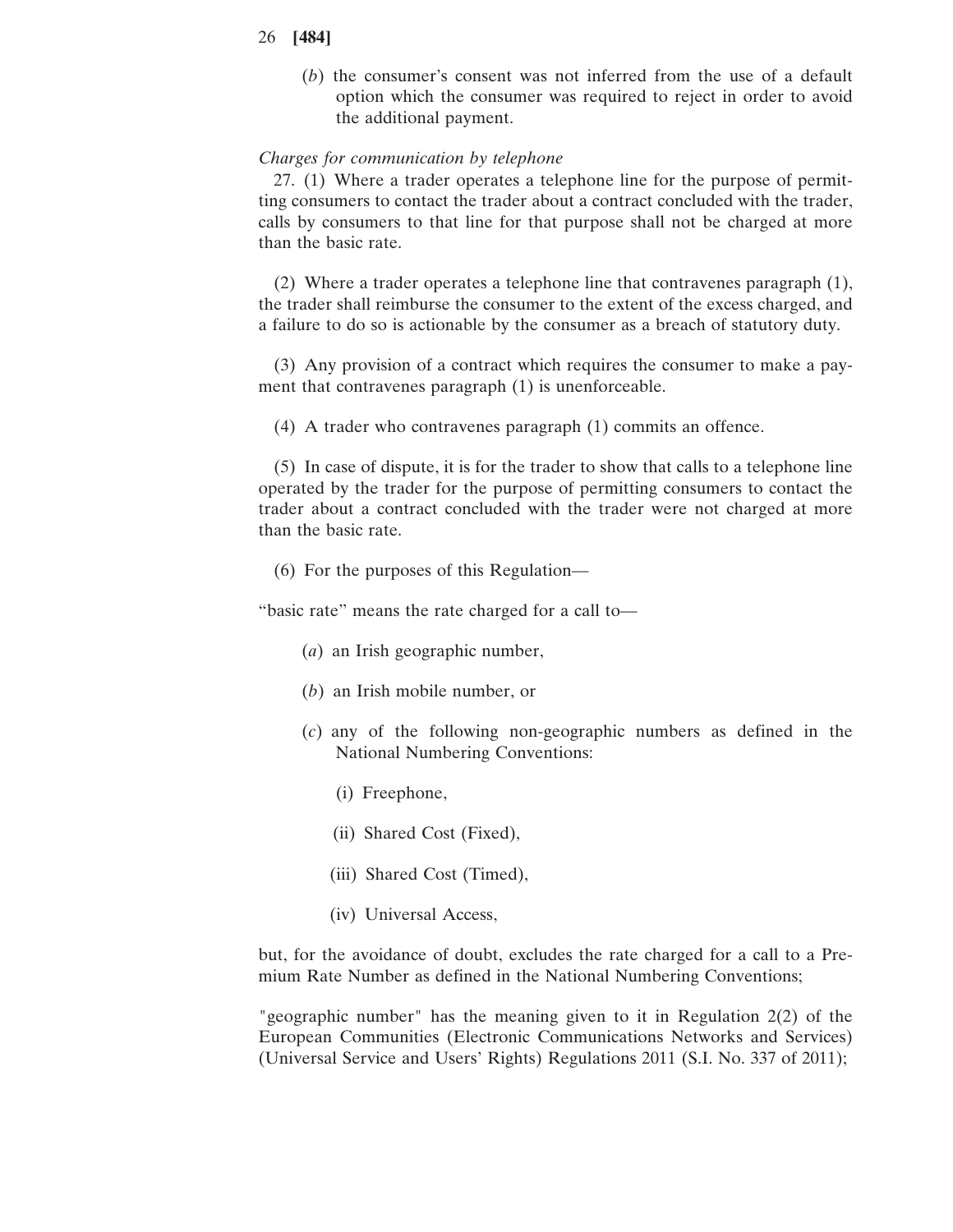"National Numbering Conventions" means the National Numbering Conventions as published by the Commission from time to time, and most recently on 9 March 2011;

"non-geographic number" has the meaning given to it in Regulation 2(2) of the European Communities (Electronic Communications Networks and Services) (Universal Service and Users' Rights) Regulations 2011 (S.I. No. 337 of 2011).

# PART 6

### Passing of Risk and Delivery in Sales Contracts

#### *Application of Part 6*

28. (1) This Part applies to contracts of sale within the meaning of section 1 of the Act of 1893 where the buyer deals as consumer.

(2) In this Part, "deals as consumer" has the meaning given by section 3 of the Act of 1980.

### *Amendment of section 20 of Act of 1893*

29. The following is substituted for section 20 of the Act of 1893:

# *"Passing of risk*

20. (1) Unless otherwise agreed, the goods remain at the seller's risk until the property therein is transferred to the buyer, but when the property therein is transferred to the buyer, the goods are at the buyer's risk whether delivery has been made or not.

(2) Where delivery has been delayed through the fault of either buyer or seller, the goods are at the risk of the party in fault as regards any loss which might not have occurred but for such fault.

(3) Subsections (1) and (2) do not apply to a contract of sale where—

(*a*) the buyer deals as consumer, and

(*b*) the seller dispatches the goods to the buyer.

(4) Where subsection (3) applies, the goods remain at the seller's risk until the buyer, or a person indicated by the buyer for this purpose, acquires the physical possession of the goods.

(5) Subsection (4) does not apply where the goods are delivered to a carrier who—

- (*a*) was commissioned by the buyer for the purpose of carrying the goods, and
- (*b*) was not proposed by the seller for that purpose.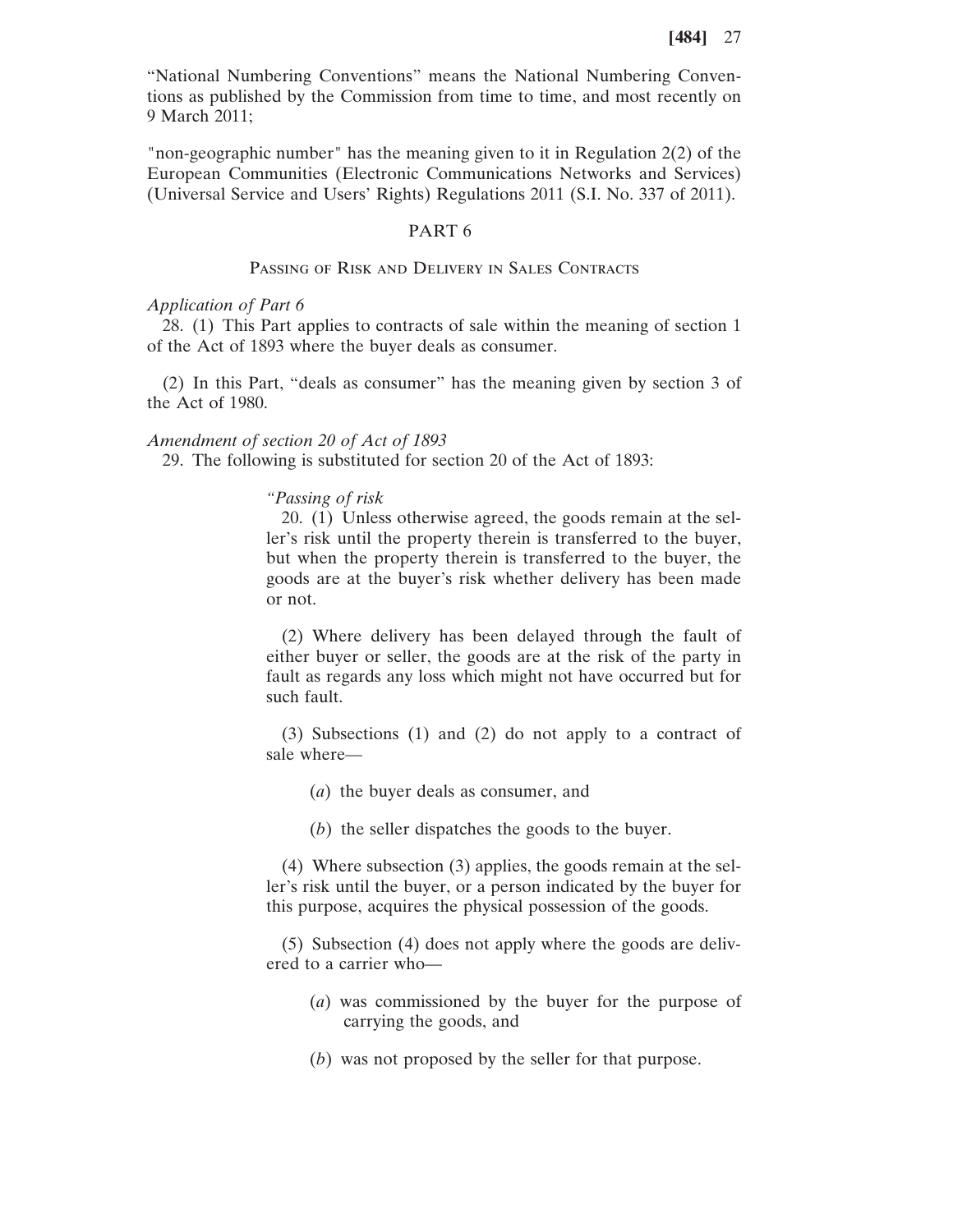(6) Where subsection (5) applies, the goods are at the buyer's risk upon delivery to the carrier.

(7) Subsection (5) is without prejudice to the rights of the buyer, or the liability of the carrier, in respect of the goods.".

*Amendment of section 29 of Act of 1893*

30. Section 29 of the Act of 1893 is amended by inserting the following subsections after subsection (2):

- "(2A) Where the buyer deals as consumer—
	- (*a*) subsection (2) does not apply, and
	- (*b*) subsections (2B) to (2F) apply.

(2B) Unless the parties have agreed otherwise, the seller shall deliver the goods by transferring the physical possession or control of the goods to the buyer without undue delay and not later than 30 days from the conclusion of the contract.

(2C) If the seller does not deliver the goods at the time agreed with the buyer, the buyer may require the seller to make the delivery within an additional period of time appropriate to the circumstances.

- (2D) Subsection (2C) does not apply if—
	- (*a*) the seller has refused to deliver the goods,
	- (*b*) delivery of the goods within the time agreed with the buyer is essential, taking into account all the relevant circumstances at the time of the conclusion of the contract, or
	- (*c*) the buyer has informed the seller prior to the conclusion of the contract that delivery on or by a specified date is essential.
- (2E) Where the seller—
	- (*a*) fails to deliver the goods within any additional period of time for delivery applicable under subsection (2C), or
	- (*b*) fails to deliver the goods—
		- (i) within the time agreed with the buyer under subsection  $(2D)(b)$ , or
		- (ii) on or by the date the date specified by the buyer under subsection  $(2D)(c)$ ,

the buyer may treat the failure as a breach of a condition of the contract which entitles the buyer to repudiate the contract.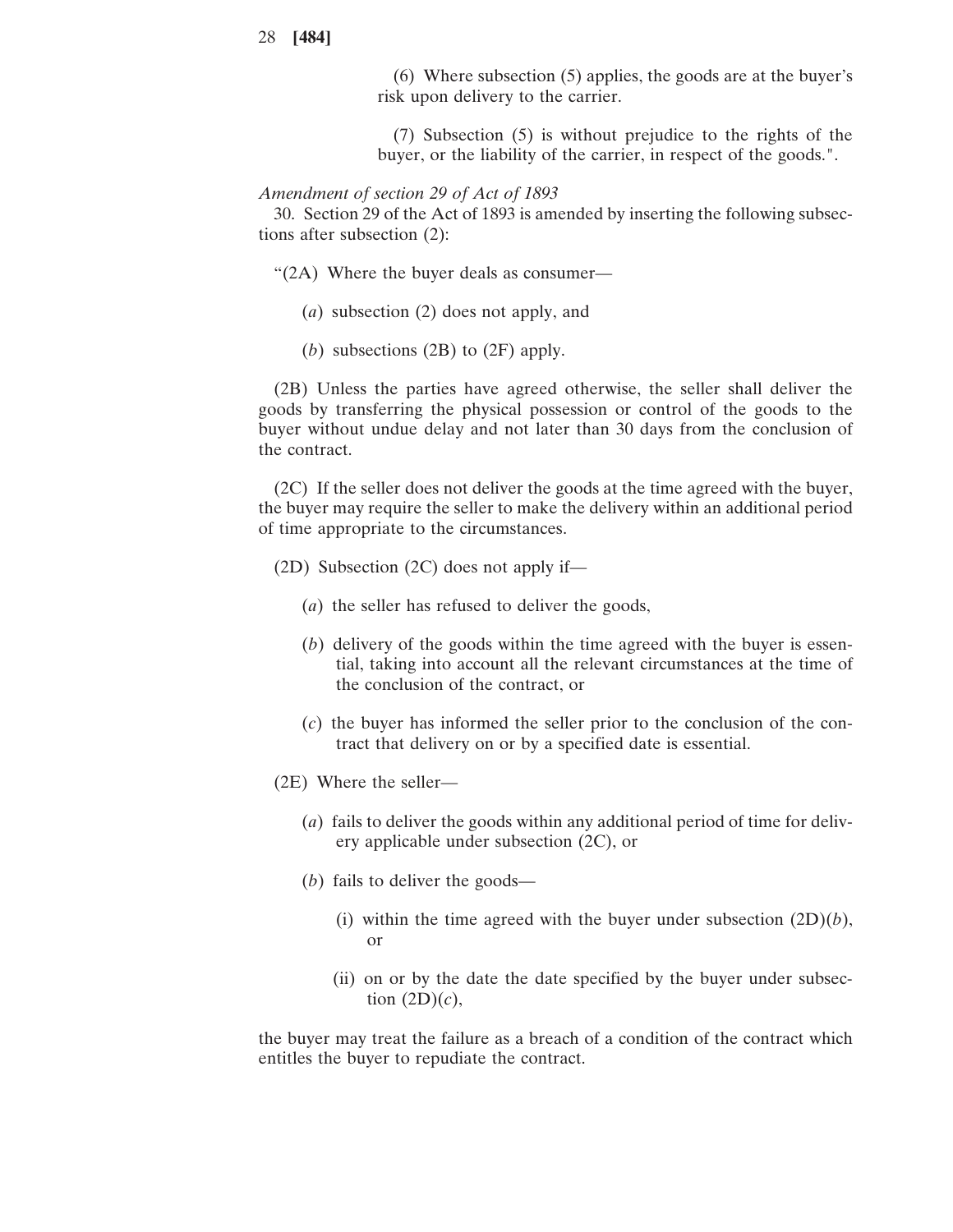(2F) If the buyer repudiates the contract in accordance with subsection (2E), the seller shall, without undue delay, reimburse all sums paid under the contract.".

## *Amendment of section 32 of Act of 1893*

31. Section 32 of the Act of 1893 is amended by inserting the following subsection after subsection (3):

"(4) In a contract of sale where the buyer deals as consumer, subsections  $(1)$  to  $(3)$  do not apply.".

#### PART 7

### Unsolicited Goods and Services

# *Amendment of section 47 of Act of 1980*

32. Section 47 of the Act of 1980 is amended by inserting the following subsections after subsection (5):

"(6) Where unsolicited goods are supplied, or unsolicited services are provided, by a trader to a consumer—

- (*a*) subsections (1) to (5) do not apply, and
- (*b*) subsections (7) to (10) apply.

(7) The consumer is exempted from any requirement to provide consideration for unsolicited goods or services supplied by the trader.

(8) The absence of a response from the consumer following the supply of unsolicited goods or the provision of unsolicited services does not constitute consent to—

(*a*) the provision of consideration for the goods or services, or

(*b*) the return or safekeeping of the goods.

(9) In the case of an unsolicited supply of goods, the consumer may treat the goods as if they were an unconditional gift.

(10) The following definitions apply for the purposes of subsections (6) to (9):

'consumer' means a natural person who is acting for purposes which are outside the person's trade, business, craft or profession;

'services' includes, without limitation—

- (*a*) digital content not supplied on a tangible medium,
- (*b*) water, gas, and electricity not put up for sale in a fixed volume or set quantity, and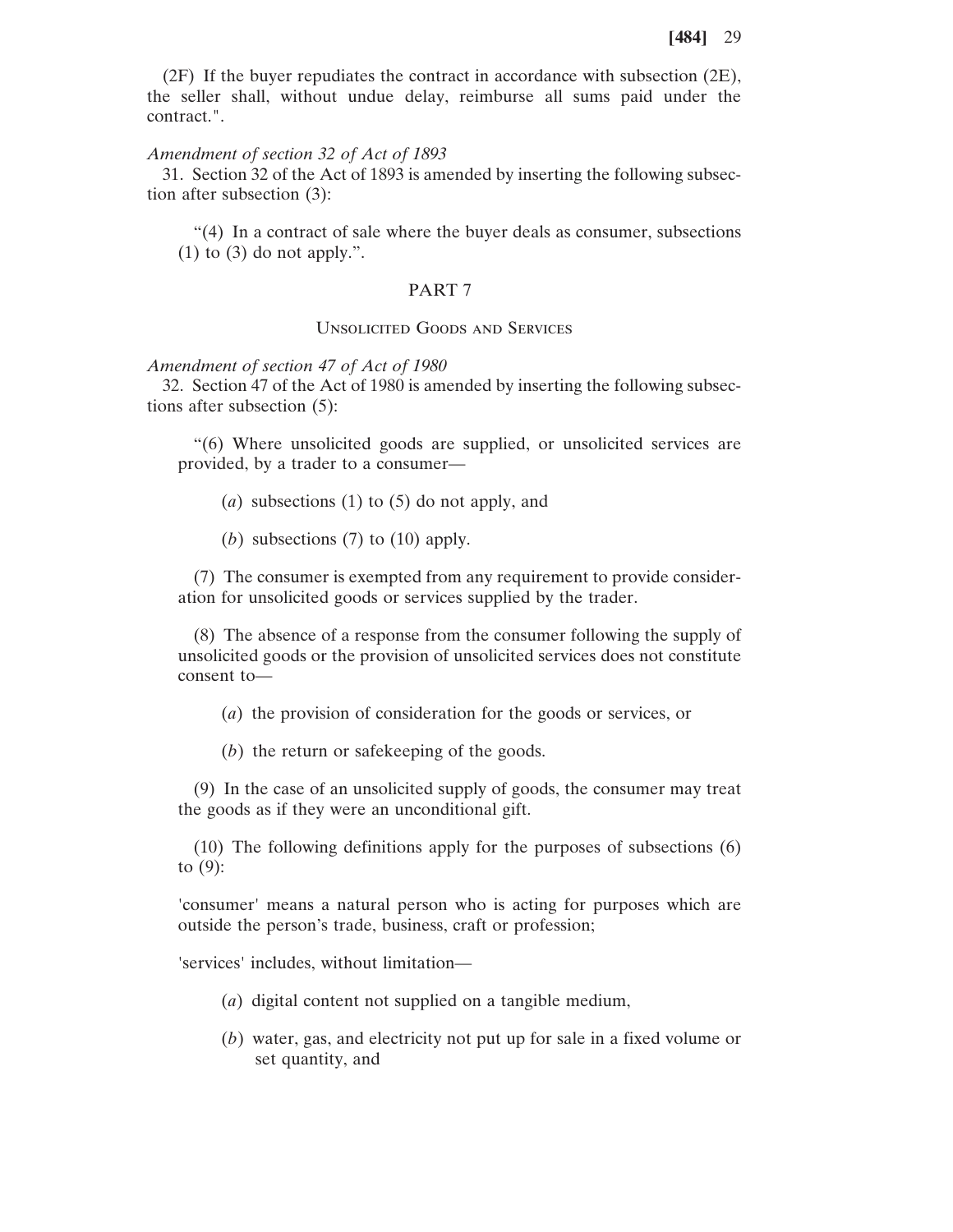- 30 **[484]**
	- (*c*) district heating;

'trader' means—

- (*a*) a natural person, or
- (*b*) a legal person, whether—
	- (i) privately owned,
	- (ii) publicly owned, or
	- (iii) partly privately owned and partly publicly owned,

who is acting for purposes related to the person's trade, business, craft or profession, and includes any person acting in the name, or on behalf, of the trader;

'unsolicited', in relation to goods supplied or services provided to a consumer, means that they are supplied or provided without any request by or on behalf of the consumer.".

### PART 8

### Enforcement and Penalties

*Amendment of Act of 2007*

33. The Act of 2007 is amended—

- (*a*) in section 2, in the definition of "relevant statutory provisions", by inserting the following paragraph after paragraph (*h*) (inserted by Regulation 22 of the European Union (Protection of Consumers in Respect of Timeshare, Long-Term Holiday Product, Resale and Exchange Contracts) Regulations 2011 (S.I. No 73 of 2011)):
	- "(i) the European Union (Consumer Information, Cancellation and Other Rights) Regulations 2013 (S.I. No. 484 of 2013);",

and accordingly, references in section 8, sections 30 and 31 or sections 86 and 87 of that Act to "relevant statutory provisions" shall be construed as including references to these Regulations,

- (*b*) in section 67 (Definition (Part 5)), by substituting the following paragraphs for paragraph (*f*):
	- "(*f*) any contravention of an order under section 62 (1);
	- (*g*) any contravention of the European Union (Consumer Information, Cancellation and Other Rights) Regulations 2013 (S.I. No. 484 of 2013),",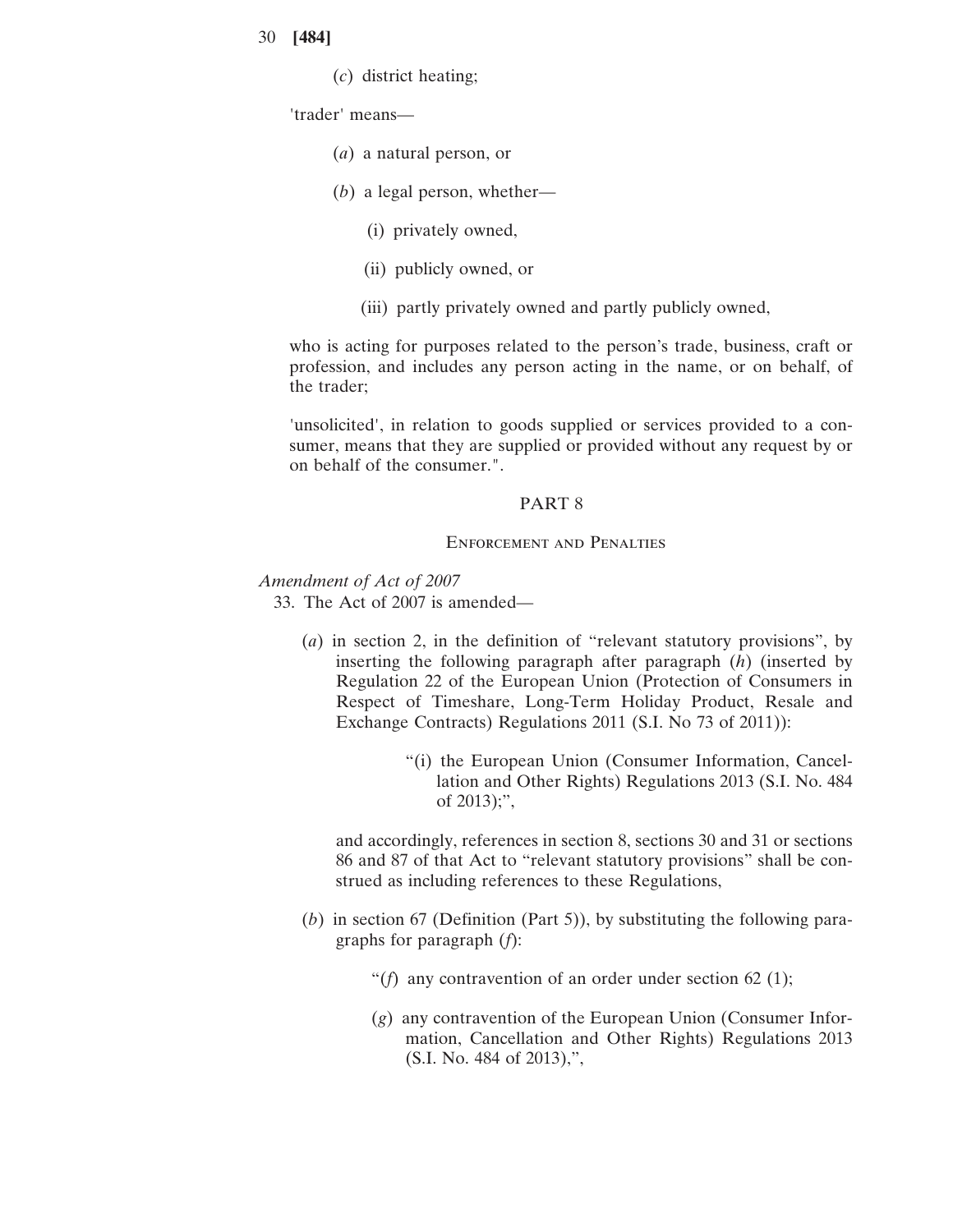and accordingly, references in section 71, section 73 and section 75 of that Act to "prohibited act or practice" shall be construed as including references to these Regulations,

- (*c*) in section 85(1), by substituting the following paragraphs for paragraph (*c*):
	- "(c) Regulation 4(3),  $5(5)$ ,  $6(3)$  or  $7(2)$  of the European Communities (Requirements to Indicate Product Prices) Regulations 2002 (S.I. No. 639 of 2002);
	- (*d*) Regulation 5(3), 7(8), 8(5), 9(4), 10(10), 11(6), 12(5), 19(7),  $25(4)$ ,  $26(5)$  or  $27(4)$  of the European Union (Consumer Information, Cancellation and Other Rights) Regulations 2013 (S.I. No. 484 of 2013).",
- (*d*) in section 90(1), by substituting the following paragraphs for paragraph (*d*):
	- " $(d)$  the form and manner of submitting codes of practice to the Agency for approval under section 88;
	- (*e*) the provisions of the European Union (Consumer Information, Cancellation and Other Rights) Regulations 2013 (S.I. No. 484 of 2013).",
- (*e*) in Schedule 4, by inserting after the last item—
	- (i) in Column (1), the following: "S.I. No. 484 of 2013", and
	- (ii) in Column (2), the following: "the European Union (Consumer Information, Cancellation and Other Rights) Regulations 2013", and
- (*f*) in Schedule 5, by inserting after the last item—
	- (i) in Column (1), the following: "S.I. No. 484 of 2013", and
	- (ii) in Column (2), the following: "the European Union (Consumer Information, Cancellation and Other Rights) Regulations 2013".

### *Amendment of Act of 2002*

34. (1) The Act of 2002 is amended—

(*a*) in section 2(1), by inserting the following before the definition of "associate" (inserted by section  $3(a)$  of the Communications Regulation Act 2002):

" 'Agency' means the National Consumer Agency established by the Consumer Protection Act 2007;";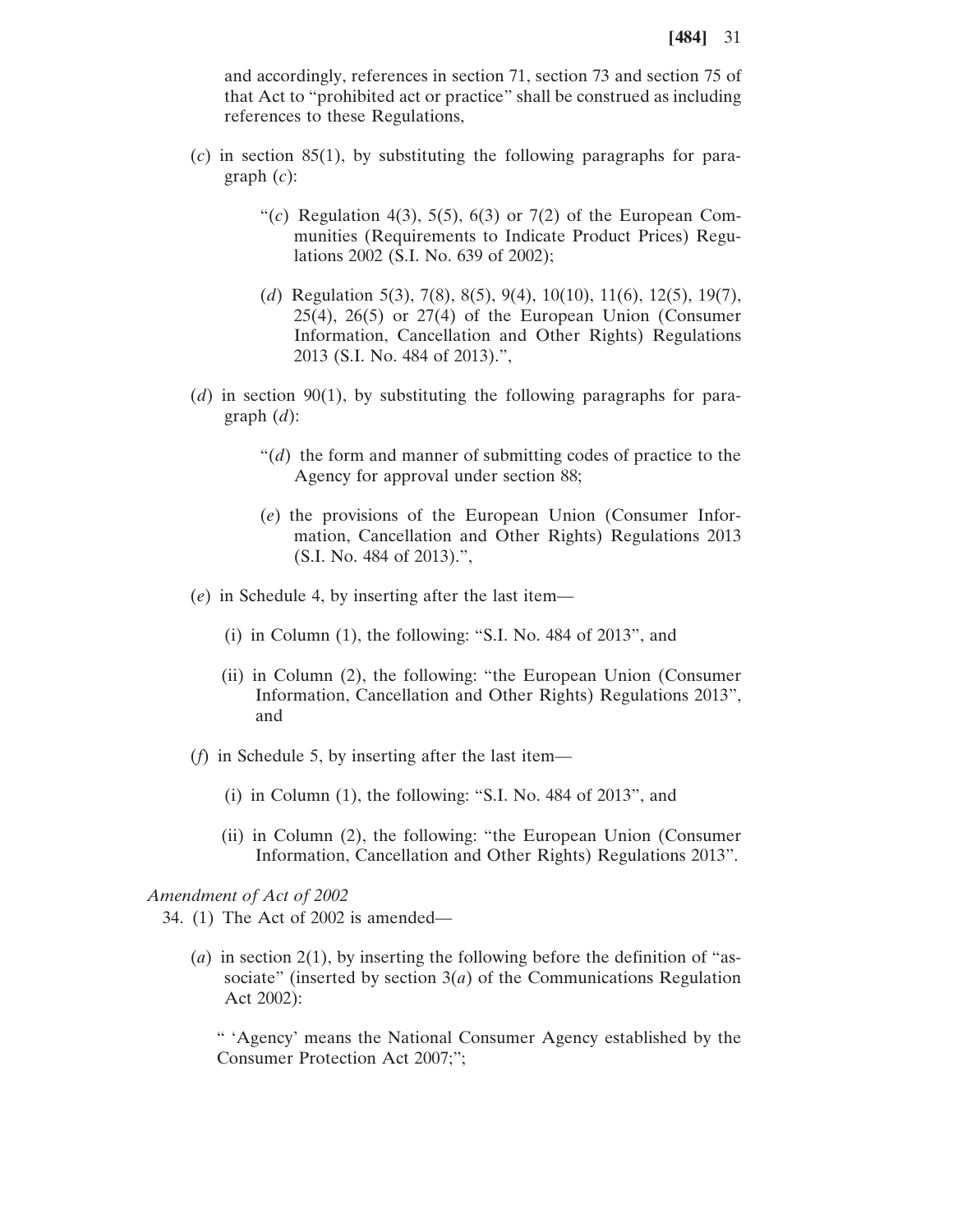- (*b*) in section 10(1), by inserting the following paragraph after paragraph (aa) (inserted by Regulation 3 of the Communications (Mobile Telephone Roaming) Regulations 2013 (S.I. No. 228 of 2013):
	- "(ab) to ensure compliance by undertakings and premium rate service providers with the European Union (Consumer Information, Cancellation and Other Rights) Regulations 2013 (S.I. No. 484 of 2013),",
- (*c*) in section 10, by inserting the following subsections after subsection  $(1):$

"(1A) The functions of the Agency specified in subsection (1B) are (insofar as they relate to the provision of electronic communications networks, electronic communications services, associated facilities and premium rate services) also functions of the Commission, and subsections (1B) to (1E) have effect for the purposes of this subsection.

(1B) The functions of the Agency referred to in subsection (1A) are the functions of the Agency under section 67, section 71, section 73, sections 75 to 77, section 80, sections 83 to 87 and section 90 of the Consumer Protection Act 2007 in relation to the European Communities (Consumer Information, Cancellation and Other Rights) Regulations 2013 (S.I. No. 484 of 2013).—

(1C) Subsection (1A) operates to vest in the Commission, concurrently with the vesting in the Agency of those functions by the Consumer Protection Act 2007, the functions specified in subsection (1B).

(1D) Accordingly—

- (*a*) functions so specified are, subject to any relevant co-operation agreement entered into under section 21 of the Consumer Protection Act 2007, capable of being performed by either the Agency or the Commission, and
- (*b*) subject to subsection (1E), references to the Agency in the provisions of the Act specified in subsection (1B) are to be read as including references to the Commission and those provisions otherwise apply.

(1E) Where any section of the Consumer Protection Act 2007 specified in subsection (1B) provides for anything to be done in relation to the Agency (whether the giving of notice to it, the submitting of a thing to it or the doing of any other thing) then, if a co-operation agreement entered into under section 21 of that Act so specifies, it is sufficient compliance with the section concerned if the thing is done in relation to the Agency or the Commission as is specified in that agreement.".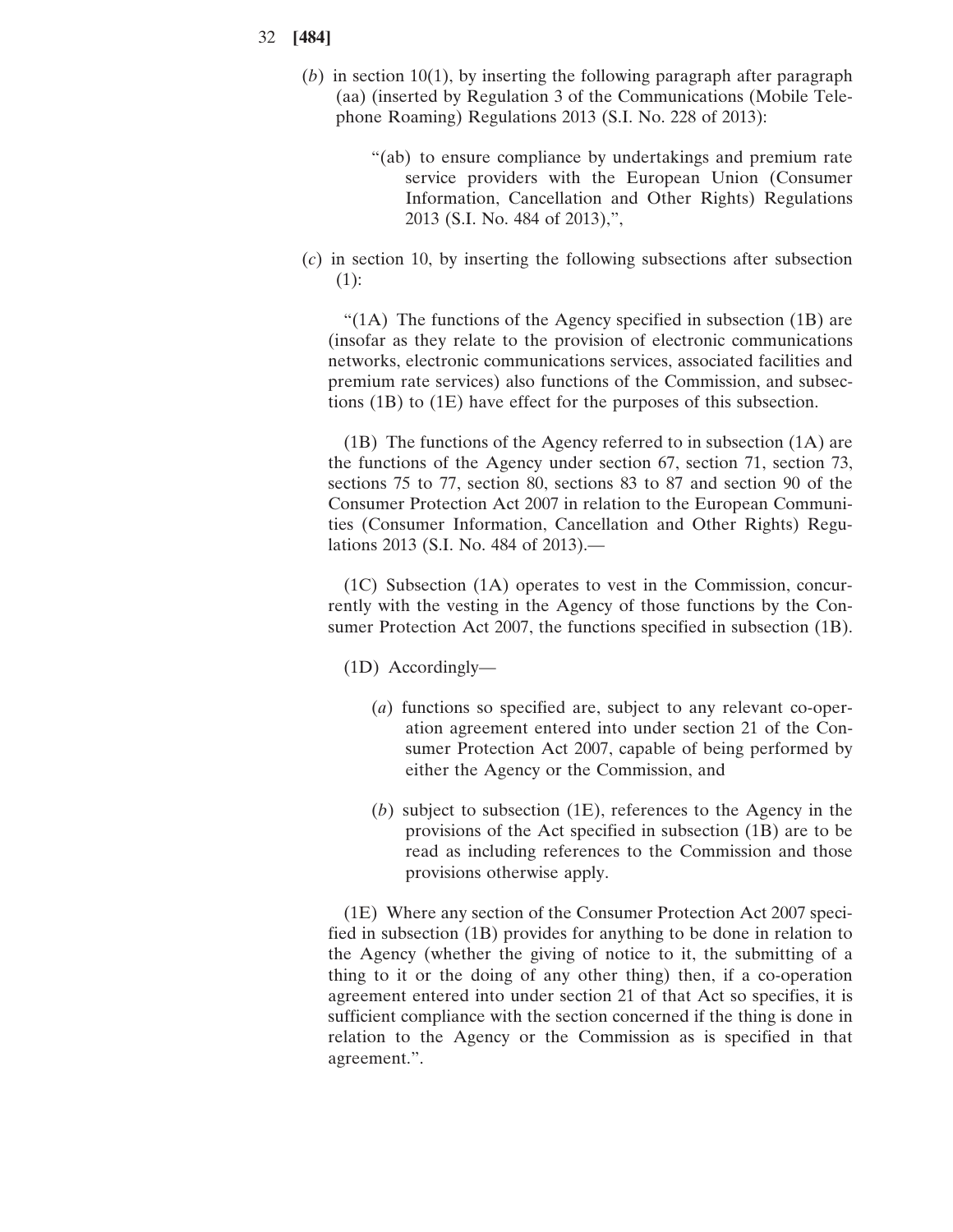# *Authorised officers for purposes of Regulations*

35. (1) A person appointed as an authorised officer under section 39 of the Act of 2002 or section 30 of the Act of 2007, whether holding office as an authorised officer under either of those sections immediately before the date of the coming into operation of these Regulations or appointed after that date, shall continue to be so appointed as if appointed under this Regulation and shall be an authorised officer for the purpose of these Regulations and the Directive and shall for those purposes have all of the powers given to an authorised officer by, and be subject to the terms of, those sections.

*Amendment of European Communities (Cooperation between National Authorities Responsible for the Enforcement of Consumer Protection Laws) Regulations 2006 (S.I. No. 290 of 2006)*

36. The European Communities (Cooperation between National Authorities Responsible for the Enforcement of Consumer Protection Laws) Regulations 2006 (S.I. No. 290 of 2006) are amended in the Schedule by inserting the following entry after the entry at Reference Number 19 (inserted by Regulation 3(*b*) of the European Communities (Cooperation between National Authorities Responsible for the Enforcement of Consumer Protection Laws (Amendment) (No. 2) Regulations 2013 (S.I. No. 200 of 2013)):

- (*a*) in column 1, insert the following: "20.";
- (*b*) in column 2, insert the following: "Directive 2011/83/EU of the European Parliament and of the Council of 25 October 2011 on consumer rights;
- (*c*) in column (3), insert the following: "European Union (Consumer Information, Cancellation and Other Rights) Regulations 2013 (S.I. No. 484 of 2013)"; and
- (*d*) in column (4) insert each of the following: "National Consumer Agency" and "Commission for Communications Regulation".

*Amendment of European Communities (Court Orders for the Protection of Consumer Interests) Regulations 2010 (S.I. No. 555 of 2010)*

37. The European Communities (Court Orders for the Protection of Consumer Interests) Regulations 2010 (S.I. No. 555 of 2010) are amended in the Schedule by inserting the following paragraph after paragraph 13:

> "14. Directive 2011/83/EU of the European Parliament and of the Council of 25 October 2011 on consumer rights.".

### *Offences and penalties*

38. (1) A person found guilty of an offence under these Regulations shall be liable—

(*a*) on summary conviction to a class A fine or to imprisonment for a term not exceeding 12 months or to both, or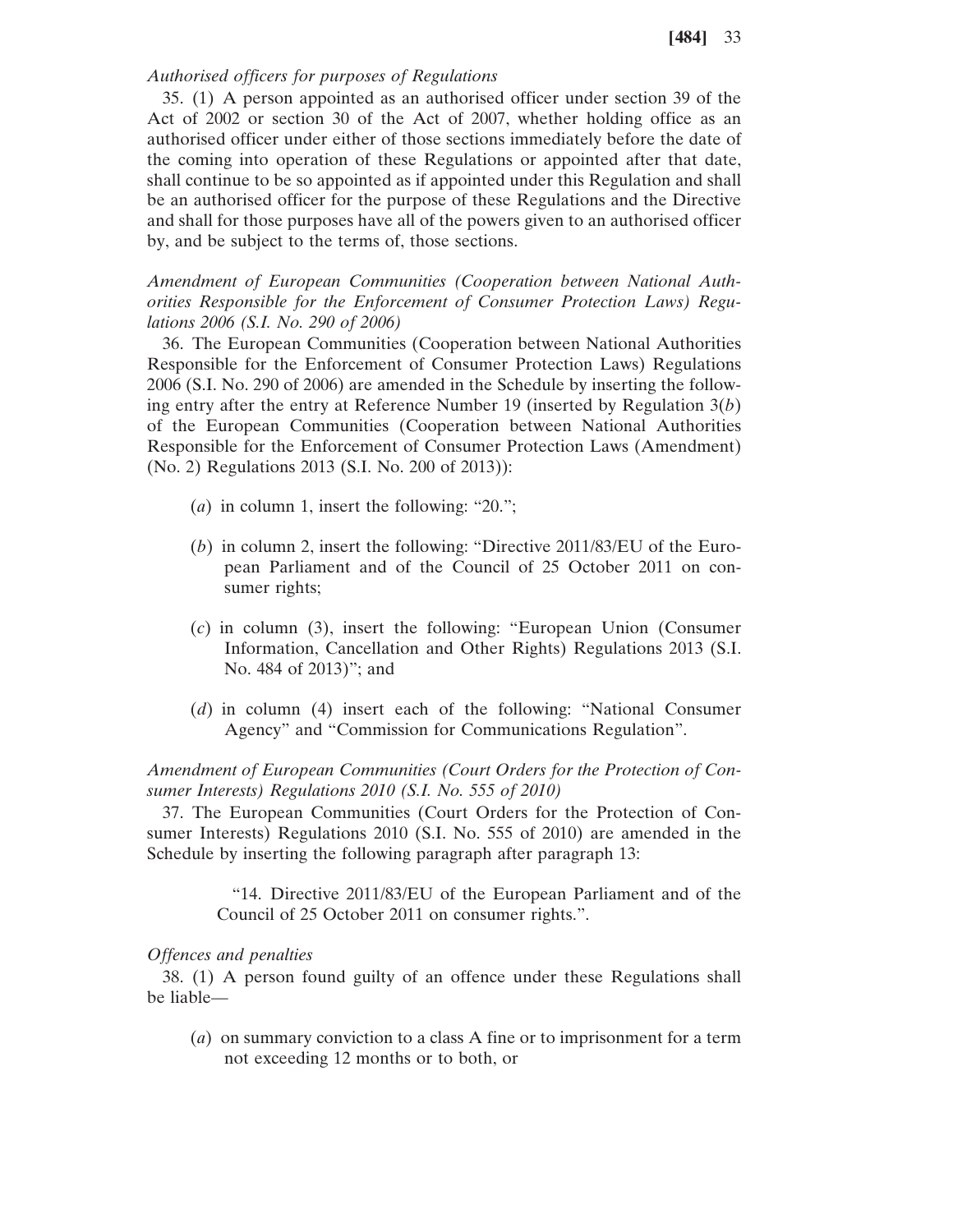(*b*) on conviction on indictment to a fine not exceeding  $\epsilon$ 60,000 or to imprisonment for a term not exceeding 18 months or to both.

(2) Sections 76 to 78 and sections 80, 83 and 84 of the Act of 2007 shall apply to an offence under these Regulations as they apply to an offence under that Act and, accordingly, references in those sections to an offence under that Act shall be construed as including references to an offence under these Regulations.

# *Consumer's rights cannot be waived*

39. (1). Any purported waiver by a consumer of a right conferred by these Regulations is of no effect.

(2). Any term of a contract which directly or indirectly waives or restricts the rights conferred by these Regulations is not binding on the consumer.

#### *Revocations*

40. The following are revoked:

- (*a*) European Communities (Cancellation of Contracts Negotiated Away From Business Premises) Regulations, 1989 (S.I. No. 224/1989), and
- (*b*) European Communities (Protection of Consumers in Respect of Contracts Made by Means of Distance Communications (S.I. No. 207/2001).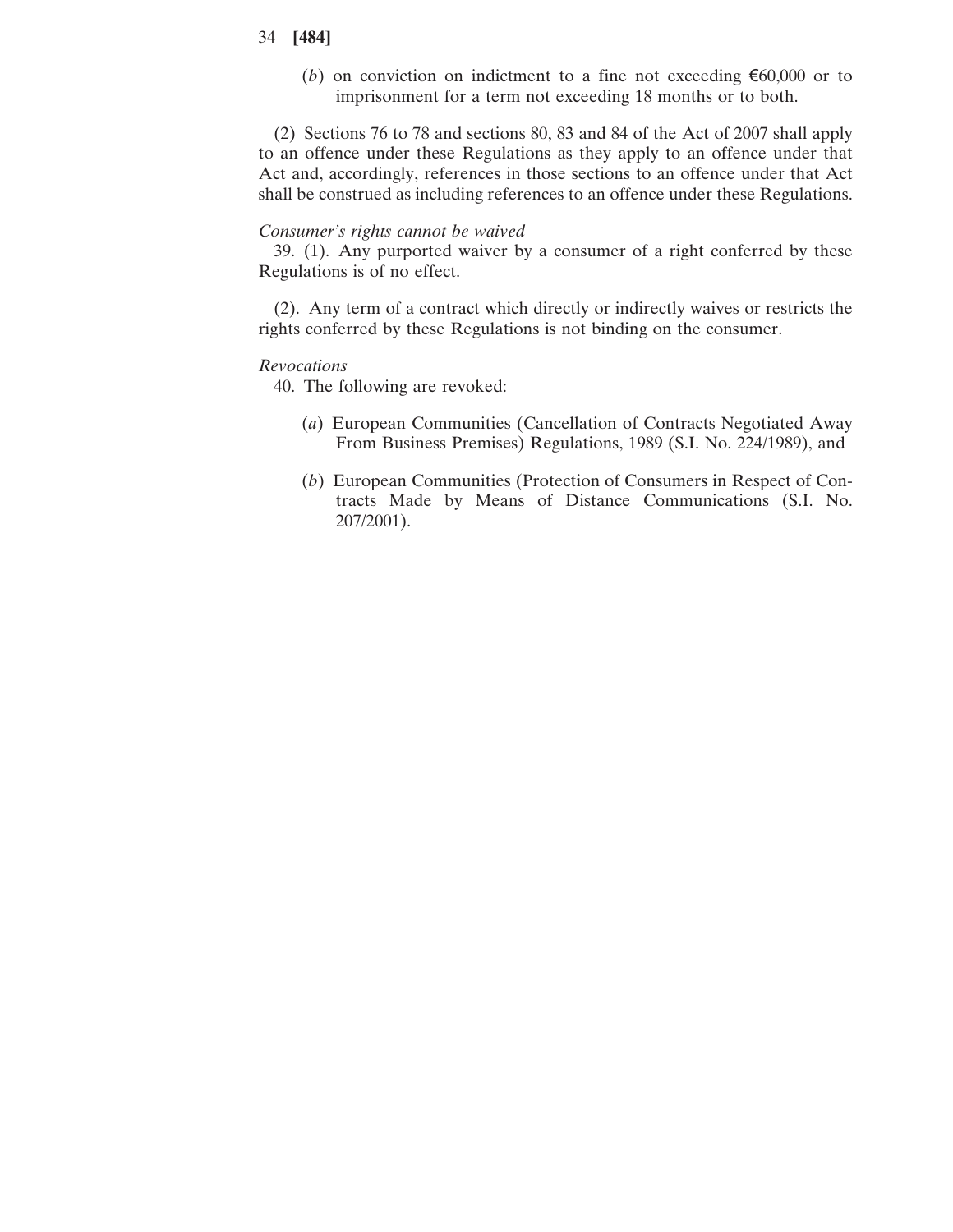# SCHEDULE 1

# INFORMATION TO BE PROVIDED PRIOR TO CONCLUSION OF ON-PREMISES CONTRACT

The information to be provided by the trader to the consumer in accordance with Regulation  $5(1)$  is as follows:

- (*a*) the main characteristics of the goods or services, to the extent appropriate to the medium and to the goods or services;
- (*b*) the identity of the trader, including the trader's trading name and legal identity;
- (*c*) the geographical address at which the trader is established, and the trader's telephone number;
- (*d*) the total price of the goods or services inclusive of taxes, or where the nature of the goods or services is such that the price cannot reasonably be calculated in advance, the manner in which the price is to be calculated;
- (*e*) where applicable, all freight, delivery or postal charges additional to the price referred to in paragraph (*d*) or, where those charges cannot reasonably be calculated in advance, the fact that such charges may be payable;
- (*f*) where applicable, the arrangements for payment, delivery, performance, and the time by which the trader undertakes to deliver the goods or perform the service;
- (*g*) where applicable, the trader's complaint handling policy;
- (*h*) in the case of a sales contract, the existence of a legal obligation on the trader to supply goods that are in conformity with the contract;
- (*i*) where applicable, the existence and the conditions of after-sales services and commercial guarantees;
- (*j*) the duration of the contract where applicable or, if the contract is of indeterminate duration or is to be extended automatically, the conditions for terminating it;
- (*k*) where applicable, the functionality, including applicable technical protection measures, of digital content;
- (*l*) where applicable, any relevant interoperability of digital content with hardware and software of which the trader is, or can reasonably be expected to have been, aware.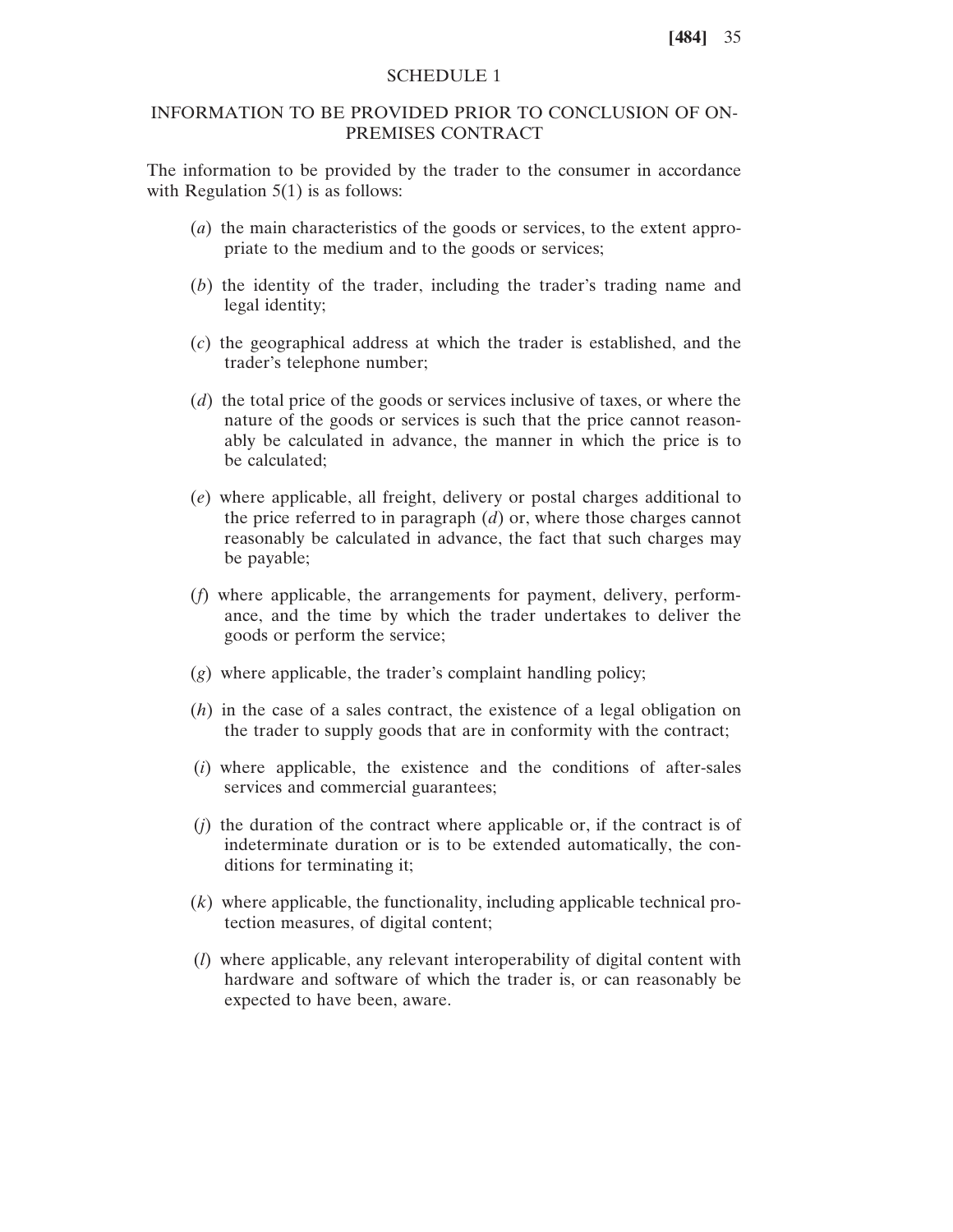# SCHEDULE 2

### INFORMATION TO BE PROVIDED PRIOR TO CONCLUSION OF OFF-PREMISES CONTRACTS AND DISTANCE CONTRACTS

The information to be provided by the trader to the consumer in accordance with Regulation 7 in the case of off-premises contracts, Regulation 8 in the case of off-premises contracts for repairs or maintenance within the scope of that Regulation and Regulation 10 in the case of distance contracts, is as follows:

- (*a*) the main characteristics of the goods or services, to the extent appropriate to the medium and to the goods or services;
- (*b*) the identity of the trader, including the trader's trading name;
- (*c*) if the trader is acting on behalf of another trader, the geographical address and identity of that trader;
- (*d*) the geographical address at which the trader is established, and the trader's telephone number, fax number and e-mail address, where available, to enable the consumer to contact the trader quickly and communicate with the trader efficiently;
- (*e*) the geographical address of—
	- (i) the place of business of the trader, if different from the address provided in accordance with paragraph (*d*), and
	- (ii) where the trader acts on behalf of another trader, the place of business of that other trader, if different from the address provided in accordance with paragraph (*c*),

to which the consumer can address complaints;

- (*f*) the total price of the goods or services inclusive of taxes, or where the nature of the goods or services is such that the price cannot reasonably be calculated in advance, the manner in which the price is to be calculated;
- (*g*) where applicable, all additional freight, delivery or postal charges and any other costs or, where those charges cannot reasonably be calculated in advance, the fact that such charges may be payable;
- (*h*) in the case of a contract of indeterminate duration or a contract containing a subscription—
	- (i) the total costs per billing period, or,
	- (ii) where such contracts are charged at a fixed rate, the total monthly costs, or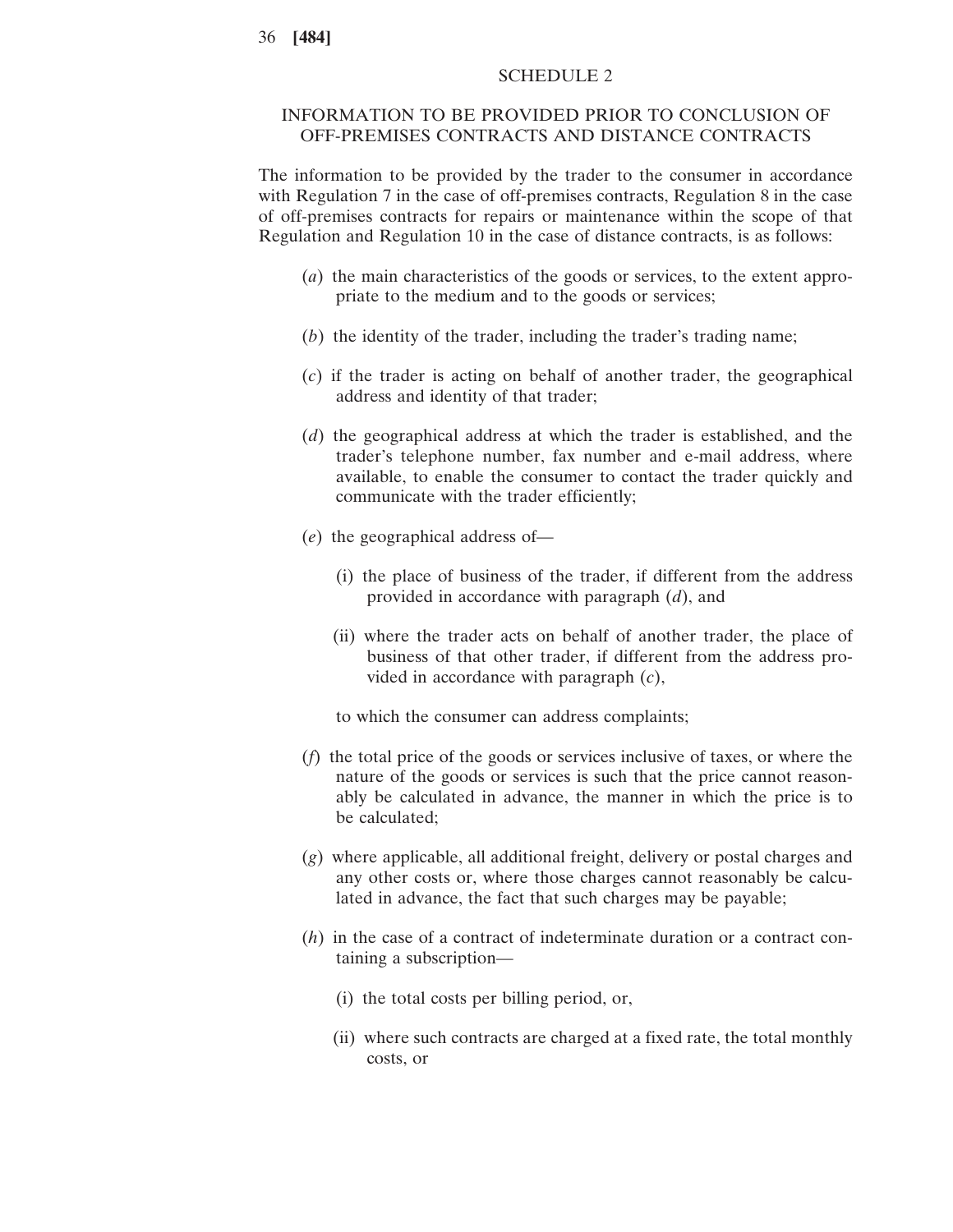- (iii) where the total costs cannot reasonably be calculated in advance, the manner in which the price is to be calculated;
- (*i*) the cost of using the means of distance communication used for the conclusion of the contract where that cost is calculated other than at the basic rate;
- (*j*) the arrangements for payment, delivery, performance, and the time by which the trader undertakes to deliver the goods or perform the service;
- (*k*) where applicable, the trader's complaint handling policy;
- (*l*) where a right to cancel exists, the conditions, time limit and procedures for exercising that right in accordance with Regulation 17.
- (*m*) where applicable, that the consumer will have to bear the cost of returning the goods in case of cancellation of the contract and, in the case of distance contracts, if the goods by their nature cannot normally be returned by post, the cost of returning the goods;
- (*n*) where the consumer exercises the right to cancel after having made a request in accordance with Regulation 21, that the consumer is liable to pay the trader reasonable costs in accordance with that Regulation;
- (*o*) where a right to cancel the contract does not apply under Regulation 13, the information that the consumer will not benefit from that right or, where applicable, the circumstances in which the consumer loses the right;
- (*p*) in the case of a sales contact, the existence of a legal obligation on the trader to supply goods that are in conformity with the contract;
- (*q*) where applicable, the existence and conditions of after-sale customer assistance, after-sales services and commercial guarantees;
- (*r*) the existence of relevant codes of practice, as defined in section 2 of the Consumer Protection Act 2007 and, where applicable, how copies of such codes can be obtained;
- (*s*) the duration of the contract where applicable or, if the contract is of indeterminate duration or is to be extended automatically, the conditions for terminating it;
- (*t*) where applicable, the minimum duration of the consumer's obligations under the contract;
- (*u*) where applicable, the existence and the conditions of deposits or other financial guarantees to be paid or provided by the consumer at the request of the trader;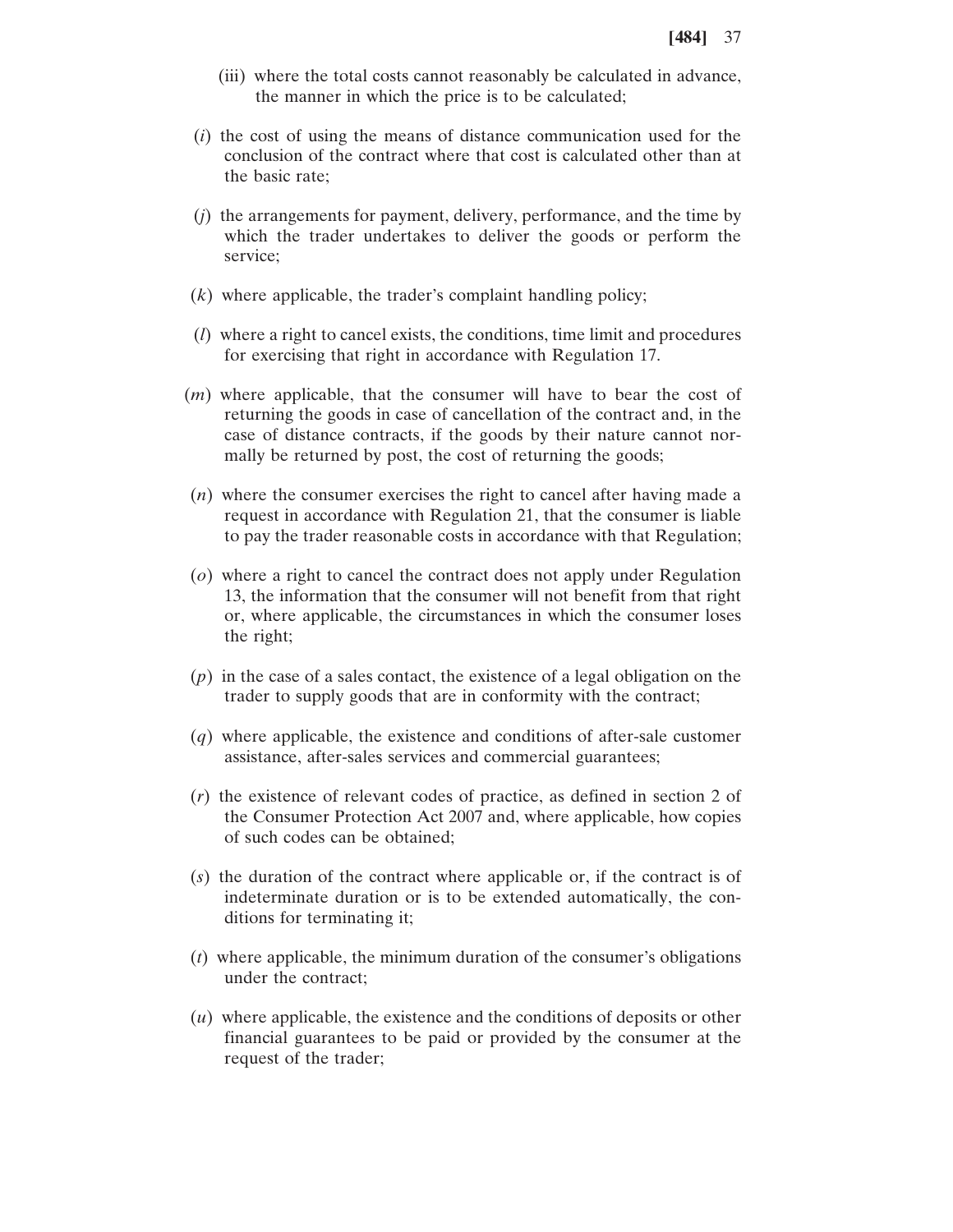- (*v*) where applicable, the functionality, including applicable technical protection measures of digital content;
- (*w*) where applicable, any relevant interoperability of digital content with hardware and software of which the trader is, or can reasonably be expected to have been, aware.
- (*x*) where applicable, the possibility of having recourse to an out-of-court complaint and redress mechanism to which the trader is subject, and the methods for having access to it.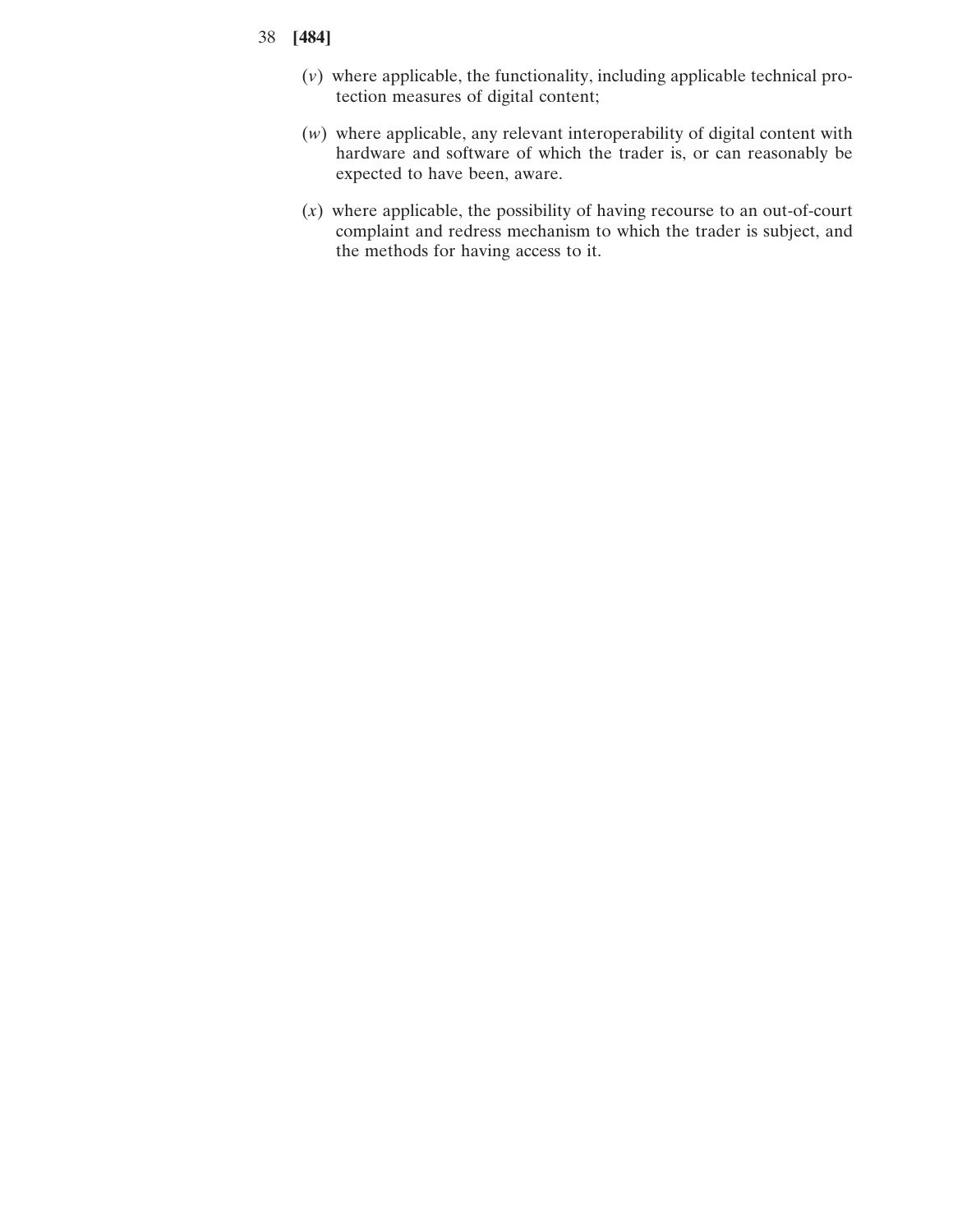## SCHEDULE 3

# INFORMATION CONCERNING THE EXERCISE OF THE RIGHT TO **CANCEL**

## A. MODEL INSTRUCTIONS FOR CANCELLATION

### *Right to cancel*

You have the right to cancel his contract within 14 days without giving any reason.

The cancellation period will expire after 14 days from the day [See Note 1].

To exercise the right to cancel, you must inform us [see Note 2] of your decision to cancel this contract by an unequivocal statement (e.g. a letter sent by post, fax or e-mail). You may use the attached cancellation form but it is not obligatory. [See note 3]

To meet the cancellation deadline, it is sufficient for you to send your communication concerning your exercise of the right to cancel before the cancellation period has expired.

#### *Effects of cancellation*

If you cancel this contract, we will reimburse to you all payments received from you, including the costs of delivery (with the exception of the supplementary costs resulting from your choice of a type of delivery other than the least expensive type of standard delivery offered by us) without undue delay and in any event not later than 14 days from the day on which we are informed about your decision to cancel this contract. We will carry out such reimbursement using the same means of payment as you used for the initial transaction, unless you have expressly agreed otherwise; in any event, you will not incur any fees as a result of such reimbursement. [See Note 4]

[See Note 5]

[See Note 6]

#### **Notes on instructions for completion:**

- 1. Insert one of the following texts between inverted commas:
	- (*a*) in the case of a service contract or a contract for the supply of water, gas or electricity not put up for sale in a limited volume or set quantity, of district heating or of digital content not supplied on a tangible medium: "of the conclusion of the contract.";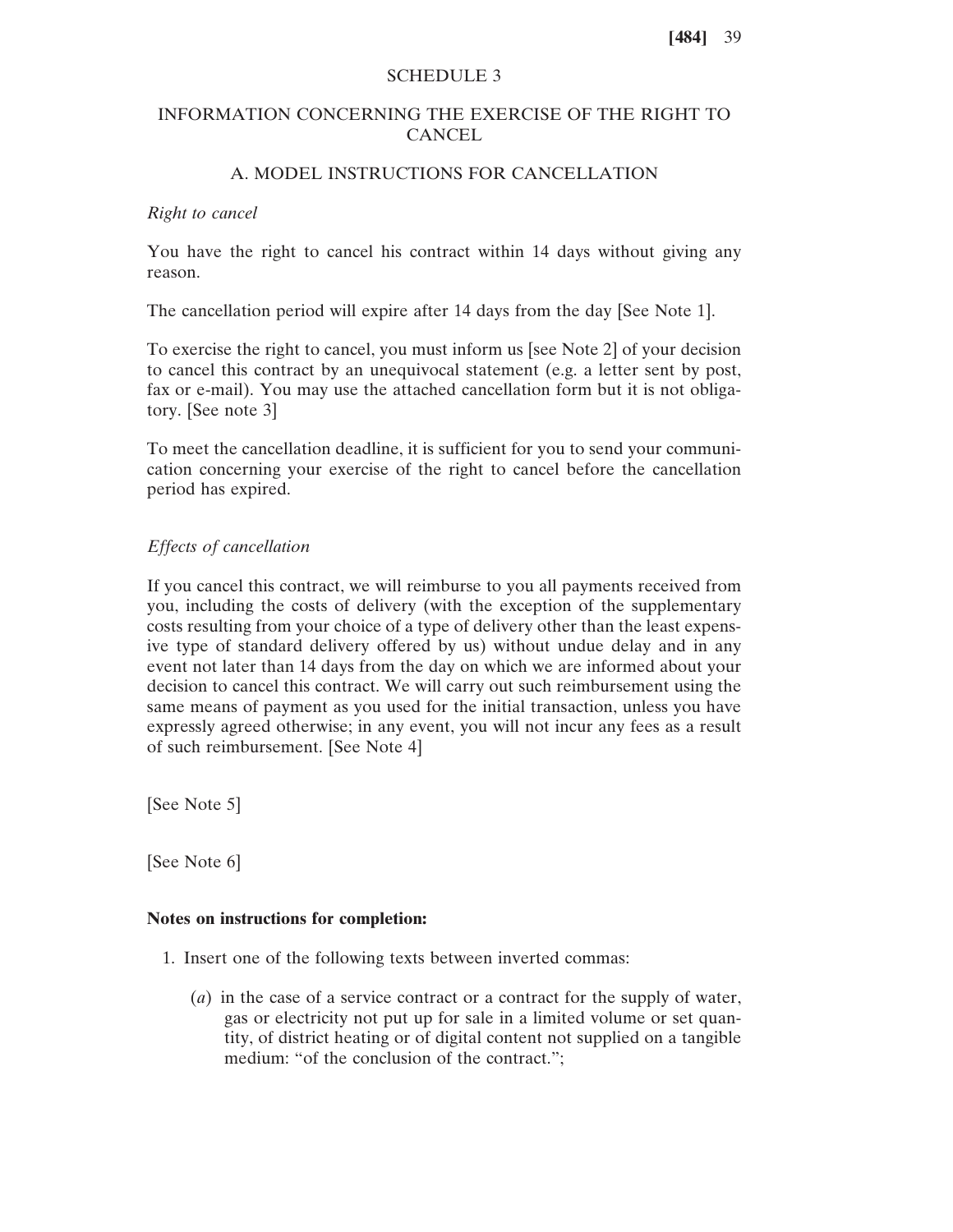- 40 **[484]**
	- (*b*) in the case of a sales contract: "on which you acquire, or a third party other than the carrier and indicated by you acquires, physical possession of the goods.";
	- (*c*) in the case of a contract relating to multiple goods ordered by the consumer in one order and delivered separately: "on which you acquire, or a third party other than the carrier and indicated by you acquires, physical possession of the last of the goods.";
	- (*d*) in the case of a contract relating to delivery of a good consisting of multiple lots or pieces: " on which you acquire, or a third party other than the carrier and indicated by you acquires, physical possession of the last lot or piece.";
	- (*e*) in the case of a contract for regular delivery of goods during a defined period: "on which you acquire, or a third party other than the carrier and indicated by you acquires, physical possession of the first of the goods.".

2. Insert your name, geographical address and, where available, your telephone number, fax number and e-mail address.

3. If you give the option to the consumer to electronically fill in and submit information about his cancellation of the contract on your website, insert the following: "You can also electronically fill in and submit the model cancellation form or any other unequivocal statement on our website [insert Internet address]. If you use this option, we will communicate to you an acknowledgement of receipt of such a cancellation on a durable medium (e.g. by e-mail) without delay.".

4. In the case of sales contracts in which you have not offered to collect the goods in the event of cancellation insert the following: "We may withhold reimbursement until we have received the goods back or you have supplied evidence of having sent back the goods, whichever is the earliest.".

- 5. If the consumer has received goods in connection with the contract:
	- (*a*) insert:
		- "We will collect the goods"; or
		- "You shall send back the goods or hand them over to us or ... [insert the name and geographical address, where applicable, of the person authorised by you to receive the goods], without undue delay and in any event not later than 14 days from the day on which you communicate your cancellation of the contract to us. The deadline is met if you send back the goods before the period of 14 days has expired.";
	- (*b*) insert:
		- "We will bear the cost of returning the goods.",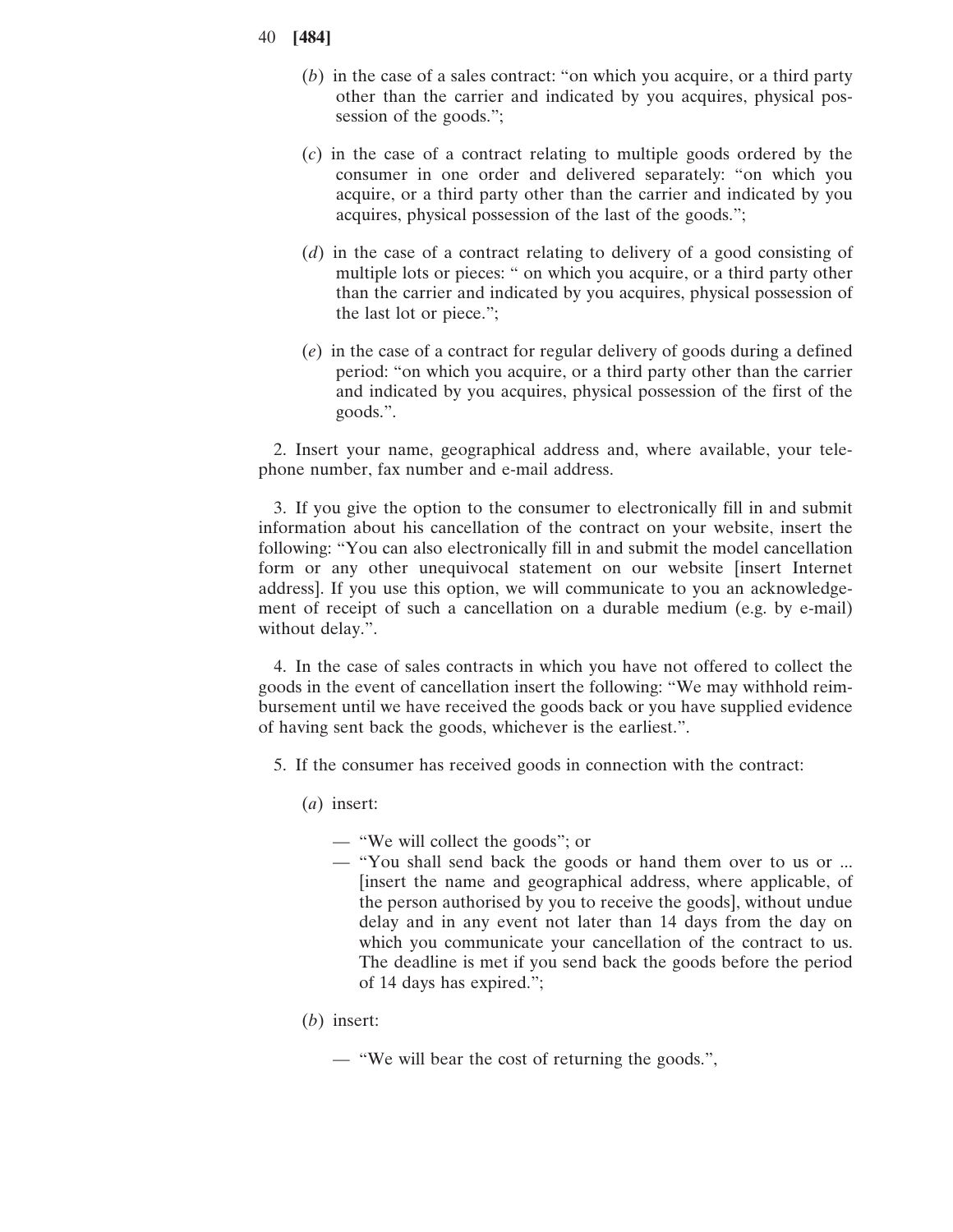- "You will bear the direct cost of returning the goods.",
- If, in a distance contract, you do not offer to bear the cost of returning the goods and the goods, by their nature, cannot normally be returned by post: "You will have to bear the direct cost of returning the goods ... EUR [insert the amount]."; or if the cost of returning the goods cannot reasonably be calculated in advance: "You will have to bear the direct cost of returning the goods. The cost is estimated at a maximum of approximately ... EUR [insert the amount].|", or
- If, in an off-premises contract, the goods, by their nature, cannot normally be returned by post and have been delivered to the consumer's home at the time of the conclusion of the contract: "We will collect the goods at our own expense.", and
- (*c*) insert: "You are only liable for any diminished value of the goods resulting from the handling of the goods beyond that necessary to establish their nature, characteristics and functioning".

In the case of a contract for the provision of services or the supply of water, gas or electricity, where they are not put up for sale in a limited volume or set quantity, or of district heating, insert the following: "If you requested to begin the performance of services or the supply of water/gas/electricity/district heating [delete where inapplicable] during the cancellation period, you shall pay us an amount which is in proportion to what has been provided until you have communicated to us your cancellation of this contract in comparison with the full coverage of the contract.".

### B. MODEL CANCELLATION FORM

[Complete and return this form only if you wish to cancel the contract.]

- To [here the trader's name, geographical address and, where available, his fax number and e-mail address are to be inserted by the trader]:
- I/We  $[*]$  hereby give notice that I/We  $[*]$  cancel my/our  $[*]$  contract of sale of the following goods[\*]/for the provision of the following service [\*],
- Ordered on[\*]/received on [\*],
- Name of consumer(*s*),
- Address of consumer(*s*),
- Signature of consumer(*s*) [only if this form is notified on paper],
- Date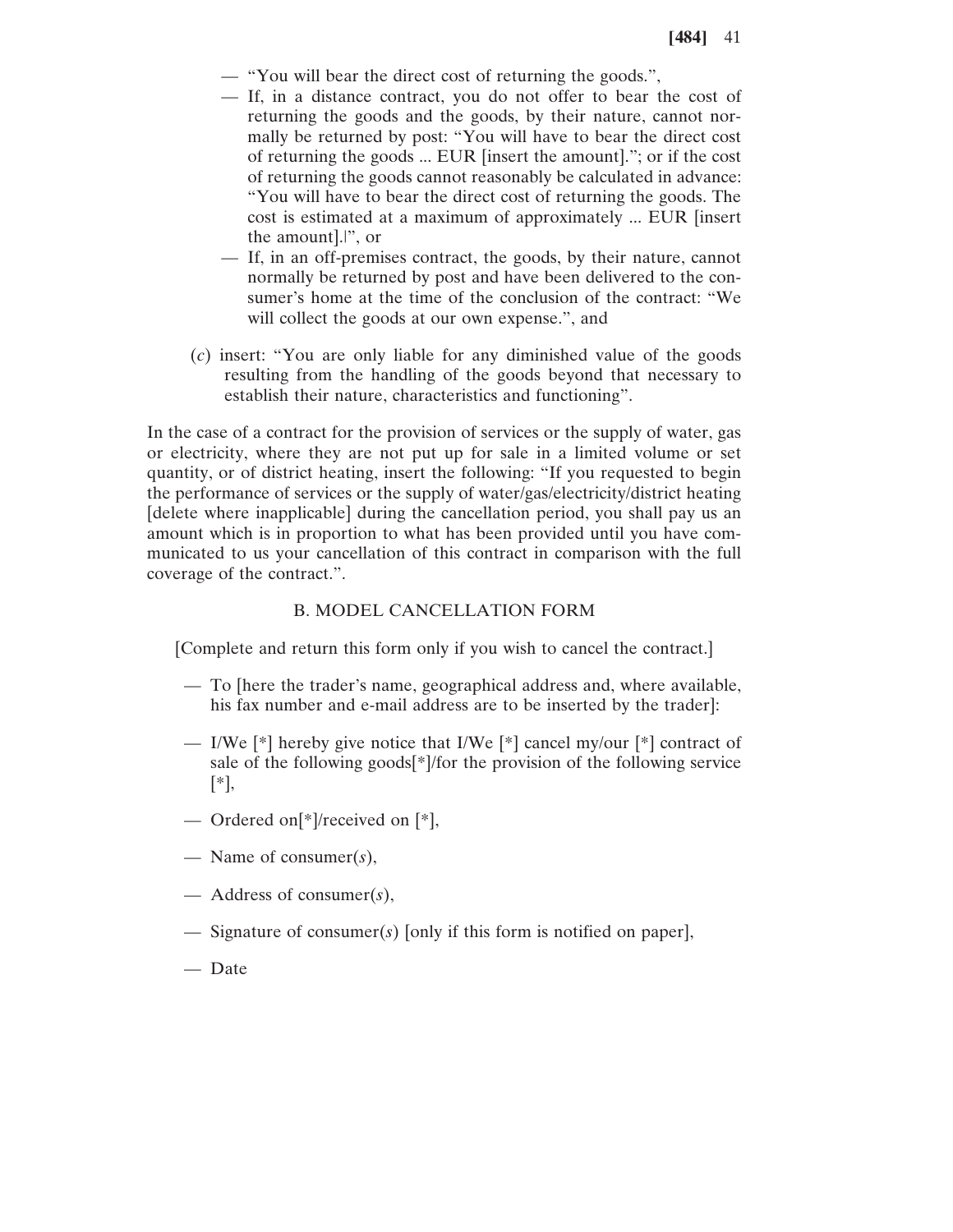

RICHARD BRUTON, Minister for Jobs, Enterprise and Innovation.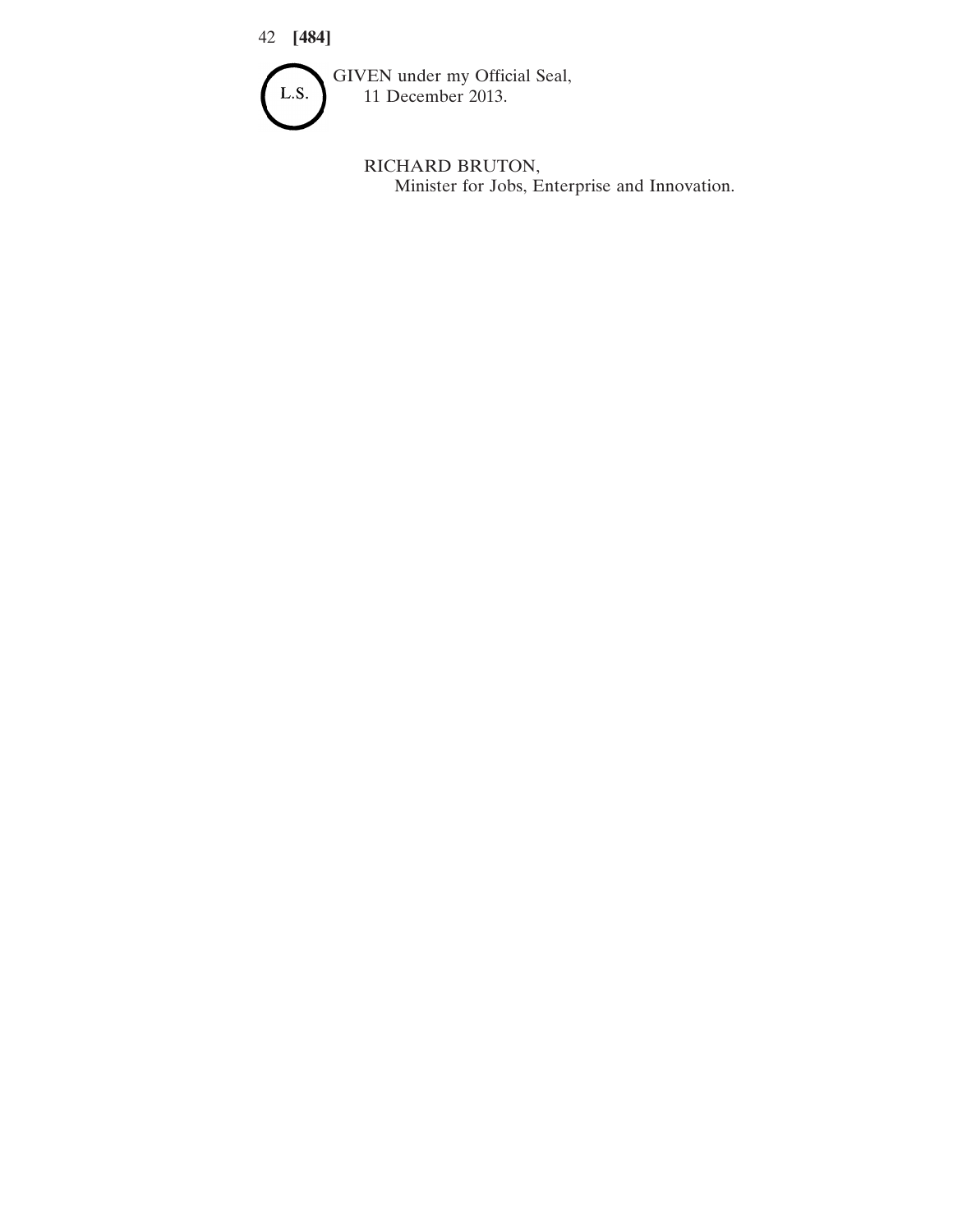# EXPLANATORY NOTE

*(This note is not part of the Instrument and does not purport to be a legal interpretation.)*

These Regulations give effect to Directive 2011/83/EU of the European Parliament and of the Council on Consumer Rights.

Subject to a number of specified exclusions, the Regulations apply to contracts concluded between a trader and a consumer. Some of the provisions of the Regulations apply only to on-premises contracts, some only to off-premises contracts, some only to distance contracts, and some only to sales contracts.Definitions of these different types of contract are included in the Regulations.

The Regulations specify the substance and form of the information that traders must provide to consumers before the consumer is bound by a contract. In the case of distance and off-premises contracts, the trader must also provide the consumer with a copy or confirmation of the contract within a reasonable time of the conclusion of the contract.

Subject to a number of specified exclusions, the Regulations give consumers the right to cancel off-premises and distance contracts within fourteen days of the delivery of the goods in the case of sales contracts and fourteen days of the conclusion of the contract in the case of service contracts. The duration of this cancellation period is extended by up to twelve months where the trader fails to inform the consumer of the right to cancel the contract. Other provisions set out the rights and obligations of the parties in the event of cancellation.

The Regulations contain provisions regulating the fees charged by traders in respect of the use of a given means of payment and the cost of calls by consumers to customer helplines, as well as provisions governing payments by consumers additional to the remuneration agreed for the trader's main obligation under the contract.

The Regulations amend the provisions of the Sale of Goods Act 1893 on the passing of risk, and certain of the Act's rules on delivery, in contracts of sale where the buyer deals as consumer. The Regulations also amend the provisions of the Sale of Goods and Supply of Services Act 1980 on the supply of unsolicited goods or services to a consumer.